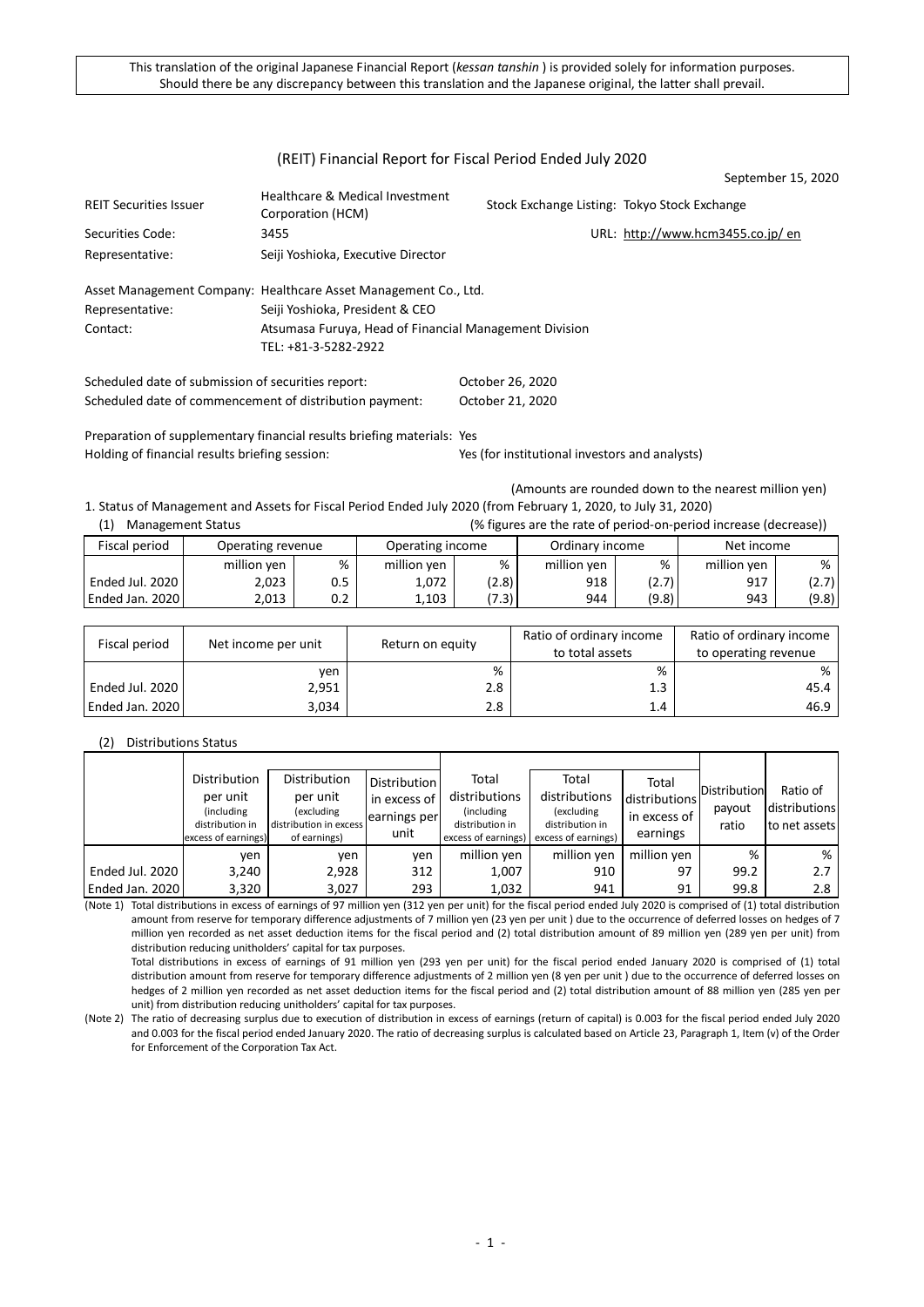## (3) Financial Position

| Fiscal period   | Total assets | Net assets  | Equity ratio | Net assets per unit |
|-----------------|--------------|-------------|--------------|---------------------|
|                 | million yen  | million yen | %            | ven                 |
| Ended Jul. 2020 | 68,854       | 33,112      | 48.⊥         | 106,472             |
| Ended Jan. 2020 | 68,223       | 33,234      | 48.7         | 106,863             |

(4) Status of Cash Flows

| Fiscal period   | Net cash<br>provided by (used in) operating<br>activities | Net cash<br>provided by (used in) investing<br>activities | Net cash<br>provided by (used in) financing<br>activities | Cash and cash equivalents at end<br>of period |
|-----------------|-----------------------------------------------------------|-----------------------------------------------------------|-----------------------------------------------------------|-----------------------------------------------|
|                 | million yen                                               | million yen                                               | million yen                                               | million yen                                   |
| Ended Jul. 2020 | 1,318                                                     | (1,553)                                                   | (333)                                                     | 1,691                                         |
| Ended Jan. 2020 | 1,767                                                     | (231)                                                     | (1, 237)                                                  | 2,260                                         |

#### 2. Earnings Forecast for the Fiscal Period Ending January 2021 (from August 1, 2020, to January 31, 2021) and the Fiscal Period Ending July 2021 (from February 21, 2021, to July 31, 2021)

|                  |                   |     |             |                                     |               |       |             | (% figures are the rate of period-on-period increase (decrease)) |                                                                                  |                                                      |                                                                                      |
|------------------|-------------------|-----|-------------|-------------------------------------|---------------|-------|-------------|------------------------------------------------------------------|----------------------------------------------------------------------------------|------------------------------------------------------|--------------------------------------------------------------------------------------|
| Fiscal period    | Operating revenue |     |             | Operating income<br>Ordinary income |               |       | Net income  |                                                                  | Distribution per<br>unit (excluding<br>distribution in<br>excess of<br>earnings) | Distribution in<br>excess of<br>earnings per<br>unit | Distribution<br>per unit<br>(including)<br>distribution<br>in excess of<br>earnings) |
|                  | million yen       | %   | million yen |                                     | % million yen | %     | million yen | %                                                                | ven                                                                              | yen                                                  | ven                                                                                  |
| Ending Jan. 2021 | 2,058             | 1.7 | 1,063       | (0.8)                               | 905           | (1.5) | 904         | (1.5)                                                            | 2,908                                                                            | 297                                                  | 3,205                                                                                |
| Ending Jul. 2021 | 2,058             | 0.0 | 1,066       | 0.2                                 | 905           | 0.0   | 904         | 0.0                                                              | 2,908                                                                            | 302                                                  | 3,210                                                                                |

(Reference) Forecast net income per unit (fiscal period ending January 2021) 2,908 yen Forecast net income per unit (fiscal period ending July 2021) 2,908 yen

\* Other

| (1) |     | Changes in Accounting Policies, Changes in Accounting Estimates, and Retrospective Restatement |    |
|-----|-----|------------------------------------------------------------------------------------------------|----|
|     |     | $(1)$ Changes in accounting policies accompanying amendments to accounting standards, etc.: No |    |
|     |     | (2) Changes in accounting policies other than $(1)$ :                                          | N٥ |
|     | (3) | Changes in accounting estimates:                                                               | N٥ |
|     |     | (4) Retrospective restatement:                                                                 | N٥ |
|     |     |                                                                                                |    |

(2) Total Number of Investment Units Issued and Outstanding

|                               |               | $(1)$ Total number of investment units issued and outstanding (including treasury investment units) at end of period |               |
|-------------------------------|---------------|----------------------------------------------------------------------------------------------------------------------|---------------|
| Fiscal period ended July 2020 | 311,001 units | Fiscal period ended January 2020                                                                                     | 311,001 units |

- ② Number of treasury investment units at end of period Fiscal period ended July 2020 - units Fiscal period ended January 2020 - units
	- (Note) For the number of investment units serving as the basis for calculation of net income per unit, please see "Notes on Per Unit Information" on page 32.
- \* This Financial Report is exempt from the audit by a certified public accountant or an auditing firm.

\* Special note

The forecast is a future prospect judged by HCM based on information currently available and includes many uncertain factors. Actual operating revenue, operating income, ordinary income, net income, distribution per unit (excluding distribution in excess of earnings), distribution in excess of earnings per unit and distribution per unit (including distribution in excess of earnings) are subject to change due to changes in circumstances. In addition, the forecast is not a guarantee of the amount of distribution and distribution in excess of earnings. For the assumptions underlying the above forecast, please see "Assumptions Underlying Earnings Forecast for Fiscal Period Ending January 2021 and Fiscal Period Ending July 2021" on pages 9 and 10.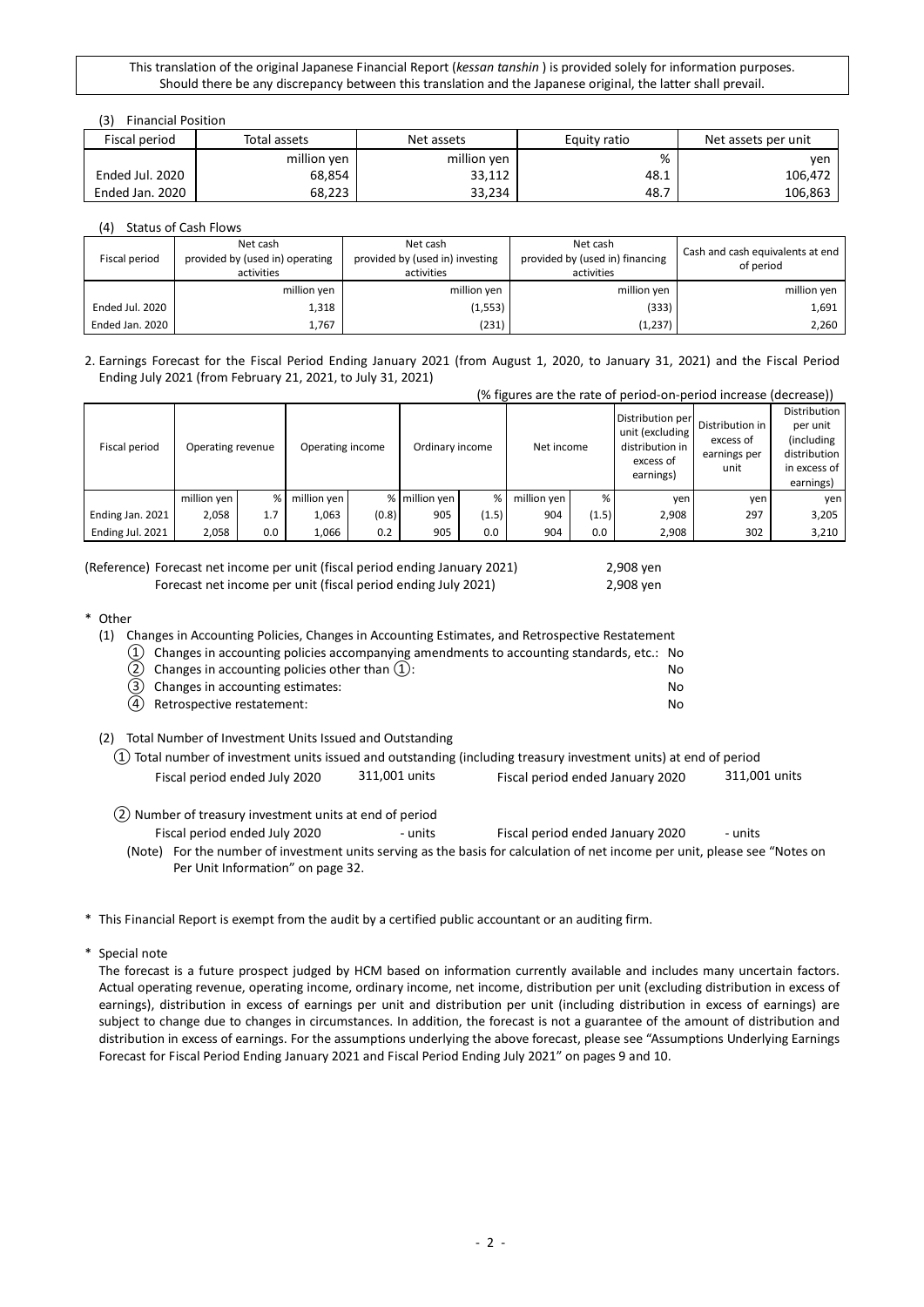## **Table of Contents**

| (1) |  |
|-----|--|
|     |  |
| (1) |  |
|     |  |
| (3) |  |
| (4) |  |
| (5) |  |
| (6) |  |
| (7) |  |
| (8) |  |
| (9) |  |
|     |  |
| (1) |  |
| (2) |  |
|     |  |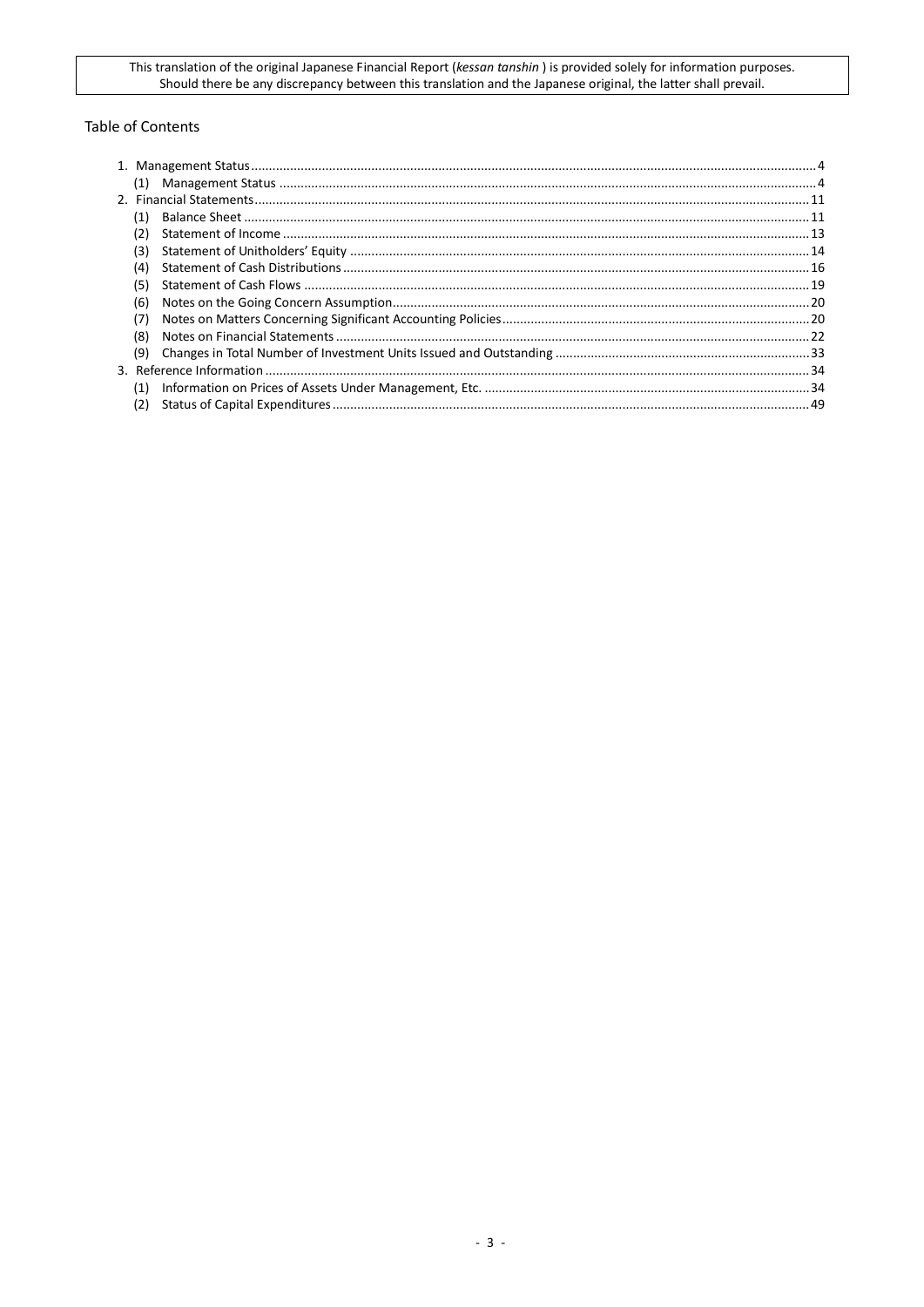## <span id="page-3-0"></span>1. Management Status

## <span id="page-3-1"></span>(1) Management Status

## ① Overview of the Current Fiscal Period

(a) Brief History of HCM

Healthcare & Medical Investment Corporation (hereinafter, "HCM") was established under the Act on Investment Trusts and Investment Corporations (Act No. 198 of 1951, as amended; hereinafter, the "Investment Trusts Act") with Healthcare Asset Management Co., Ltd. (hereinafter, the "Asset Management Company" or "HAM") as the organizer on December 9, 2014. HCM was listed on the Real Estate Investment Trust Securities Market of Tokyo Stock Exchange, Inc. (hereinafter, the "Tokyo Stock Exchange") (securities code: 3455) on March 19, 2015.

The total number of investment units issued and outstanding as of the end of the fiscal period ended July 2020 (February 1, 2020, to July 31, 2020) (hereinafter, the "11th fiscal period" or the "current fiscal period") stands at 311,001 units.

## (b) Investment Environment and Performance

### a. Investment Environment

HCM was established on the background of the social situation in which expansion and enhancement of nursing care services and medical services by healthcare facilities has become an urgent issue, at the time when the population which bears nursing care continues to shrink while aging advances the fastest in developed nations and the number and percentage of the elderly among the total population is expected to remain on the rise for the time being.

The government has also set a target in its "Housing Life Basic Plan (nationwide plan)" to increase the ratio of housing supply for the elderly from 2.1% in 2014 to 4% in 2025.

HCM invests in and holds healthcare facilities, for which social demand is growing, in a stable manner to promote appropriate maintenance/management and new supply of such facilities. By doing so, HCM seeks to realize a society where all people can live vibrantly and with peace of mind, as well as to secure stable income and to achieve steady growth of its portfolio.

## b. Performance

In the current fiscal period, HCM acquired Verde Hotaka (Note 2) (acquisition price: 38 million yen) on April 1, 2020, and Sunny Life Kamakura (acquisition price: 1,418 million yen) on June 29, 2020, with a total acquisition price of 1,456 million yen. As a result of the acquisitions, HCM owns 36 properties with a total leasable area of  $186,358.75$  m<sup>2</sup>, and the occupancy rate stands at 100.0% as of the end of the current fiscal period.

The Japanese economy is expected to remain in a severe situation for some time given the spread of corona-

virus disease-2019(COVID-19). A sense of uncertainty is also growing in the real estate market, especially around retail facilities and hotels. However, COVID-19 has had no negative impact on the performance of HCM as of the end of the current fiscal period, as HCM has concluded long-term and fixed-rent lease agreements, as a rule, with the operators of the healthcare facilities it owns. Moreover, there has been no midterm cancellation of the lease agreements, rent reduction/exemption or deferment of rent payment with the tenants. Nevertheless, it is unpredictable whether COVID-19 will spread further, and close attention must be paid to how the situation will evolve going forward.

- (Note 1) "Acquisition price" does not include acquisition-related expenses, property tax, city planning tax, consumption tax and local consumption tax.
- (Note 2) HCM acquired Verde Hotaka on February 1, 2019, and additionally acquired part of the land (1244-1 and 1246-1, Azamaebara, Oazanamashina, Kawaba-mura, Tone-gun, Gunma) on April 1, 2020.

#### (c) Overview of Financing

HCM upholds stable financial management as its basic policy for securing stable income and maintaining and enhancing asset value over the medium to long term.

In the current fiscal period, HCM borrowed 700 million yen on June 29, 2020, to cover part of the acquisition and costs of Sunny Life Kamakura mentioned above.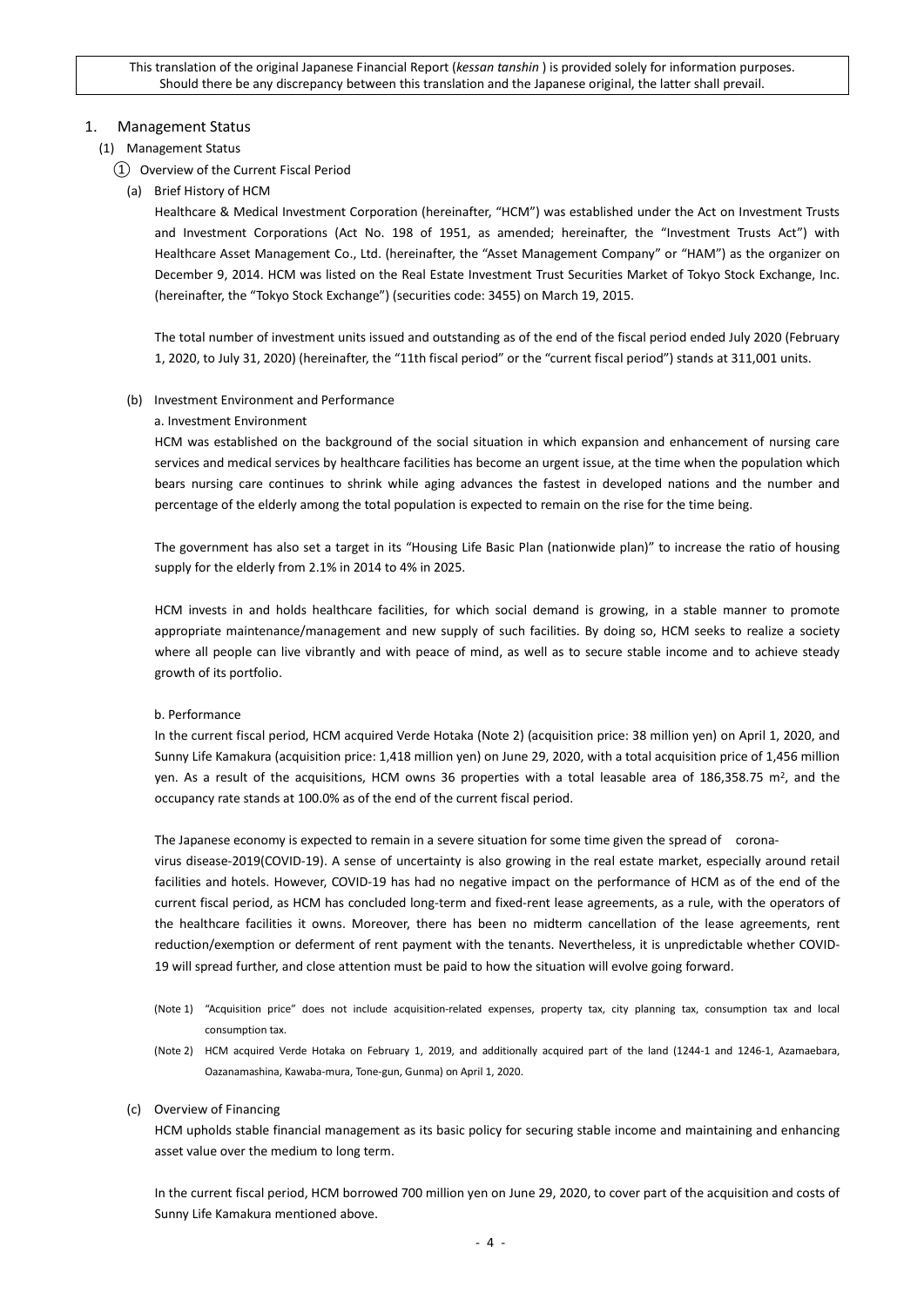As a result, unitholders' capital (net) (Note) at the end of the current fiscal period stands at 32,242 million yen, the total number of investment units issued and outstanding at 311,001 units, and the total interest-bearing liabilities at 33,150 million yen.

(Note) The figure indicates the amount obtained by subtracting deduction from unitholders' capital from unitholders' capital. The amount does not take into account the change in unitholders' capital in line with the implementation of distribution in excess of earnings of reserve for temporary difference adjustments.

As of the end of the current fiscal period, the ratio of interest-bearing liabilities to total assets (hereinafter, "LTV") is 48.1%.

### HCM's rating as of July 31, 2020 is as follows.

| <b>Rating Agency</b> | Rating category         | Rating       | Outlook |  |
|----------------------|-------------------------|--------------|---------|--|
| Japan Credit Rating  | Long-term issuer rating |              | Stable  |  |
| Agency, Ltd. (JCR)   |                         | A (single-A) |         |  |

## (d) Overview of Business Performance and Distributions

As a result of the management described above, for the current fiscal period, operating revenue stood at 2,023 million yen, operating income at 1,072 million yen, ordinary income at 918 million yen and net income at 917 million yen.

In accordance with the cash distribution policy described in Article 36, Paragraph 1 of its Articles of Incorporation, HCM determines that the amount of distribution shall exceed the amount equivalent to 90% of its distributable profit as stipulated in Article 67-15 of the Act on Special Measures Concerning Taxation, and shall be up to its profits as defined in Article 136, Paragraph 1 of the Investment Trusts Act. Following this policy, HCM has decided that, of profits as defined in Article 136, Paragraph 1 of the Investment Trusts Act, it shall distribute 910,610,928 yen, which is the maximum integral multiple to 311,001 units issued and outstanding as the distribution of earnings. Accordingly, distribution of earning per unit was 2,928 yen.

In addition, HCM is to make distribution in excess of earnings, of which amount is to be determined by HCM as an amount equivalent to net asset deduction items (as defined in Article 2, Paragraph 2, Item (30) (b) of the Ordinance on Accountings of Investment Corporations), considering the impact of net asset deduction items on distribution, pursuant to the policy for cash distribution in excess of earnings provided in Article 36, Paragraph 2 of its Articles of Incorporation. During the current fiscal period, since deferred losses on hedges of 7 million yen was recorded as net asset deduction items, HCM decided to make distribution of reserve for temporary difference adjustments in the amount of 7,153,023 yen. As a result, distribution in excess of earnings per unit (distribution of reserve for temporary difference adjustments) came to 23 yen.

Furthermore, in accordance with the policy for cash distribution in excess of earnings provided in Article 36, Paragraph 2 of its Articles of Incorporation, HCM is to conduct distribution in excess of earnings (return of capital that falls under the category of distribution reducing unitholders' capital for tax purpose) in each period on a continuous basis as a rule. During the current fiscal period, HCM has decided to distribute 89,879,289 yen, an amount roughly equivalent to 20% of depreciation recorded in the current fiscal period, as distribution in excess of earnings. As a result, distribution in excess of earnings per unit (other distribution in excess of earnings) came to 289 yen.

As a result, distribution per unit came to 3,240 yen.

(Note1) Distribution in excess of earnings is distributed up to the amount equivalent to 20/100 of the depreciation recorded in the accounting period immediately before the accounting period when HCM will pay the said distribution, sufficiently taking into consideration the amount of capital expenditures necessary for maintaining and improving the competitiveness of HCM's Assets Under Management, the financial position of HCM and other factors.

However, distribution in excess of earnings may be conducted up to an amount lower than the above amount or may not be conducted when the implementation of distribution in excess of earnings up to this amount is judged to be inappropriate based on the economic environment surrounding HCM, trends of the real estate market and leasing market, status of HCM's Assets Under Management and financial conditions.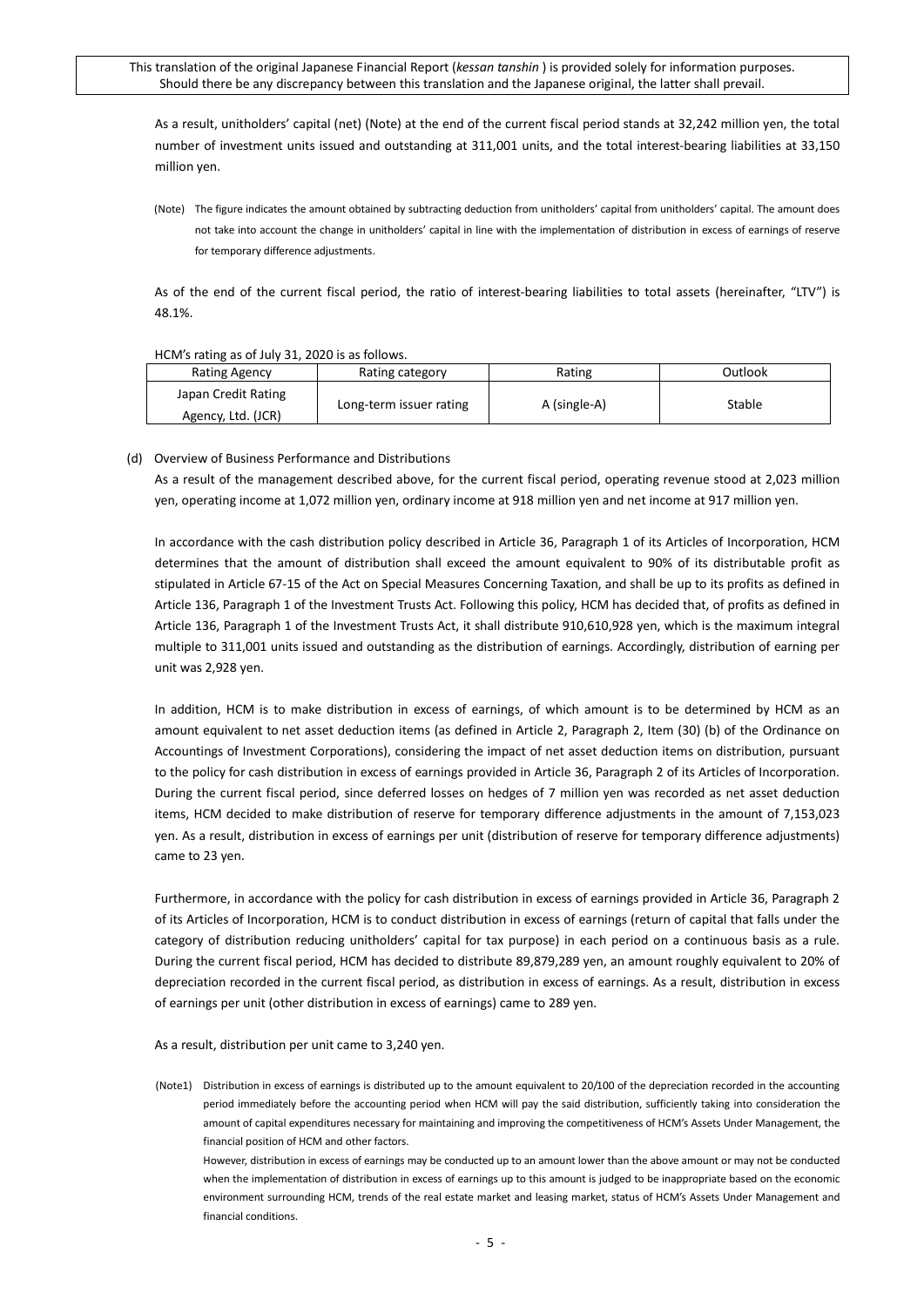(Note 2) Under the rules of The Investment Trusts Association, Japan (hereinafter, "The Investment Trusts Association"), closed-end type investment corporations are allowed to conduct distribution in excess of earnings up to an amount equivalent to 60/100 of the depreciation recorded on the last day of the accounting period.

### ② Outlook for the Next Fiscal Period

## (a) Investment Environment

In Japan, while the number of elderly households is increasing, the population which bears nursing care is on the decline. Accordingly, providing of nursing care services and medical services at external facilities for a certain percentage of elderly households is inevitably needed. In response to the expanding demand for such nursing care and medical services, it is required to expand the supply of healthcare facilities, and especially facilities and housing for the elderly.

It is forecasted that nursing care in the same household will become difficult due to aging and change of family structure. In this regard, new development and expansion of healthcare facilities is required to respond to the growing demand for nursing care and medical services, and measures to achieve this goal are being promoted.

In its "Japan Revitalization Strategy -JAPAN is BACK-" dated June 14, 2013, the Headquarters for Japan's Economic Revitalization announced a policy to "enact a guideline concerning acquisition and management of properties including housing for the elderly, to promote the utilization of healthcare REITs in an effort to utilize private fund" as part of urban development to enable the elderly, etc. to walk and live safely .

Following this policy, the Ministry of Land, Infrastructure, Transport and Tourism announced the "Guideline related to the utilization of healthcare REITs targeting housing for the elderly, etc." on June 27, 2014 and the "Guideline related to REITs targeting hospital real estate" on June 26, 2015, as well as indicated the points to be noted in transactions of healthcare facilities, such as the positioning of key executive with certain experience. With the enactment of these guidelines, it is considered that the opportunity for the operators to utilize healthcare REITs will increase.

In addition, "Housing Life Basic Plan (nationwide plan)" that was decided by the cabinet as of March 18, 2016 set a performance indicator, which calls for increasing the ratio of housing for the elderly to the elderly population from 2.1% in 2014 to 4% in 2025, based on the goal to "realize a housing life where the elderly can live independently."

As for the environment surrounding medical service-related facilities, the government of Japan has demonstrated a "regional comprehensive care system," a future vision concerning the reorganization of medical service and nursing care functions for providing more effective and efficient medical and nursing care services in light of the increase of the elderly population in Japan. The vision envisages achieving the goal through subdividing roles of the functions of hospitals and hospital beds for the needs of patients and enhancing cooperation in medical service and nursing care. The government has also established guidelines (March 2015) for planning a community healthcare vision in prefectures, with an aim to provide appropriate medical service to all patients at an appropriate location by further dividing the functions of beds in medical institutions in line with the conditions of patients, so that limited medical resources are effectively utilized. Prefectures are working to promote subdividing medical functions in accordance with medical needs, by establishing a vision for community healthcare to adequately promote well-balanced division and coordination of medical functions in a way that suits the community and by newly including such vision in medical planning.

Furthermore, it is estimated that there are approximately 8,400 hospitals (referring to "a facility for the hospitalization of not less than 20 patients, where physicians or dentists carry out medical practices or dental practices for the public or other specific groups of people" as defined in Article 1-5, Paragraph 1 of the Medical Care Act) in Japan, but the ratio of earthquake-resistant hospitals in the country remains at only 76.0% according to a survey conducted in fiscal 2019. Earthquake resistance is an urgent issue as hospitals are used by an unspecified large number of people every day and can also be used as a community base in case of a disaster, as well as from the viewpoint of strengthening the country's infrastructure.

Therefore, hospitals have capital investment needs, such as newly building hospital wards to meet the division of functions, changing current wards to meet the required number of beds, making buildings earthquake-resistant and reconstructing buildings. Accordingly, capital needs surrounding hospitals are projected to increase going forward.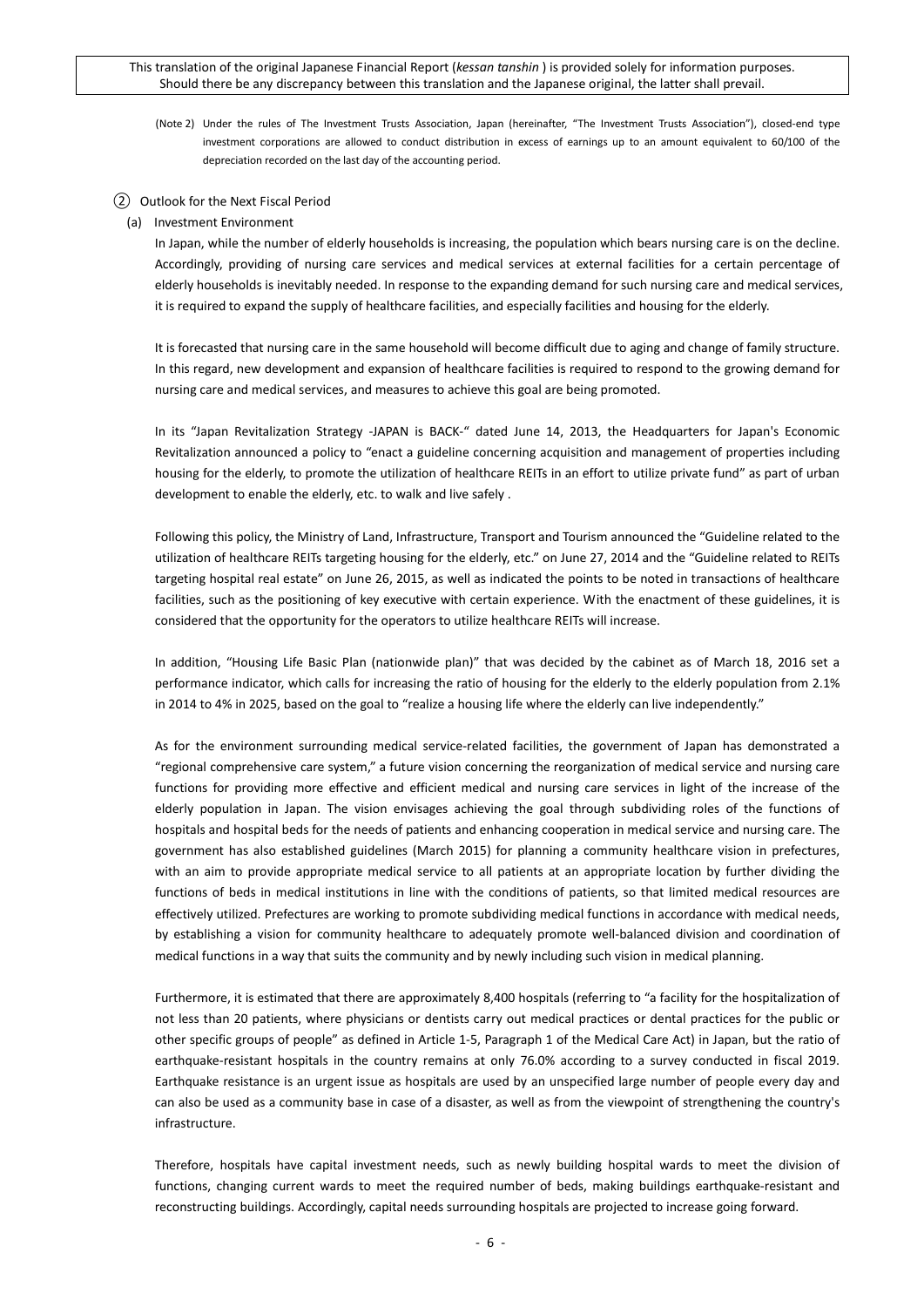As we see it, the market for healthcare facilities with a particular emphasis on the keywords of "nursing care," "medical service" and "health," which HCM sets as acquisition targets, is believed to further expand in the future.

On the other hand, there are growing concerns about economic deterioration due to the spread of COVID-19. However, HCM believes that its income will not be impacted immediately, as the healthcare facilities it owns are operated under long-term lease agreements with fixed rents, as a rule, and the operating status by the operators and their financial conditions are continuously monitored. Nevertheless, it is unpredictable whether COVID-19 will spread further, and close attention must be paid to how the situation will evolve going forward.

### (b) Future Management Policy and Challenges to Address

With recognition of the above investment environment, HCM aims to secure stable income and steady growth of the portfolio while seeking to realize a society where all people can live vibrantly and with peace of mind, and manages assets based on the following policies.

### a. Asset management policy for properties owned

Healthcare facilities possess a unique property feature in which not only location or specifications of buildings, but also the operational capability of the operator and management stability have a large impact on their value as real estate. When HCM acquires a healthcare facility, we aim to secure stable income for the medium to long term by, in principle, concluding a long-term lease agreement with fixed rent with the operator that operates the healthcare facility.

HCM conducts due diligence on the business feasibility of facilities, including analyzing the management and financial conditions of operators, along with real estate due diligence, in order to secure stable income over the medium to long term; and also implements continuous monitoring even after the acquisition.

### b. Property acquisition policy

Based on the support agreements the Asset Management Company has concluded with the sponsors, etc., HCM may utilize their comprehensive capabilities. including professional know-how and customer base, as well as the first refusal rights provided in the agreements.

Furthermore, the Asset Management Company may, for the purpose of making flexible property acquisition, request the sponsors, etc. to temporarily own a property (warehousing) on the premise it be transferred to HCM.

As such, HCM works to best utilize the extensive network and warehousing function of the sponsors, etc. in an effort to achieve continuous growth of its asset size, aiming to maximize unitholder value over the medium to long term.

#### c. Financing policy

HCM intends to build a stable financial base with an aim to secure stable income over the medium to long term and maximize unitholder value, and conducts financing in consideration of the trends in the financial market.

With stable growth of HCM over the long term in mind, equity financing will be carried out flexibly, taking into consideration a multitude of factors including the acquisition timing of real estate-related assets to be newly acquired, the possibility of utilizing the sponsor's warehousing function, LTV, repayment dates of interest-bearing liabilities and the remaining period to maturity as well as market conditions, while also considering the dilution of the rights of existing unitholders and the resulting decline, etc. in the trading price of the investment units.

As to debt financing, stable and flexible leverage control will be implemented by diversifying repayment dates and setting upper limit of LTV at 65% (which may, however, exceed 65% temporarily). In addition, stable bank formation will be established by receiving financial advice from Sumitomo Mitsui Banking Corporation, one of the sponsors, based on the sponsor support agreement concluded between the bank and the Asset Management Company.

(c) Significant Subsequent Events Not applicable.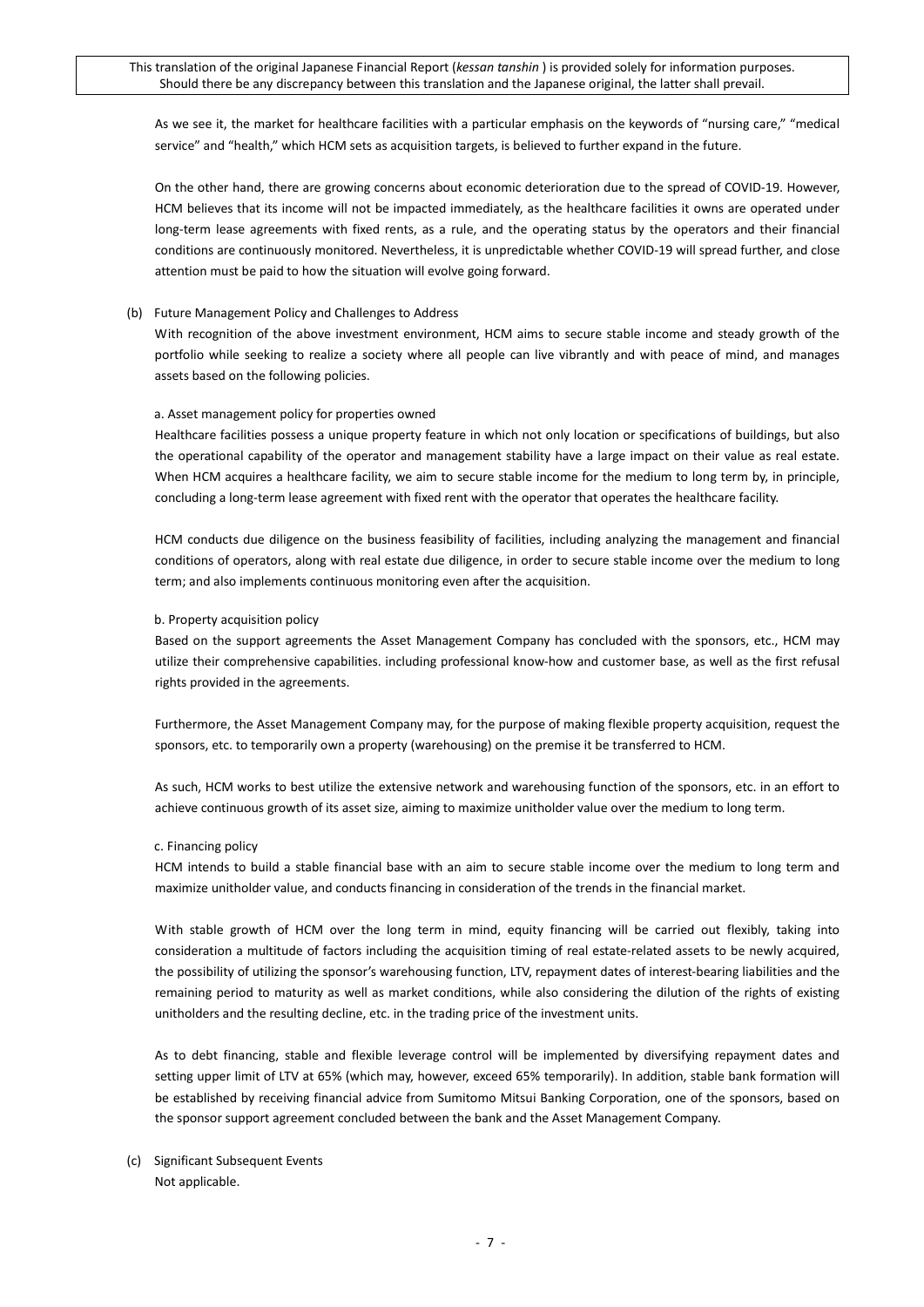## (d) Earnings Forecast Outlook

HCM expects the following earnings forecast for the fiscal period ending January 2021 (from August 1, 2020, to January 31, 2021) and the fiscal period ending July 2021 (from February 1, 2021, to July 31, 2021). For the assumptions underlying this forecast, please see "Assumptions Underlying Earnings Forecast for Fiscal Period Ending January 2021 and Fiscal Period Ending July 2021" below.

For the fiscal period ending January 2021 (from August 1, 2020, to January 31, 2021) and the fiscal period ending July 2021 (from February 1, 2021, to July 31, 2021), it is assumed that there is no change in the fair value of interest rate swaps, and HCM has no plan at present to conduct distribution in excess of earnings of reserve for temporary difference adjustments.

Fiscal period ending January 2021 (from August 1, 2020, to January 31, 2021)

| Operating revenue                                                       | 2,058 million yen |
|-------------------------------------------------------------------------|-------------------|
| Operating income                                                        | 1,063 million yen |
| Ordinary income                                                         | 905 million yen   |
| Net income                                                              | 904 million yen   |
| Distribution per unit<br>(excluding distribution in excess of earnings) | 2,908 yen         |
| Distribution in excess of earnings per unit                             | 297 yen           |
| Distribution per unit<br>(including distribution in excess of earnings) | 3,205 yen         |

Fiscal period ending July 2021 (from February 1, 2021, to July 31, 2021)

| Operating revenue                                                       | 2,058 million yen |
|-------------------------------------------------------------------------|-------------------|
| Operating income                                                        | 1,066 million yen |
| Ordinary income                                                         | 905 million yen   |
| Net income                                                              | 904 million yen   |
| Distribution per unit<br>(excluding distribution in excess of earnings) | 2,908 yen         |
| Distribution in excess of earnings per unit                             | 302 yen           |
| Distribution per unit<br>(including distribution in excess of earnings) | 3,210 yen         |

(Note) Please note that actual operating revenue, operating income, ordinary income, net income, distribution per unit (excluding distribution in excess of earnings), distribution in excess of earnings per unit and distribution per unit (including distribution in excess of earnings) may differ from the forecast figures above as a result of discrepancies from assumptions arising due to additional real estate acquisition or sale in the future, trends in the real estate market, fluctuation of interest rates and changes in other situations surrounding HCM, among other factors. In addition, the forecast is not a guarantee of the amount of distribution or distribution in excess of earnings.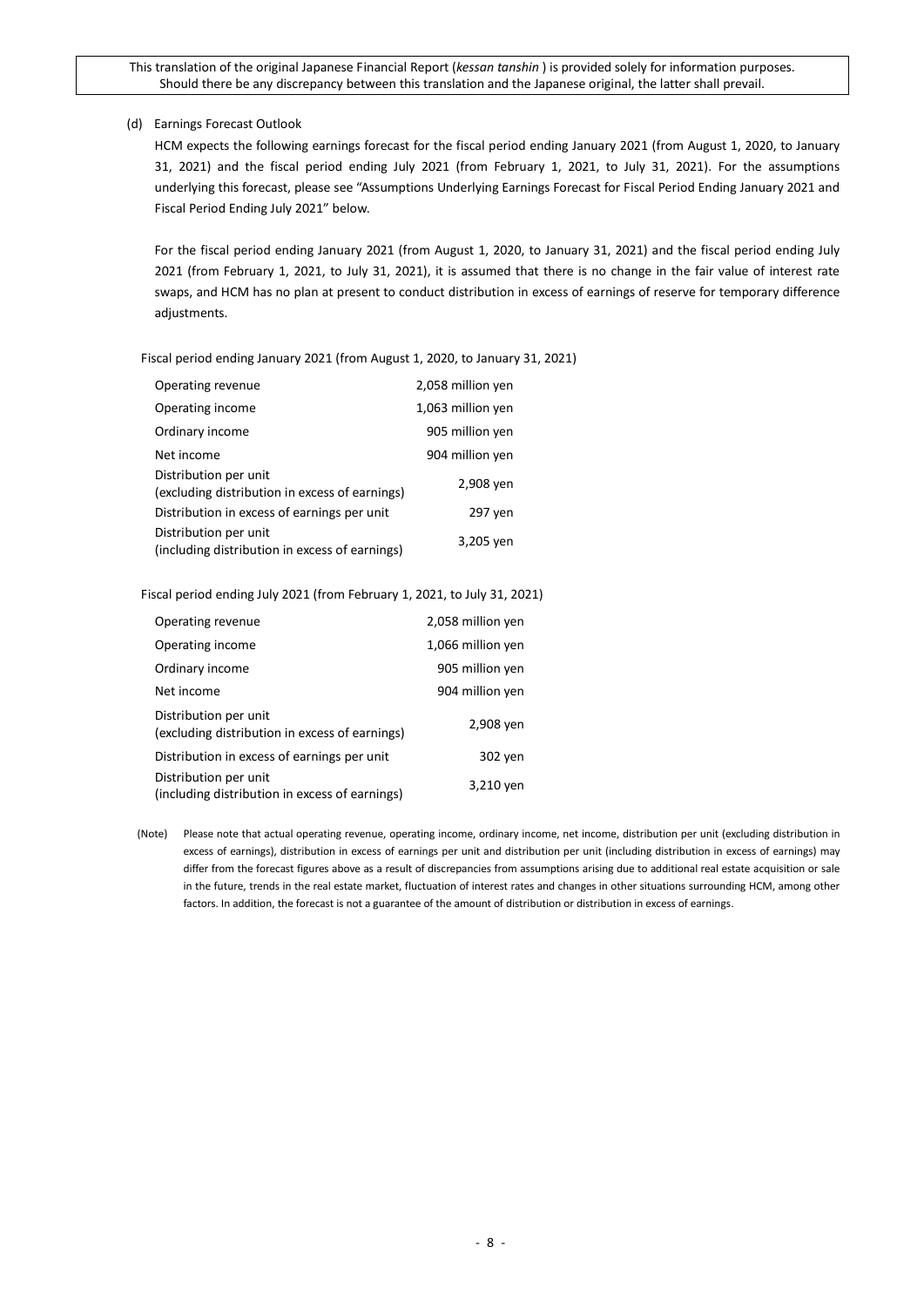| Assumptions Underlying Earnings Forecast for Fiscal Period Ending January 2021 and Fiscal Period Ending July 2021 |  |
|-------------------------------------------------------------------------------------------------------------------|--|
|                                                                                                                   |  |

| Item                            | Assumptions                                                                                                                                                                                                                                                                                                                                                                                                                                                                                                                                                                                                                                                                                                                                                                                                                                                                                                        |  |  |  |  |  |
|---------------------------------|--------------------------------------------------------------------------------------------------------------------------------------------------------------------------------------------------------------------------------------------------------------------------------------------------------------------------------------------------------------------------------------------------------------------------------------------------------------------------------------------------------------------------------------------------------------------------------------------------------------------------------------------------------------------------------------------------------------------------------------------------------------------------------------------------------------------------------------------------------------------------------------------------------------------|--|--|--|--|--|
| Accounting period               | Fiscal period ending January 2021 (12th fiscal period): from August 1, 2020, to January 31, 2021 (184<br>days)                                                                                                                                                                                                                                                                                                                                                                                                                                                                                                                                                                                                                                                                                                                                                                                                     |  |  |  |  |  |
|                                 | Fiscal period ending July 2021 (13th fiscal period): from February 1, 2021, to July 31, 2021 (181 days)                                                                                                                                                                                                                                                                                                                                                                                                                                                                                                                                                                                                                                                                                                                                                                                                            |  |  |  |  |  |
| Assets under<br>management      | It is assumed that there will be no changes (acquisition of new properties, sale of the assets under<br>$\bullet$<br>management, etc.) in the trust beneficiary interests in real estate (36 properties in total) owned by<br>HCM as of the date of this document (hereinafter, the "Assets Under Management") through to the<br>end of the fiscal period ending July 2021.<br>There may actually be changes due to acquisition of new properties, or sale of the Assets Under<br>$\bullet$                                                                                                                                                                                                                                                                                                                                                                                                                        |  |  |  |  |  |
| Operating revenue               | Management, etc. in the future.<br>Lease business revenue from the Assets Under Management is calculated by considering and<br>$\bullet$<br>analyzing such factors as the lease agreement of each Asset Under Management effective as of the<br>date of this document, tenant trends and market conditions.<br>It is assumed that there will be no default or non-payment of rents by tenants.                                                                                                                                                                                                                                                                                                                                                                                                                                                                                                                     |  |  |  |  |  |
|                                 | $\bullet$<br>The main breakdown of expenses related to rent business, the major component of operating<br>expense, is as follows.                                                                                                                                                                                                                                                                                                                                                                                                                                                                                                                                                                                                                                                                                                                                                                                  |  |  |  |  |  |
|                                 | Fiscal period ending<br>Fiscal period ending<br>January 2021<br><b>July 2021</b>                                                                                                                                                                                                                                                                                                                                                                                                                                                                                                                                                                                                                                                                                                                                                                                                                                   |  |  |  |  |  |
|                                 | 139 million yen<br>142 million yen<br>Property tax                                                                                                                                                                                                                                                                                                                                                                                                                                                                                                                                                                                                                                                                                                                                                                                                                                                                 |  |  |  |  |  |
|                                 | 28 million yen<br>26 million yen<br>Repair expenses                                                                                                                                                                                                                                                                                                                                                                                                                                                                                                                                                                                                                                                                                                                                                                                                                                                                |  |  |  |  |  |
|                                 | Depreciation<br>461 million yen<br>468 million yen<br>51 million yen<br>51 million yen                                                                                                                                                                                                                                                                                                                                                                                                                                                                                                                                                                                                                                                                                                                                                                                                                             |  |  |  |  |  |
|                                 | Other expenses related to rent business                                                                                                                                                                                                                                                                                                                                                                                                                                                                                                                                                                                                                                                                                                                                                                                                                                                                            |  |  |  |  |  |
|                                 | $\bullet$<br>Out of the expenses related to rent business, the major component of operating expense, expenses<br>other than depreciation are calculated based on the past figures and by reflecting factors for change<br>in expenses.                                                                                                                                                                                                                                                                                                                                                                                                                                                                                                                                                                                                                                                                             |  |  |  |  |  |
| Operating expenses              | In purchasing and selling real estate in general, property tax and city planning tax are calculated on a<br>pro rata basis with previous owners and settled at the time of acquisition, but as HCM includes this<br>settlement money in acquisition cost, they are not recoded as expenses in the year of acquisition.<br>Accordingly, property tax and city planning tax of the assets acquired in the fiscal period ended July<br>2020 will not be recorded as expenses in the fiscal period ending January 2021, and such for fiscal<br>2021 will be recorded as expenses from the fiscal period ending July 2021. The total amount of<br>property tax and city planning tax included in the cost of acquisition of the assets acquired in the<br>fiscal period ended July 2020 is 2 million yen.<br>For repair expenses, the Asset Management Company records the expenses it deems necessary for<br>$\bullet$ |  |  |  |  |  |
|                                 | each property in each period. However, as repair expenses may increase or decrease, or additional<br>repair may be required due to unpredictable factors, actual expanses may differ significantly from<br>the forecast.<br>Depreciation is calculated by using the straight-line method including ancillary expenses.<br>$\bullet$<br>The asset management fee paid to the Asset Management Company is assumed to be 199 million<br>yen for the fiscal period ending January 2021 and 196 million yen for the fiscal period ending July<br>2021.                                                                                                                                                                                                                                                                                                                                                                  |  |  |  |  |  |
|                                 | Investment unit issuance expenses accompanying the issuance of new investment units are<br>depreciated evenly over 3 years and are assumed to be 6 million yen for the fiscal period ending<br>January 2021 and 6 million yen for the fiscal period ending July 2021.                                                                                                                                                                                                                                                                                                                                                                                                                                                                                                                                                                                                                                              |  |  |  |  |  |
| Non-operating<br>expenses       | Investment corporation bond issuance costs associated with the issuance of investment corporation<br>$\bullet$<br>bonds are depreciated using the straight-line method over the period up to redemption, and are<br>assumed to be 1 million yen in the fiscal period ending January 2021 and 1 million yen in the fiscal                                                                                                                                                                                                                                                                                                                                                                                                                                                                                                                                                                                           |  |  |  |  |  |
|                                 | period ending July 2021.<br>Interest expenses, interest expenses on investment corporation bonds and other borrowing<br>$\bullet$<br>expenses are assumed to be 150 million yen for the fiscal period ending January 2021 and 152<br>million yen for the fiscal period ending July 2021.                                                                                                                                                                                                                                                                                                                                                                                                                                                                                                                                                                                                                           |  |  |  |  |  |
| Interest-bearing<br>liabilities | As of the date of the document, HCM has a balance of interest-bearing liabilities of 33,150 million<br>$\bullet$<br>yen. It is assumed that there will be no change in the balance of interest-bearing liabilities at the end<br>of the fiscal period ending January 2021 and the fiscal period ending July 2021, with an assumption<br>that 3,000 million yen of loans due for repayment in the fiscal period ending January 2021<br>(repayment date: January 31, 2021) will be refinanced for the same amount.                                                                                                                                                                                                                                                                                                                                                                                                   |  |  |  |  |  |
| Investment units                | The total number of investment units issued and outstanding is assumed to be 311,001 units, which<br>$\bullet$<br>is the figure as of the date of this document, and it is assumed that there will be no change in the<br>number of investment units due to issuance of new investment units, etc. through to the end of the<br>fiscal period ending July 2021.                                                                                                                                                                                                                                                                                                                                                                                                                                                                                                                                                    |  |  |  |  |  |
|                                 | Distribution per unit is calculated based on the forecasted number of units issued and outstanding at<br>$\bullet$<br>the end of period of 311,001 units for the fiscal period ending January 2021 and for the fiscal period<br>ending July 2021, respectfully.                                                                                                                                                                                                                                                                                                                                                                                                                                                                                                                                                                                                                                                    |  |  |  |  |  |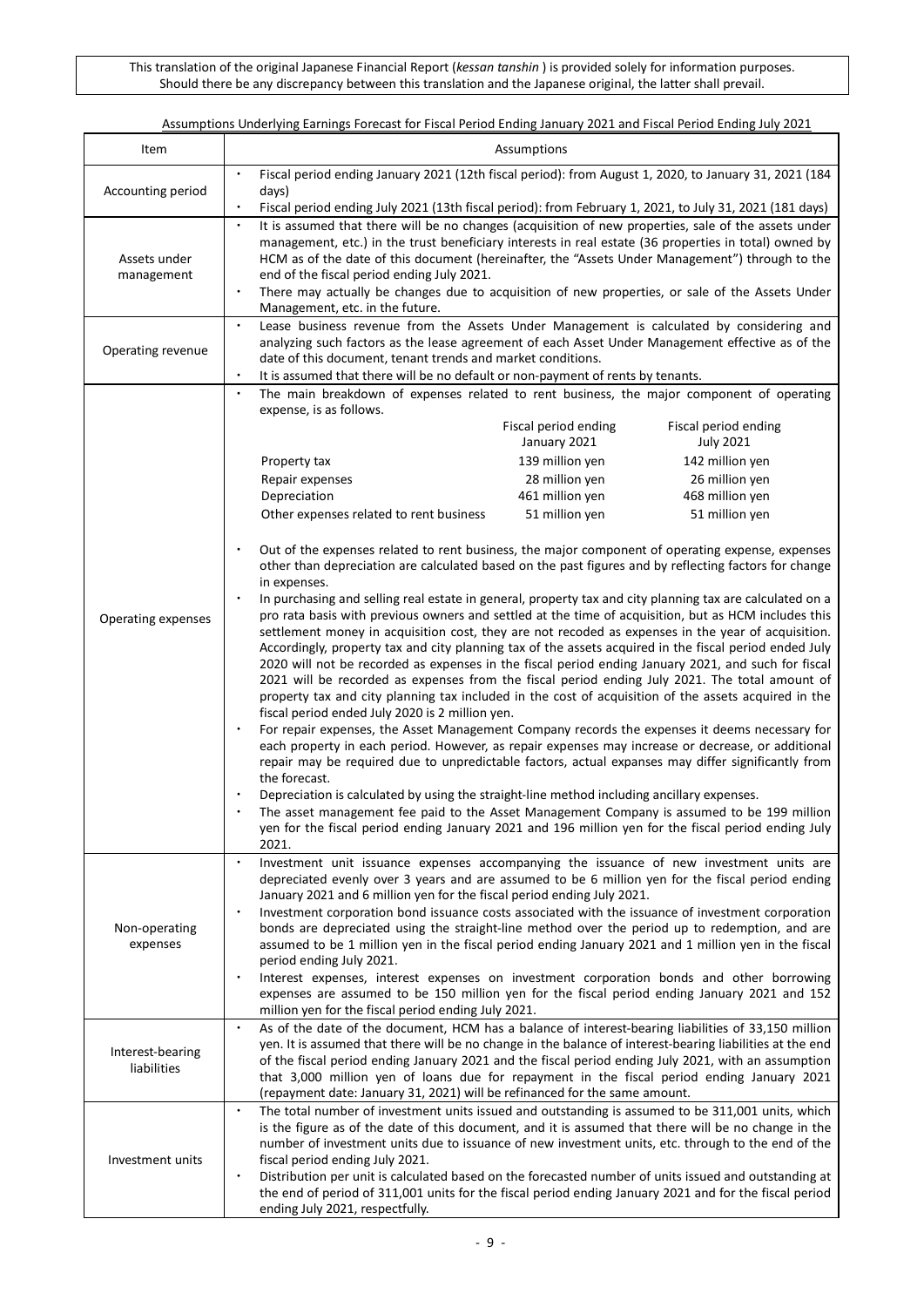| Item                                                                       | Assumptions                                                                                                                                                                                                                                                                                                                                                                                                                                                                                                                                                                                                                                                                                                                                                                                                                                                                                                                                                                                                                                                                                                                                                                                                                                                                                                                                                                                                                                                                                                                                                                                                                                                                                                                       |
|----------------------------------------------------------------------------|-----------------------------------------------------------------------------------------------------------------------------------------------------------------------------------------------------------------------------------------------------------------------------------------------------------------------------------------------------------------------------------------------------------------------------------------------------------------------------------------------------------------------------------------------------------------------------------------------------------------------------------------------------------------------------------------------------------------------------------------------------------------------------------------------------------------------------------------------------------------------------------------------------------------------------------------------------------------------------------------------------------------------------------------------------------------------------------------------------------------------------------------------------------------------------------------------------------------------------------------------------------------------------------------------------------------------------------------------------------------------------------------------------------------------------------------------------------------------------------------------------------------------------------------------------------------------------------------------------------------------------------------------------------------------------------------------------------------------------------|
| Distribution per unit<br>(excluding distribution<br>in excess of earnings) | Distribution per unit (excluding distribution in excess of earnings) is calculated on the premise of the<br>$\bullet$<br>cash distribution policy provided in the Articles of Incorporation of HCM.<br>Distribution per unit (excluding distribution in excess of earnings) may vary due to various factors,<br>$\bullet$<br>including fluctuation in rent revenue accompanying change in Assets Under Management, change in<br>tenants, etc. or incurrence of unexpected repairs.                                                                                                                                                                                                                                                                                                                                                                                                                                                                                                                                                                                                                                                                                                                                                                                                                                                                                                                                                                                                                                                                                                                                                                                                                                                |
| Distribution in excess<br>of earnings per unit                             | Distribution in excess of earnings per unit is calculated pursuant to the policies provided in the<br>$\bullet$<br>Articles of Incorporation of HCM, policies provided below, other applicable laws and regulations, and<br>rules of self-regulatory and other organizations. The total amount of distribution in excess of<br>earnings is assumed to be 92 million yen for the fiscal period ending January 2021 and 93 million yen<br>for the fiscal period ending July 2021.<br>The total amount of distribution in excess of earnings is distributed up to the amount equivalent to<br>٠<br>20/100 of the depreciation recorded in the accounting period immediately before the accounting<br>period when HCM will pay the said distribution, sufficiently taking into consideration the amount of<br>capital expenditure necessary for maintaining and improving the competitiveness of HCM's Assets<br>Under Management and the financial position of HCM.<br>However, distribution in excess of earnings may be conducted up to an amount lower than the above<br>$\bullet$<br>amount or may not be conducted when the implementation of distribution in excess of earnings up<br>to this amount is judged to be inappropriate based on the economic environment surrounding HCM,<br>trends of the real estate market and leasing market, status of HCM's Assets Under Management and<br>financial conditions.<br>For the fiscal period ending January 2021 and the fiscal period ending July 2021, it is assumed that<br>٠<br>there is no loss in the fair value of interest rate swaps, and HCM has no plan at present to conduct<br>distribution in excess of earnings of reserve for temporary difference adjustments. |
| Others                                                                     | It is assumed that there will be no revision of laws and regulations, tax systems, accounting<br>$\bullet$<br>standards, securities listing regulations set forth by the Tokyo Stock Exchange, rules of The<br>Investment Trusts Association, Japan, etc. that will impact the forecast figures above.<br>It is assumed that there will be no unforeseen serious change in general economic trends and real<br>$\bullet$<br>estate market conditions, among other factors.                                                                                                                                                                                                                                                                                                                                                                                                                                                                                                                                                                                                                                                                                                                                                                                                                                                                                                                                                                                                                                                                                                                                                                                                                                                        |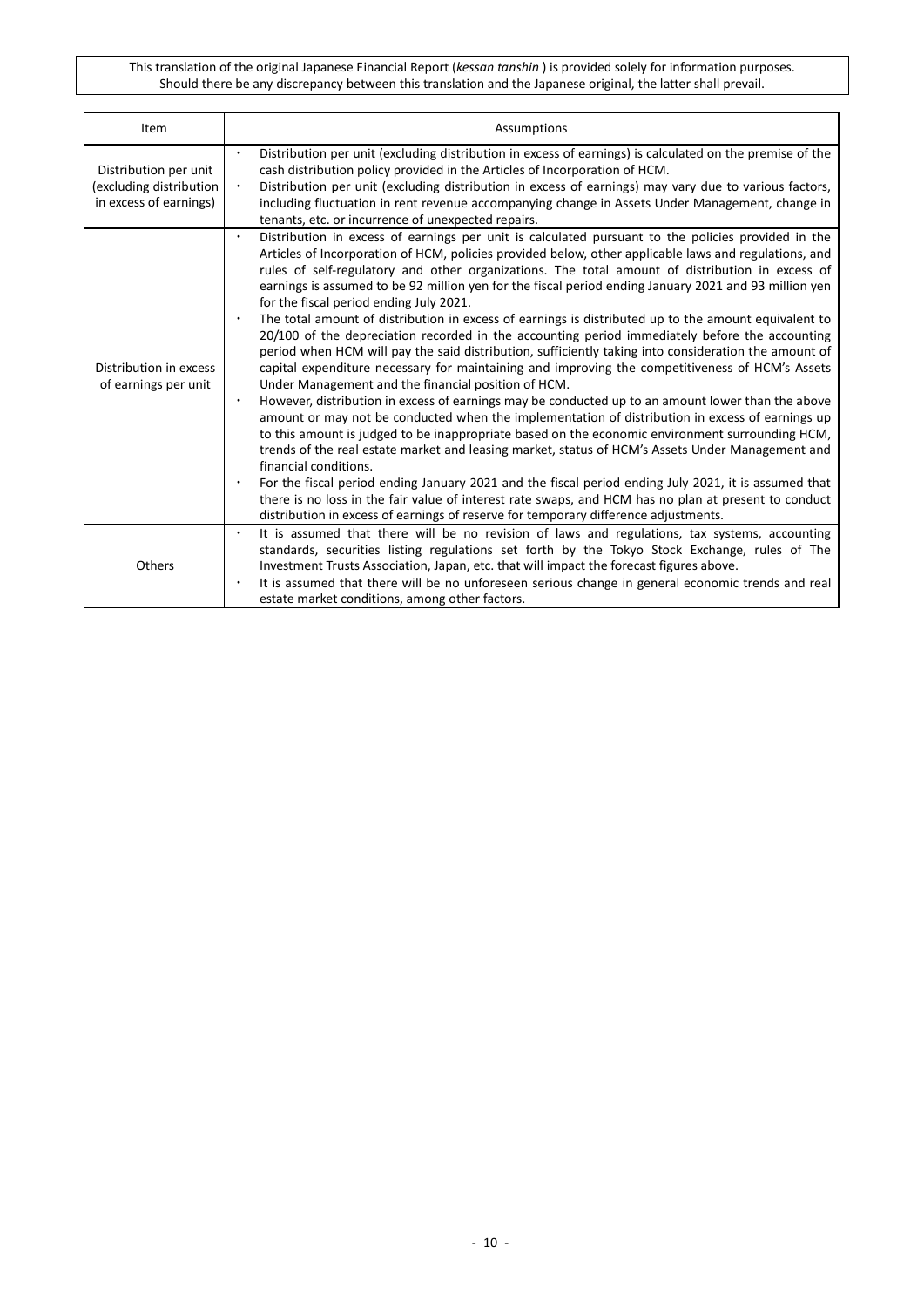## <span id="page-10-0"></span>2. Financial Statements

<span id="page-10-1"></span>(1) Balance Sheet

|                                             |                                                 | (Unit: thousands of yen)                       |
|---------------------------------------------|-------------------------------------------------|------------------------------------------------|
|                                             | Previous fiscal period<br>(As of Jan. 31, 2020) | Current fiscal period<br>(As of Jul. 31, 2020) |
| Assets                                      |                                                 |                                                |
| Current assets                              |                                                 |                                                |
| Cash and deposits                           | 2,160,660                                       | 1,624,242                                      |
| Cash and deposits in trust                  | 177,603                                         | 145,223                                        |
| Prepaid expenses                            | 110,995                                         | 119,589                                        |
| Other                                       | 766                                             |                                                |
| <b>Total current assets</b>                 | 2,450,025                                       | 1,889,055                                      |
| Non-current assets                          |                                                 |                                                |
| Property, plant and equipment               |                                                 |                                                |
| <b>Buildings in trust</b>                   | $*_{1}$ 32,069,742                              | *1 32,959,564                                  |
| Accumulated depreciation                    | (2,824,464)                                     | (3,263,020)                                    |
| Buildings in trust, net                     | 29,245,277                                      | 29,696,543                                     |
| Structures in trust                         | 83,849                                          | 91,855                                         |
| Accumulated depreciation                    | (8, 368)                                        | (9,701)                                        |
| Structures in trust, net                    | 75,481                                          | 82,153                                         |
| Machine and device in trust                 | 16,793                                          | 16,793                                         |
| Accumulated depreciation                    | (3, 411)                                        | (4, 251)                                       |
| Machine and device in trust, net            | 13,381                                          | 12,541                                         |
| Tools, furniture and fixtures in trust      | 113,513                                         | 135,734                                        |
| Accumulated depreciation                    | (19, 224)                                       | (29, 376)                                      |
| Tools, furniture and fixtures in trust, net | 94,289                                          | 106,357                                        |
| Land in trust                               | 36,044,949                                      | 36,798,444                                     |
| Total property, plant and equipment         | 65,473,380                                      | 66,696,041                                     |
| Intangible assets                           |                                                 |                                                |
| Land leasehold interests in trust           | 38,240                                          |                                                |
| Software                                    | 1,247                                           | 795                                            |
| Total intangible assets                     | 39,487                                          | 795                                            |
| Investments and other assets                |                                                 |                                                |
| Security deposits                           | 10,000                                          | 10,000                                         |
| Long-term prepaid expenses                  | 204,119                                         | 219,456                                        |
| Deferred tax assets                         | 10                                              | 17                                             |
| Total investments and other assets          | 214,129                                         | 229,473                                        |
| Total non-current assets                    | 65,726,997                                      | 66,926,310                                     |
| Deferred assets                             |                                                 |                                                |
| Investment unit issuance expenses           | 25,696                                          | 19,272                                         |
| Investment corporation bond issuance costs  | 20,815                                          | 19,774                                         |
| <b>Total deferred assets</b>                | 46,511                                          | 39,047                                         |
| Total assets                                | 68,223,535                                      | 68,854,413                                     |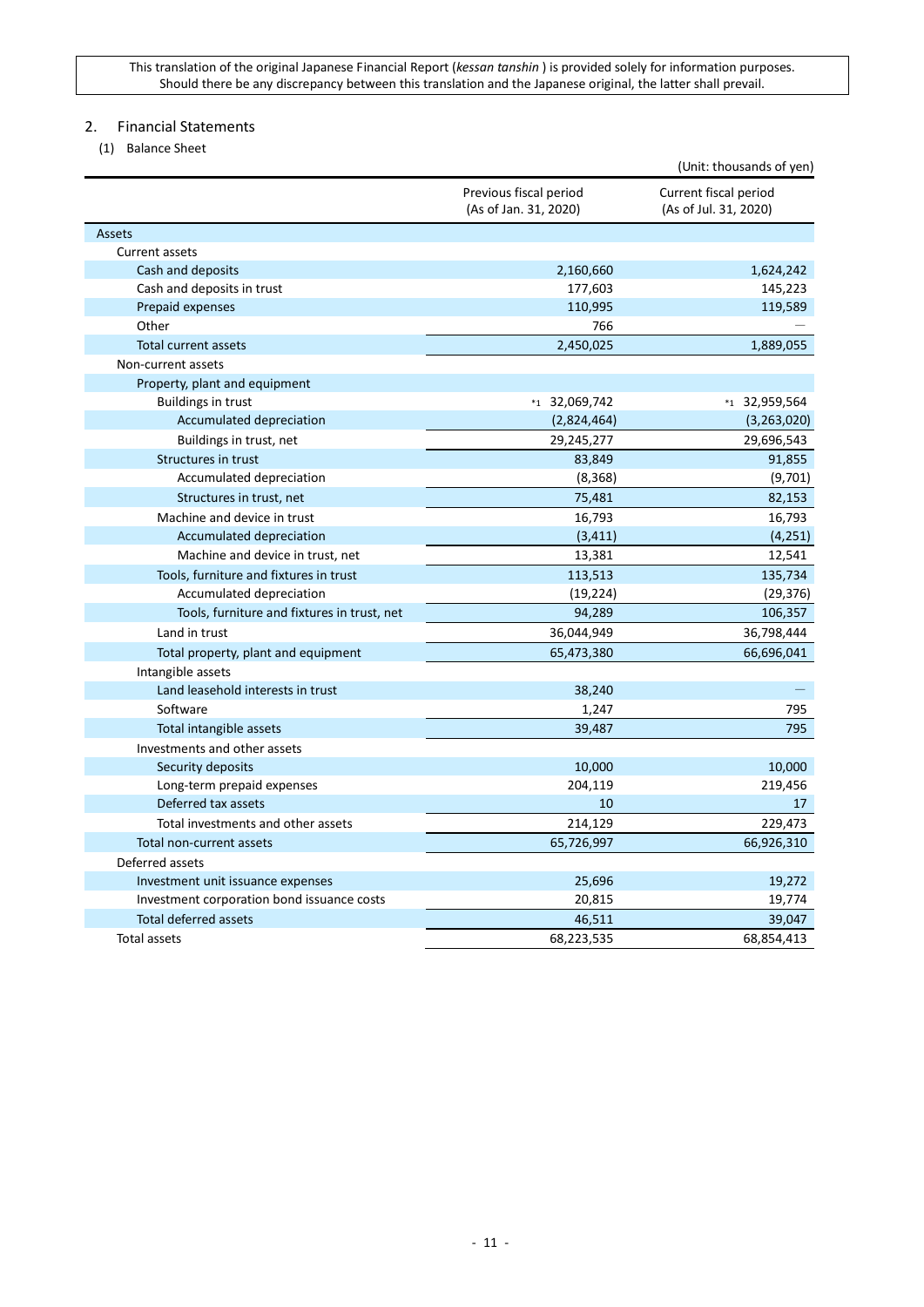|                                                       |                                                 | (Unit: thousands of yen)                       |
|-------------------------------------------------------|-------------------------------------------------|------------------------------------------------|
|                                                       | Previous fiscal period<br>(As of Jan. 31, 2020) | Current fiscal period<br>(As of Jul. 31, 2020) |
| Liabilities                                           |                                                 |                                                |
| <b>Current liabilities</b>                            |                                                 |                                                |
| Operating accounts payable                            | 40,298                                          | 13,055                                         |
| Short-term loans payable                              |                                                 | 700,000                                        |
| Current portion of long-term loans payable            | 3,000,000                                       | 3,000,000                                      |
| Accounts payable - other                              | 41,888                                          | 44,458                                         |
| <b>Accrued expenses</b>                               | 239,697                                         | 236,790                                        |
| Income taxes payable                                  | 812                                             | 966                                            |
| Accrued consumption taxes                             | 25,721                                          | 18,359                                         |
| Advances received                                     | 329,047                                         | 337,618                                        |
| Deposits received                                     | 72                                              | 410                                            |
| <b>Total current liabilities</b>                      | 3,677,538                                       | 4,351,659                                      |
| Non-current liabilities                               |                                                 |                                                |
| Investment corporation bonds                          | 2,000,000                                       | 2,000,000                                      |
| Long-term loans payable                               | 27,450,000                                      | 27,450,000                                     |
| Tenant leasehold and security deposits                | 1,734,009                                       | 1,805,509                                      |
| Tenant leasehold and security deposits in trust       | 86,766                                          | 86,766                                         |
| Derivatives liabilities                               | 40,097                                          | 47,336                                         |
| Other                                                 | 362                                             | 207                                            |
| Total non-current liabilities                         | 31,311,236                                      | 31,389,820                                     |
| <b>Total liabilities</b>                              | 34,988,775                                      | 35,741,479                                     |
| Net assets                                            |                                                 |                                                |
| Unitholders' equity                                   |                                                 |                                                |
| Unitholders' capital                                  | 32,480,785                                      | 32,480,785                                     |
| Deduction from unitholders' capital                   |                                                 |                                                |
| Reserve for temporary difference<br>adjustments       | $*3(37,501)$                                    | $*3(39,989)$                                   |
| Other deduction from unitholders' capital             | (150, 033)                                      | (238, 668)                                     |
| Total deduction from unitholders' capital             | (187, 534)                                      | (278, 657)                                     |
| Unitholders' capital, net                             | 32,293,251                                      | 32,202,128                                     |
| Surplus                                               |                                                 |                                                |
| Unappropriated retained earnings (undisposed<br>loss) | 981,606                                         | 958,141                                        |
| <b>Total surplus</b>                                  | 981,606                                         | 958,141                                        |
| Total unitholders' equity                             | 33,274,857                                      | 33,160,269                                     |
| Valuation and translation adjustments                 |                                                 |                                                |
| Deferred gains or losses on hedges                    | (40,097)                                        | (47, 336)                                      |
| Total valuation and translation adjustments           | (40,097)                                        | (47, 336)                                      |
| Total net assets                                      | *2 33,234,759                                   | *2 33,112,933                                  |
| Total liabilities and net assets                      | 68,223,535                                      | 68,854,413                                     |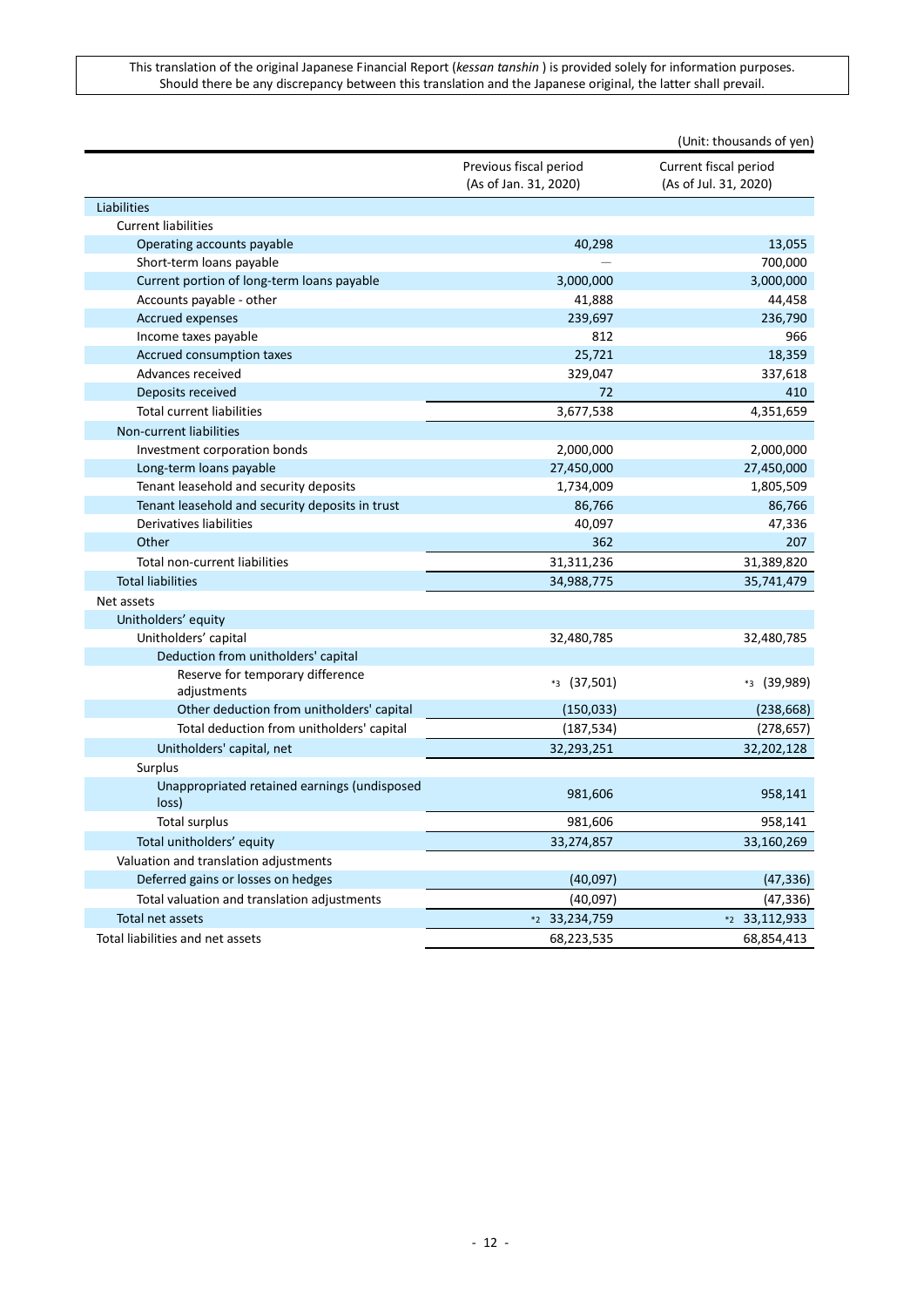## <span id="page-12-0"></span>(2) Statement of Income

|                                                               |                                                                   | (Unit: thousands of yen)                                         |
|---------------------------------------------------------------|-------------------------------------------------------------------|------------------------------------------------------------------|
|                                                               | Previous fiscal period<br>From: Aug. 1, 2019<br>To: Jan. 31, 2020 | Current fiscal period<br>From: Feb. 1, 2020<br>To: Jul. 31, 2020 |
| Operating revenue                                             |                                                                   |                                                                  |
| Lease business revenue                                        | $*_{1}$ 2,004,334                                                 | $*_{1}$ 2,015,035                                                |
| Other lease business revenue                                  | $*1$ 8,939                                                        | $*_{1}$ 8,783                                                    |
| Total operating revenue                                       | 2,013,274                                                         | 2,023,819                                                        |
| Operating expenses                                            |                                                                   |                                                                  |
| Expenses related to rent business                             | $*_{1}$ 601,131                                                   | $*1$ 652,411                                                     |
| Asset management fee                                          | 200,660                                                           | 196,932                                                          |
| Asset custody fee                                             | 3,407                                                             | 3,408                                                            |
| Administrative service fees                                   | 22,679                                                            | 21,480                                                           |
| Directors' compensations                                      | 3,000                                                             | 3,000                                                            |
| Property tax                                                  | 25,521                                                            | 26,307                                                           |
| Other operating expenses                                      | 53,459                                                            | 48,111                                                           |
| Total operating expenses                                      | 909,860                                                           | 951,651                                                          |
| Operating income                                              | 1,103,413                                                         | 1,072,167                                                        |
| Non-operating income                                          |                                                                   |                                                                  |
| Interest income                                               | 7                                                                 | 10                                                               |
| Insurance income                                              |                                                                   | 1,891                                                            |
| Interest on refund of consumption taxes                       | 358                                                               |                                                                  |
| Refund of fixed asset taxes                                   | 766                                                               |                                                                  |
| Reversal of distribution payable                              | 651                                                               | 367                                                              |
| Other                                                         | $\overline{2}$                                                    | 128                                                              |
| Total non-operating income                                    | 1,786                                                             | 2,398                                                            |
| Non-operating expenses                                        |                                                                   |                                                                  |
| Interest expenses                                             | 91,751                                                            | 86,089                                                           |
| Interest expenses on investment corporation bonds             | 42                                                                | 7,800                                                            |
| Amortization of investment unit issuance expenses             | 11,406                                                            | 6,424                                                            |
| Amortization of investment corporation bond issuance<br>costs |                                                                   | 1,040                                                            |
| Borrowing expenses                                            | 57,421                                                            | 54,314                                                           |
| Total non-operating expenses                                  | 160,622                                                           | 155,669                                                          |
| Ordinary income                                               | 944,576                                                           | 918,896                                                          |
| <b>Extraordinary income</b>                                   |                                                                   |                                                                  |
| Subsidy income                                                | $*2$ 3,552                                                        |                                                                  |
| Total extraordinary income                                    | 3,552                                                             |                                                                  |
| <b>Extraordinary losses</b>                                   |                                                                   |                                                                  |
| Loss on tax purpose reduction entry of non-current<br>assets  | $*3$ 3,552                                                        |                                                                  |
| <b>Total extraordinary losses</b>                             | 3,552                                                             |                                                                  |
| Income before income taxes                                    | 944,576                                                           | 918,896                                                          |
| Income taxes - current                                        | 813                                                               | 968                                                              |
| Income taxes - deferred                                       | 7                                                                 | (7)                                                              |
| Total income taxes                                            | 821                                                               | 960                                                              |
| Net income                                                    | 943,755                                                           | 917,935                                                          |
| Retained earnings brought forward                             | 37,851                                                            | 40,206                                                           |
| Unappropriated retained earnings (undisposed loss)            | 981,606                                                           | 958,141                                                          |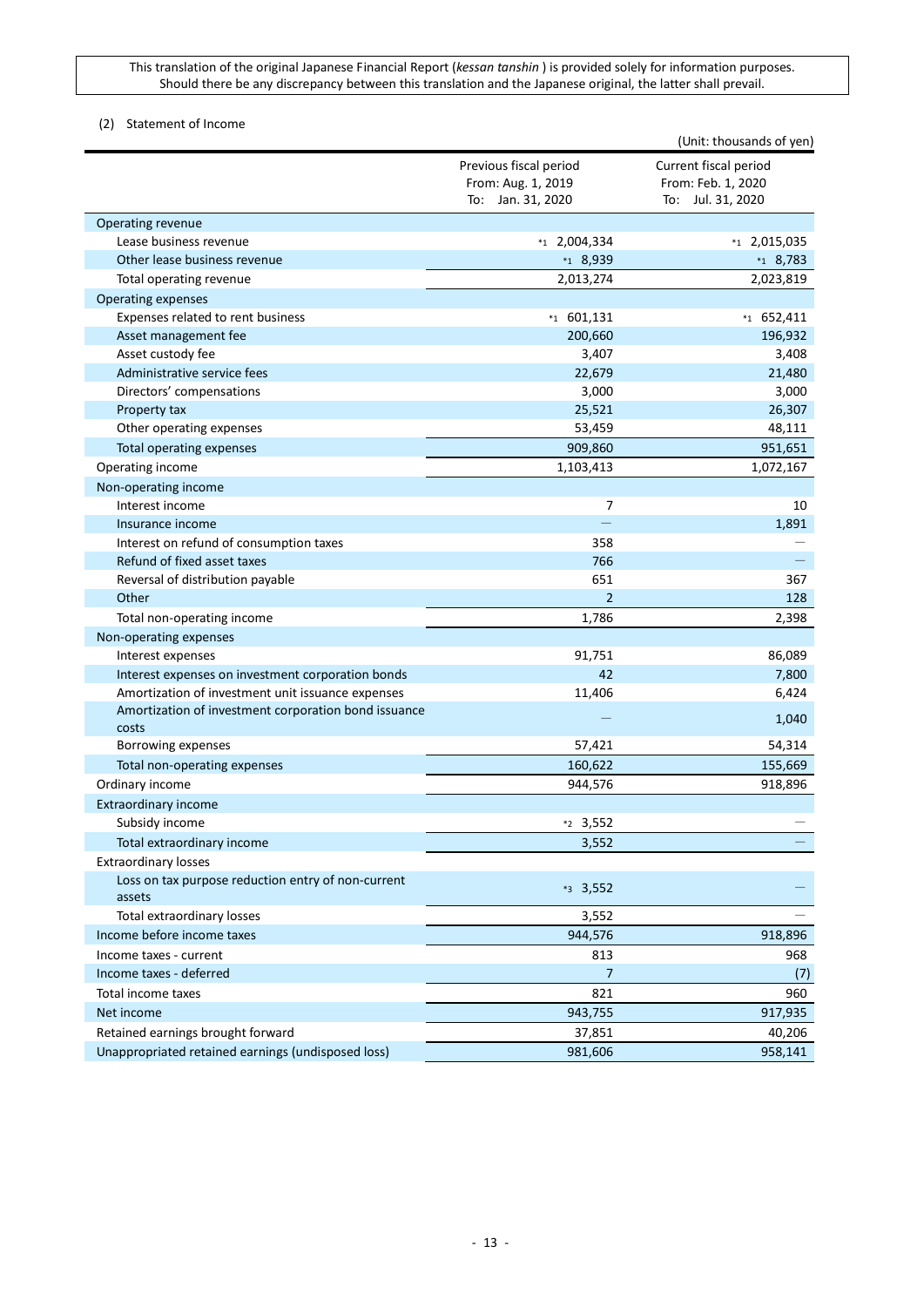## <span id="page-13-0"></span>(3) Statement of Unitholders' Equity

|                                                                                             | 3 $1.3$ car porto a firement where $\pm$ ; $\pm$ 0 $\pm$ 3; to samaar $\mu$ 3 $\pm$ ; $\pm$ 0 $\pm$ 0 $\pm$ |                                                       |                                                       |                                                       | (Unit: thousands of yen)     |
|---------------------------------------------------------------------------------------------|-------------------------------------------------------------------------------------------------------------|-------------------------------------------------------|-------------------------------------------------------|-------------------------------------------------------|------------------------------|
|                                                                                             | Unitholders' equity                                                                                         |                                                       |                                                       |                                                       |                              |
|                                                                                             | Unitholders' capital                                                                                        |                                                       |                                                       |                                                       |                              |
|                                                                                             | Deduction from unitholders' capital                                                                         |                                                       |                                                       |                                                       |                              |
|                                                                                             | Unitholders'<br>capital                                                                                     | Reserve for<br>temporary<br>difference<br>adjustments | Other<br>deduction<br>from<br>unitholders'<br>capital | Total<br>deduction<br>from<br>unitholders'<br>capital | Unitholders'<br>capital, net |
| Balance at beginning of<br>current period                                                   | 32,480,785                                                                                                  | (25, 683)                                             | (62, 952)                                             | (88, 636)                                             | 32,392,149                   |
| Changes of items during<br>period                                                           |                                                                                                             |                                                       |                                                       |                                                       |                              |
| Dividends of surplus                                                                        |                                                                                                             |                                                       |                                                       |                                                       |                              |
| Distribution in excess of<br>earnings of reserve for<br>temporary difference<br>adjustments |                                                                                                             | (11, 818)                                             |                                                       | (11, 818)                                             | (11, 818)                    |
| Other distribution in<br>excess of earnings                                                 |                                                                                                             |                                                       | (87,080)                                              | (87,080)                                              | (87,080)                     |
| Net income                                                                                  |                                                                                                             |                                                       |                                                       |                                                       |                              |
| Changes of items other<br>than unitholders' equity<br>during the period, net                |                                                                                                             |                                                       |                                                       |                                                       |                              |
| Total changes of items<br>during the period                                                 |                                                                                                             | (11, 818)                                             | (87,080)                                              | (98, 898)                                             | (98, 898)                    |
| Balance at end of current<br>period                                                         | *132,480,785                                                                                                | (37, 501)                                             | (150, 033)                                            | (187, 534)                                            | 32,293,251                   |

#### Previous fiscal period (from August 1, 2019, to January 31, 2020)

| (Unit: thousands of yen)                                                                    |                                                                |               |                                 |                                          |                                                          |                     |
|---------------------------------------------------------------------------------------------|----------------------------------------------------------------|---------------|---------------------------------|------------------------------------------|----------------------------------------------------------|---------------------|
|                                                                                             | Unitholders' equity                                            |               |                                 | Valuation and translation<br>adjustments |                                                          |                     |
|                                                                                             | Surplus                                                        |               |                                 |                                          |                                                          |                     |
|                                                                                             | Unappropriated<br>retained<br>earnings<br>(undisposed<br>loss) | Total surplus | Total<br>unitholders'<br>equity | Deferred gains<br>or losses on<br>hedges | <b>Total valuation</b><br>and translation<br>adjustments | Total<br>net assets |
| Balance at beginning of<br>current period                                                   | 1,071,929                                                      | 1,071,929     | 33,464,079                      | (37, 784)                                | (37, 784)                                                | 33,426,294          |
| Changes of items during<br>period                                                           |                                                                |               |                                 |                                          |                                                          |                     |
| Dividends of surplus                                                                        | (1,034,078)                                                    | (1,034,078)   | (1,034,078)                     |                                          |                                                          | (1,034,078)         |
| Distribution in excess of<br>earnings of reserve for<br>temporary difference<br>adjustments |                                                                |               | (11, 818)                       |                                          |                                                          | (11, 818)           |
| Other distribution in<br>excess of earnings                                                 |                                                                |               | (87,080)                        |                                          |                                                          | (87,080)            |
| Net income                                                                                  | 943,755                                                        | 943,755       | 943,755                         |                                          |                                                          | 943,755             |
| Changes of items other<br>than unitholders' equity<br>during the period, net                |                                                                |               |                                 | (2, 313)                                 | (2, 313)                                                 | (2, 313)            |
| Total changes of items<br>during the period                                                 | (90, 323)                                                      | (90, 323)     | (189, 221)                      | (2, 313)                                 | (2, 313)                                                 | (191, 535)          |
| Balance at end of current<br>period                                                         | 981,606                                                        | 981,606       | 33,274,857                      | (40,097)                                 | (40,097)                                                 | 33,234,759          |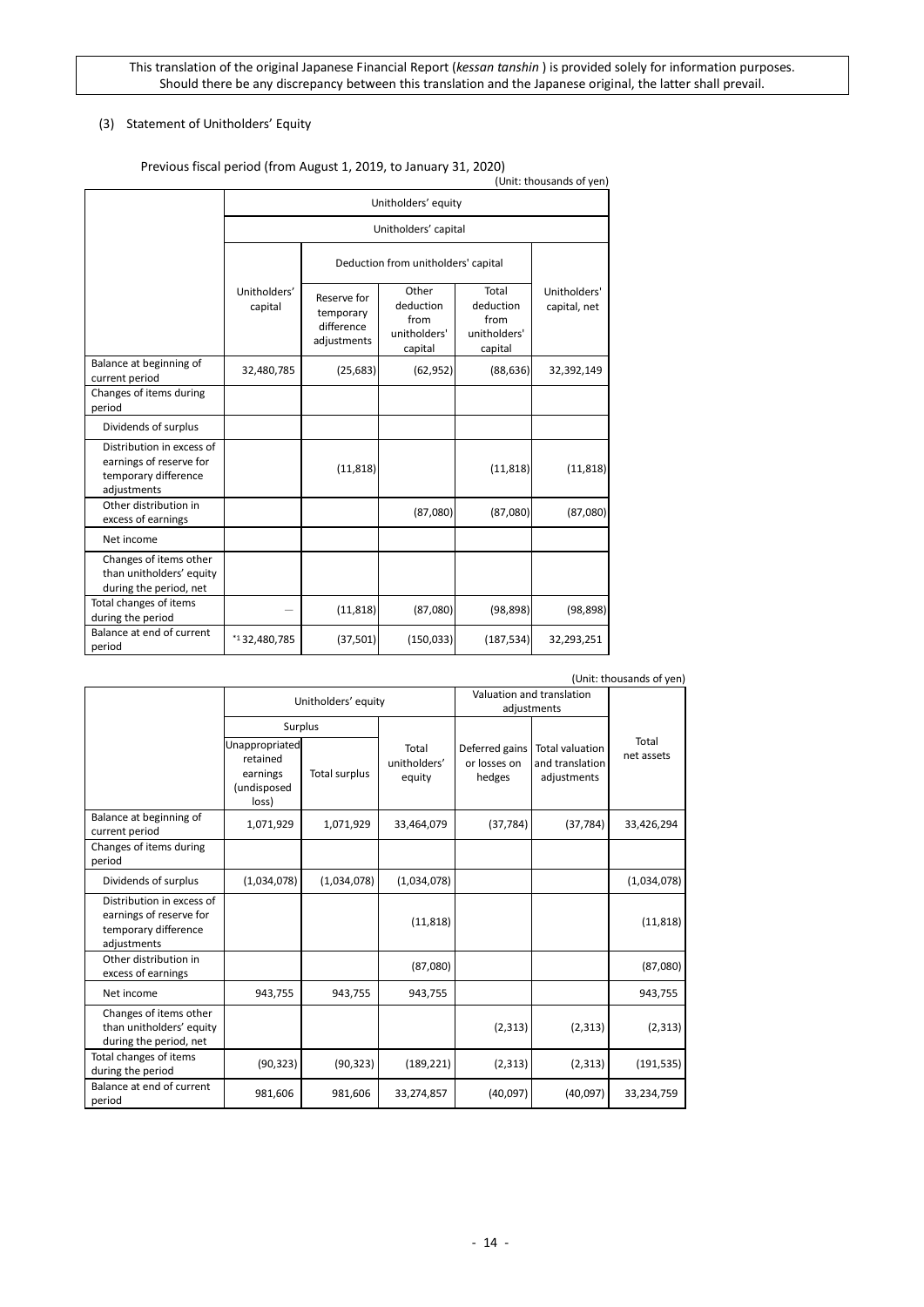| Current fiscal period (from February 1, 2020, to July 31, 2020)<br>(Unit: thousands of yen) |                                     |                                                       |                                                       |                                                       |                              |  |
|---------------------------------------------------------------------------------------------|-------------------------------------|-------------------------------------------------------|-------------------------------------------------------|-------------------------------------------------------|------------------------------|--|
|                                                                                             | Unitholders' equity                 |                                                       |                                                       |                                                       |                              |  |
|                                                                                             | Unitholders' capital                |                                                       |                                                       |                                                       |                              |  |
|                                                                                             | Deduction from unitholders' capital |                                                       |                                                       |                                                       |                              |  |
|                                                                                             | Unitholders'<br>capital             | Reserve for<br>temporary<br>difference<br>adjustments | Other<br>deduction<br>from<br>unitholders'<br>capital | Total<br>deduction<br>from<br>unitholders'<br>capital | Unitholders'<br>capital, net |  |
| Balance at beginning of<br>current period                                                   | 32,480,785                          | (37,501)                                              | (150, 033)                                            | (187, 534)                                            | 32,293,251                   |  |
| Changes of items during<br>period                                                           |                                     |                                                       |                                                       |                                                       |                              |  |
| Dividends of surplus                                                                        |                                     |                                                       |                                                       |                                                       |                              |  |
| Distribution in excess of<br>earnings of reserve for<br>temporary difference<br>adjustments |                                     | (2,488)                                               |                                                       | (2,488)                                               | (2,488)                      |  |
| Other distribution in<br>excess of earnings                                                 |                                     |                                                       | (88, 635)                                             | (88, 635)                                             | (88, 635)                    |  |
| Net income                                                                                  |                                     |                                                       |                                                       |                                                       |                              |  |
| Changes of items other<br>than unitholders' equity<br>during the period, net                |                                     |                                                       |                                                       |                                                       |                              |  |
| Total changes of items<br>during the period                                                 |                                     | (2,488)                                               | (88, 635)                                             | (91, 123)                                             | (91, 123)                    |  |
| Balance at end of current<br>period                                                         | $*132,480,785$                      | (39,989)                                              | (238, 668)                                            | (278, 657)                                            | 32,202,128                   |  |

| (Unit: thousands of yen)                                                                    |                                                                           |                      |                                 |                                          |                                                          |                     |
|---------------------------------------------------------------------------------------------|---------------------------------------------------------------------------|----------------------|---------------------------------|------------------------------------------|----------------------------------------------------------|---------------------|
|                                                                                             | Unitholders' equity                                                       |                      |                                 | Valuation and translation                |                                                          |                     |
|                                                                                             |                                                                           |                      |                                 | adjustments                              |                                                          |                     |
|                                                                                             | Surplus<br>Unappropriated<br>retained<br>earnings<br>(undisposed<br>loss) | <b>Total surplus</b> | Total<br>unitholders'<br>equity | Deferred gains<br>or losses on<br>hedges | <b>Total valuation</b><br>and translation<br>adjustments | Total<br>net assets |
| Balance at beginning of<br>current period                                                   | 981,606                                                                   | 981,606              | 33,274,857                      | (40,097)                                 | (40,097)                                                 | 33,234,759          |
| Changes of items during<br>period                                                           |                                                                           |                      |                                 |                                          |                                                          |                     |
| Dividends of surplus                                                                        | (941, 400)                                                                | (941, 400)           | (941, 400)                      |                                          |                                                          | (941, 400)          |
| Distribution in excess of<br>earnings of reserve for<br>temporary difference<br>adjustments |                                                                           |                      | (2,488)                         |                                          |                                                          | (2,488)             |
| Other distribution in<br>excess of earnings                                                 |                                                                           |                      | (88, 635)                       |                                          |                                                          | (88, 635)           |
| Net income                                                                                  | 917,935                                                                   | 917,935              | 917,935                         |                                          |                                                          | 917,935             |
| Changes of items other<br>than unitholders' equity<br>during the period, net                |                                                                           |                      |                                 | (7, 238)                                 | (7, 238)                                                 | (7, 238)            |
| Total changes of items<br>during the period                                                 | (23, 464)                                                                 | (23, 464)            | (114, 587)                      | (7, 238)                                 | (7, 238)                                                 | (121, 825)          |
| Balance at end of current<br>period                                                         | 958,141                                                                   | 958,141              | 33,160,269                      | (47, 336)                                | (47, 336)                                                | 33,112,933          |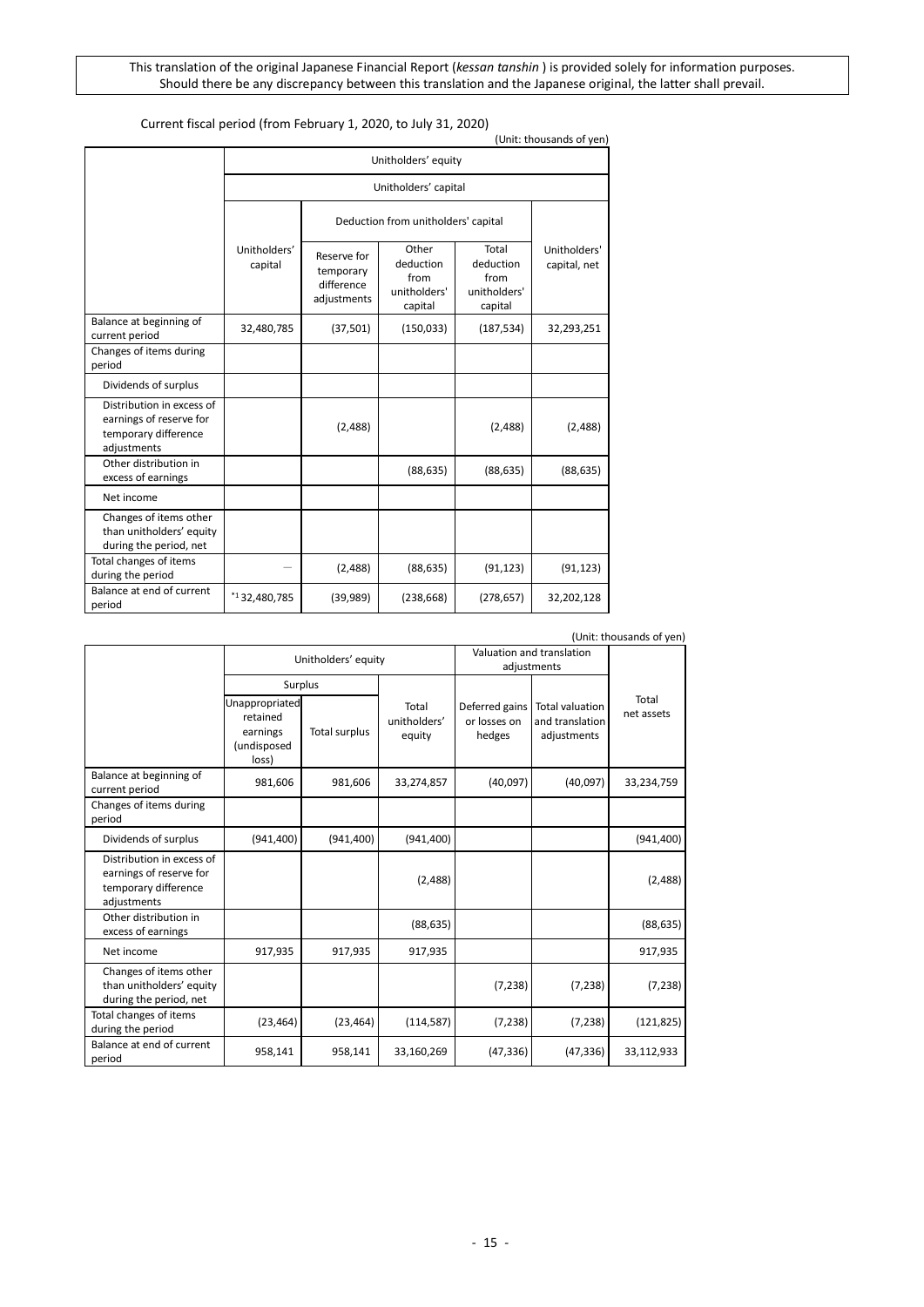## <span id="page-15-0"></span>(4) Statement of Cash Distributions

|                                                                                                                                                                                                                                                                                                                                                                                |                                                                                                                                                                                                                                                                                                                                                                                                                                                                                                                                                                                                                                                                                                                                                                                                                                                                                                                                                                                                                                                                                                                                                                                                                                                                 | (Unit: yen)                                                                                                                                                                                                                                                                                                                                                                                                                                                                                                                                                                                                                                                                                                                                                                                                                                                                                                                                                                                                                                                                                                                                                                                                                                                                                   |
|--------------------------------------------------------------------------------------------------------------------------------------------------------------------------------------------------------------------------------------------------------------------------------------------------------------------------------------------------------------------------------|-----------------------------------------------------------------------------------------------------------------------------------------------------------------------------------------------------------------------------------------------------------------------------------------------------------------------------------------------------------------------------------------------------------------------------------------------------------------------------------------------------------------------------------------------------------------------------------------------------------------------------------------------------------------------------------------------------------------------------------------------------------------------------------------------------------------------------------------------------------------------------------------------------------------------------------------------------------------------------------------------------------------------------------------------------------------------------------------------------------------------------------------------------------------------------------------------------------------------------------------------------------------|-----------------------------------------------------------------------------------------------------------------------------------------------------------------------------------------------------------------------------------------------------------------------------------------------------------------------------------------------------------------------------------------------------------------------------------------------------------------------------------------------------------------------------------------------------------------------------------------------------------------------------------------------------------------------------------------------------------------------------------------------------------------------------------------------------------------------------------------------------------------------------------------------------------------------------------------------------------------------------------------------------------------------------------------------------------------------------------------------------------------------------------------------------------------------------------------------------------------------------------------------------------------------------------------------|
|                                                                                                                                                                                                                                                                                                                                                                                | Previous fiscal period<br>From: Aug. 1, 2019<br>To: Jan. 31, 2020                                                                                                                                                                                                                                                                                                                                                                                                                                                                                                                                                                                                                                                                                                                                                                                                                                                                                                                                                                                                                                                                                                                                                                                               | Current fiscal period<br>From: Feb. 1, 2020<br>To: Jul. 31, 2020                                                                                                                                                                                                                                                                                                                                                                                                                                                                                                                                                                                                                                                                                                                                                                                                                                                                                                                                                                                                                                                                                                                                                                                                                              |
| Unappropriated retained earnings<br>I.                                                                                                                                                                                                                                                                                                                                         | 981,606,180                                                                                                                                                                                                                                                                                                                                                                                                                                                                                                                                                                                                                                                                                                                                                                                                                                                                                                                                                                                                                                                                                                                                                                                                                                                     | 958,141,852                                                                                                                                                                                                                                                                                                                                                                                                                                                                                                                                                                                                                                                                                                                                                                                                                                                                                                                                                                                                                                                                                                                                                                                                                                                                                   |
| II. Distribution in excess of earnings<br>Of which, reserve for temporary difference<br>adjustments<br>Of which, other deduction from unitholders'<br>capital                                                                                                                                                                                                                  | 91,123,293<br>2,488,008<br>88,635,285                                                                                                                                                                                                                                                                                                                                                                                                                                                                                                                                                                                                                                                                                                                                                                                                                                                                                                                                                                                                                                                                                                                                                                                                                           | 97,032,312<br>7,153,023<br>89,879,289                                                                                                                                                                                                                                                                                                                                                                                                                                                                                                                                                                                                                                                                                                                                                                                                                                                                                                                                                                                                                                                                                                                                                                                                                                                         |
| III. Amount of distributions<br>[Distribution per unit]<br>Of which, distribution of earnings<br>(Of which, distribution of earnings per unit)<br>Of which, reserve for temporary difference<br>adjustments<br>(Of which, distribution in excess of earnings per<br>unit<br>(of reserve for temporary difference<br>adjustments))<br>Of which, other distribution in excess of | 1,032,523,320<br>[3, 320]<br>941,400,027<br>[3,027]<br>2,488,008<br>[8]<br>88,635,285                                                                                                                                                                                                                                                                                                                                                                                                                                                                                                                                                                                                                                                                                                                                                                                                                                                                                                                                                                                                                                                                                                                                                                           | 1,007,643,240<br>[3, 240]<br>910,610,928<br>[2,928]<br>7,153,023<br>$[23]$<br>89,879,289                                                                                                                                                                                                                                                                                                                                                                                                                                                                                                                                                                                                                                                                                                                                                                                                                                                                                                                                                                                                                                                                                                                                                                                                      |
| earnings<br>(of other distribution in excess of earnings))                                                                                                                                                                                                                                                                                                                     | $[285]$                                                                                                                                                                                                                                                                                                                                                                                                                                                                                                                                                                                                                                                                                                                                                                                                                                                                                                                                                                                                                                                                                                                                                                                                                                                         | $[289]$                                                                                                                                                                                                                                                                                                                                                                                                                                                                                                                                                                                                                                                                                                                                                                                                                                                                                                                                                                                                                                                                                                                                                                                                                                                                                       |
| IV. Retained earnings carried forward                                                                                                                                                                                                                                                                                                                                          | 40,206,153                                                                                                                                                                                                                                                                                                                                                                                                                                                                                                                                                                                                                                                                                                                                                                                                                                                                                                                                                                                                                                                                                                                                                                                                                                                      | 47,530,924                                                                                                                                                                                                                                                                                                                                                                                                                                                                                                                                                                                                                                                                                                                                                                                                                                                                                                                                                                                                                                                                                                                                                                                                                                                                                    |
| Method of calculation of amount of distributions                                                                                                                                                                                                                                                                                                                               | accordance with the cash<br><b>In</b><br>distribution policy described in<br>Article 36, Paragraph 1 of its<br>Articles of Incorporation, HCM<br>determines that the amount of<br>shall<br>distribution<br>exceed<br>the<br>amount equivalent to 90% of its<br>distributable profit as stipulated in<br>Article 67-15 of the Act on Special<br>Measures Concerning Taxation, and<br>shall be up to its profits as defined<br>in Article 136, Paragraph 1 of the<br>Investment Trusts Act. Following<br>this policy, HCM has decided that,<br>of profits as defined in Article 136,<br>Paragraph 1 of the Investment<br>Trusts Act, it shall distribute<br>941,400,027 yen, which is the<br>maximum integral multiple to<br>311,001<br>units<br>issued<br>and<br>outstanding as the distribution of<br>earnings. Accordingly, distribution<br>of earning per unit was 3,027 yen.<br>In addition, HCM is to make<br>distribution in excess of earnings, of<br>which amount is to be determined<br>by HCM as an amount equivalent<br>to net asset deduction items (as<br>defined in Article 2, Paragraph 2,<br>Item (30) (b) of the Ordinance on<br>Accountings<br>οf<br>Investment<br>Corporations),<br>considering<br>the<br>impact of net asset deduction items | accordance<br>with<br>the<br>cash<br>In<br>distribution<br>policy described<br>in<br>Article 36, Paragraph 1 of its Articles<br>of Incorporation, HCM determines<br>that the amount of distribution shall<br>exceed the amount equivalent to<br>90% of its distributable profit as<br>stipulated in Article 67-15 of the Act<br>on Special Measures Concerning<br>Taxation, and shall be up to its profits<br>as defined in Article 136, Paragraph 1<br>of the Investment Trusts Act.<br>Following this policy, HCM has<br>decided that, of profits as defined in<br>Article 136, Paragraph 1 of the<br>Investment Trusts Act, it shall<br>distribute 910,610,928 yen, which is<br>the maximum integral multiple to<br>311,001 units issued and outstanding<br>as the distribution of earnings.<br>Accordingly, distribution of earning<br>per unit was 2,928 yen.<br>In addition, HCM is to make<br>distribution in excess of earnings, of<br>which amount is to be determined by<br>HCM as an amount equivalent to net<br>asset deduction items (as defined in<br>Article 2, Paragraph 2, Item (30) (b)<br>of the Ordinance on Accountings of<br>Investment<br>Corporations),<br>considering the impact of net asset<br>deduction items on distribution,<br>pursuant to the policy for cash |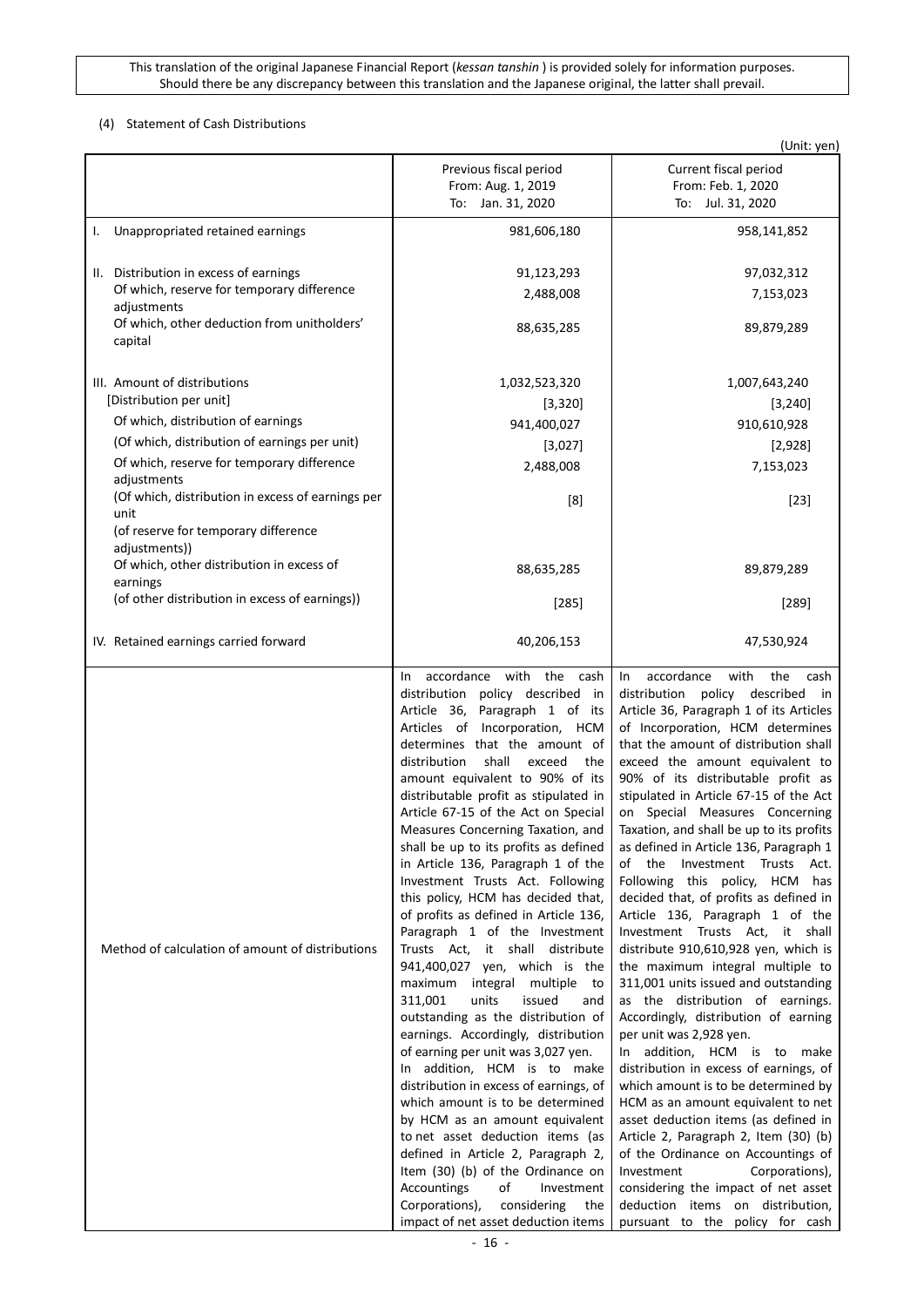| Previous fiscal period<br>From: Aug. 1, 2019<br>To: Jan. 31, 2020                                                                                                                                                                                                                                                                                                                                                                                  | Current fiscal period<br>From: Feb. 1, 2020<br>To: Jul. 31, 2020                                                                                                                                                                                                                                                                                                                   |
|----------------------------------------------------------------------------------------------------------------------------------------------------------------------------------------------------------------------------------------------------------------------------------------------------------------------------------------------------------------------------------------------------------------------------------------------------|------------------------------------------------------------------------------------------------------------------------------------------------------------------------------------------------------------------------------------------------------------------------------------------------------------------------------------------------------------------------------------|
| on distribution, pursuant to the<br>policy for cash distribution in excess<br>of earnings provided in Article 36,<br>Paragraph 2 of its Articles of<br>Incorporation. During the current<br>fiscal period, since deferred losses<br>on hedges of 2 million yen was<br>recorded as net asset deduction<br>items, HCM decided to make<br>distribution<br>of<br>for<br>reserve<br>temporary difference adjustments<br>in the amount of 2,488,008 yen. | distribution in excess of earnings<br>provided in Article 36, Paragraph 2 of<br>its Articles of Incorporation. During<br>the current fiscal period, since<br>deferred losses on hedges of 7<br>million yen was recorded as net asset<br>deduction items, HCM decided to<br>make distribution of reserve for<br>temporary difference adjustments in<br>the amount of 7,153,023 yen. |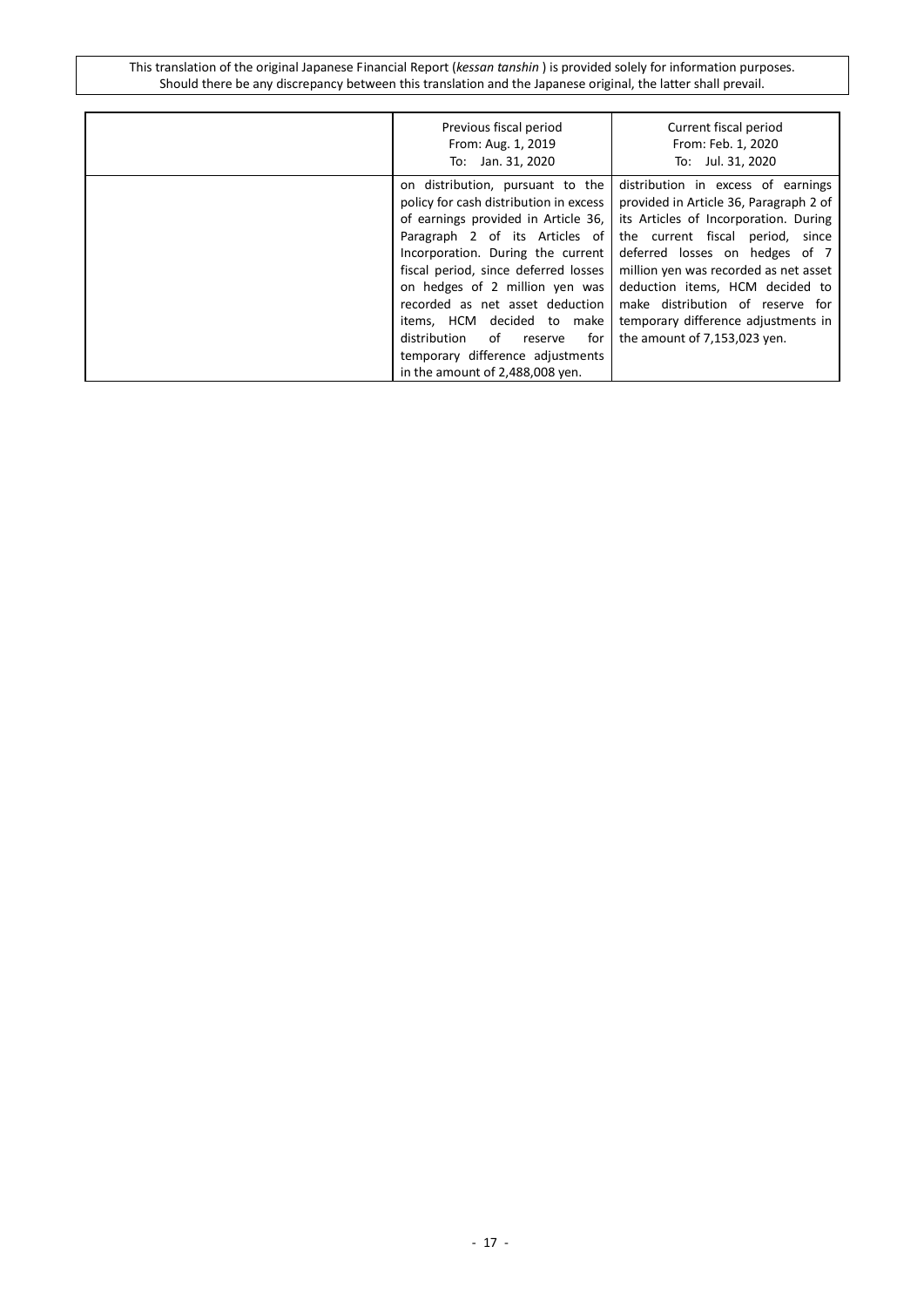|                                                     | Previous fiscal period<br>From: Aug. 1, 2019                                                                                                                                                                                                                                                                                                                                                                                                                                                                                                                                                                                                                                                                                                                                                                                                                                                                                                                                                                          | Current fiscal period<br>From: Feb. 1, 2020                                                                                                                                                                                                                                                                                                                                                                                                                                                                                                                                                                                                                                                                                                                                                                                                                                                                                                                                                                            |
|-----------------------------------------------------|-----------------------------------------------------------------------------------------------------------------------------------------------------------------------------------------------------------------------------------------------------------------------------------------------------------------------------------------------------------------------------------------------------------------------------------------------------------------------------------------------------------------------------------------------------------------------------------------------------------------------------------------------------------------------------------------------------------------------------------------------------------------------------------------------------------------------------------------------------------------------------------------------------------------------------------------------------------------------------------------------------------------------|------------------------------------------------------------------------------------------------------------------------------------------------------------------------------------------------------------------------------------------------------------------------------------------------------------------------------------------------------------------------------------------------------------------------------------------------------------------------------------------------------------------------------------------------------------------------------------------------------------------------------------------------------------------------------------------------------------------------------------------------------------------------------------------------------------------------------------------------------------------------------------------------------------------------------------------------------------------------------------------------------------------------|
| Method of calculation of amount of<br>distributions | To: Jan. 31, 2020<br>As a result, distribution in excess of<br>earnings per unit (distribution of<br>reserve for temporary difference<br>adjustments) came to 8 yen.<br>Furthermore, in accordance with the<br>policy for cash distribution in excess<br>of earnings provided in Article 36,<br>Paragraph 2 of its Articles of<br>Incorporation, HCM is to conduct<br>distribution in excess of earnings<br>(return of capital that falls under the<br>category of distribution reducing<br>unitholders' capital for tax purpose) in<br>each period on a continuous basis as a<br>rule. During the current fiscal period,<br>HCM has decided to distribute<br>88,635,285 yen, an amount roughly<br>equivalent to 20% of depreciation<br>recorded in the current fiscal period,<br>as distribution in excess of earnings.<br>As a result, distribution in excess of<br>earnings per unit (other distribution<br>in excess of earnings) came to 285<br>yen.<br>As a result, distribution per unit came<br>to 3,320 yen. | To: Jul. 31, 2020<br>As a result, distribution in excess of<br>earnings per unit (distribution of<br>reserve for temporary difference<br>adjustments) came to 23 yen.<br>Furthermore, in accordance with the<br>policy for cash distribution in excess<br>of earnings provided in Article 36,<br>Paragraph 2 of its Articles of<br>Incorporation, HCM is to conduct<br>distribution in excess of earnings<br>(return of capital that falls under the<br>category of distribution reducing<br>unitholders' capital for tax purpose) in<br>each period on a continuous basis as a<br>rule. During the current fiscal period,<br>HCM has decided to distribute<br>89,879,289 yen, an amount roughly<br>equivalent to 20% of depreciation<br>recorded in the current fiscal period,<br>as distribution in excess of earnings.<br>As a result, distribution in excess of<br>earnings per unit (other distribution<br>in excess of earnings) came to 289<br>ven.<br>As a result, distribution per unit came<br>to 3,240 yen. |

(Note 1) Distribution in excess of earnings is distributed up to the amount equivalent to 20/100 of the depreciation recorded in the accounting period immediately before the accounting period when HCM will pay the said distribution, sufficiently taking into consideration the amount of capital expenditures necessary for maintaining and improving the competitiveness of HCM's Assets Under Management, the financial position of HCM and other factors.

However, distribution in excess of earnings may be conducted up to an amount lower than the above amount or may not be conducted when the implementation of distribution in excess of earnings up to this amount is judged to be inappropriate based on the economic environment surrounding HCM, trends of the real estate market and leasing market, status of HCM's Assets Under Management and financial conditions.

(Note 2) Under the rules of The Investment Trusts Association, closed-end investment corporations are allowed to conduct distribution in excess of earnings up to an amount equivalent to 60/100 of the depreciation recorded on the last day of the accounting period.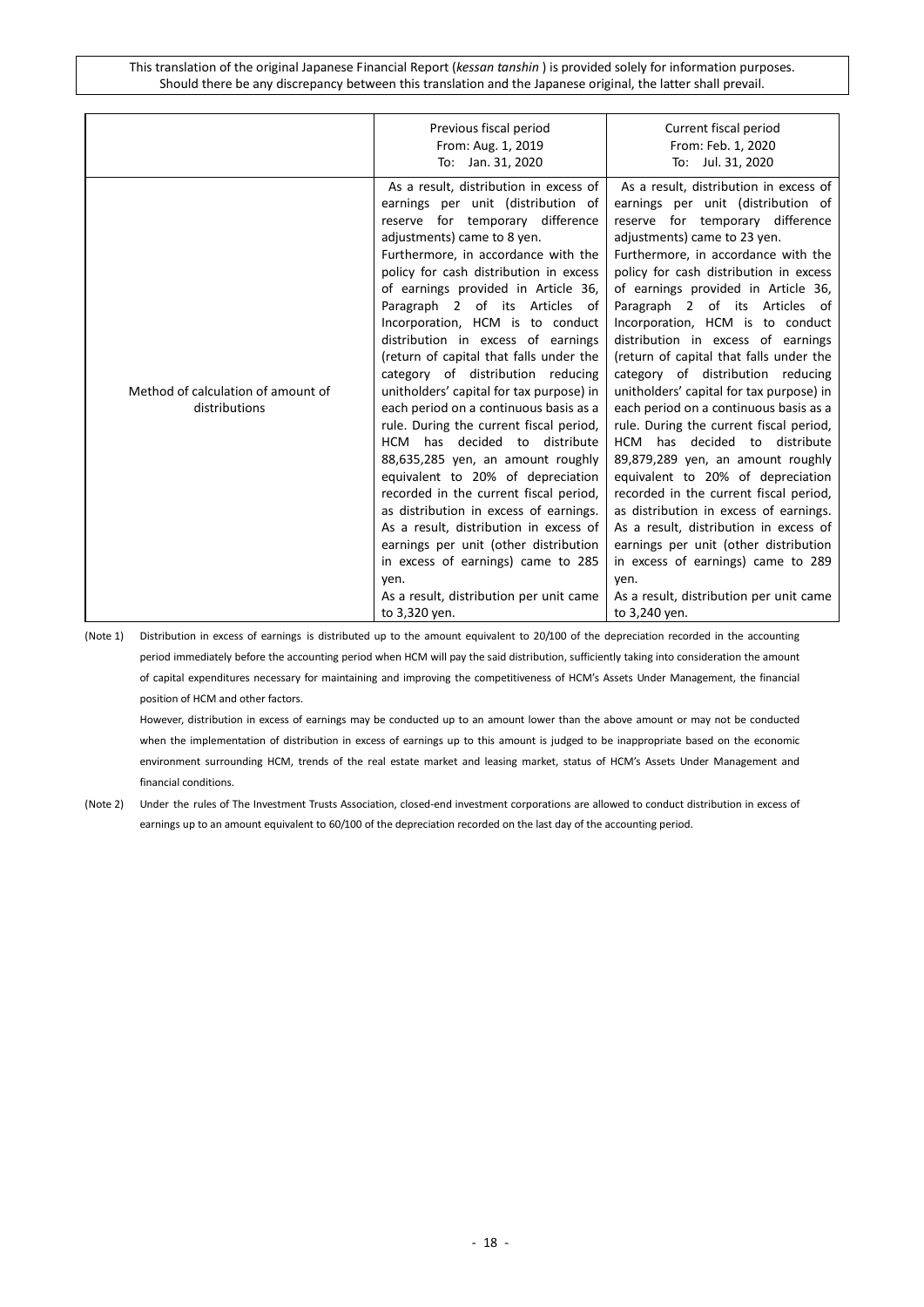## <span id="page-18-0"></span>(5) Statement of Cash Flows

|                                                               |                                                                   | (Unit: thousands of yen)                                         |
|---------------------------------------------------------------|-------------------------------------------------------------------|------------------------------------------------------------------|
|                                                               | Previous fiscal period<br>From: Aug. 1, 2019<br>To: Jan. 31, 2020 | Current fiscal period<br>From: Feb. 1, 2020<br>To: Jul. 31, 2020 |
| Cash flows from operating activities                          |                                                                   |                                                                  |
| Income before income taxes                                    | 944,576                                                           | 918,896                                                          |
| Depreciation                                                  | 445,039                                                           | 451,333                                                          |
| Loss on tax purpose reduction entry of non-current<br>assets  | 3,552                                                             |                                                                  |
| Amortization of investment corporation bond issuance<br>costs |                                                                   | 1,040                                                            |
| Borrowing expenses                                            | 57,421                                                            | 54,314                                                           |
| Amortization of investment unit issuance expenses             | 11,406                                                            | 6,424                                                            |
| Interest income                                               | (7)                                                               | (10)                                                             |
| Interest on tax refund                                        | (358)                                                             |                                                                  |
| Interest expenses                                             | 91,794                                                            | 93,889                                                           |
| Decrease (increase) in operating accounts receivable          | 16                                                                |                                                                  |
| Decrease (increase) in consumption taxes refund<br>receivable | 179,416                                                           |                                                                  |
| Decrease (increase) in prepaid expenses                       | 9,026                                                             | (15, 677)                                                        |
| Increase (decrease) in operating accounts payable             | 28,581                                                            | (27, 243)                                                        |
| Increase (decrease) in accounts payable - other               | 89                                                                | (7, 823)                                                         |
| Increase (decrease) in accrued consumption taxes              | 25,721                                                            | (7, 362)                                                         |
| Increase (decrease) in accrued expenses                       | 65,448                                                            | (2,882)                                                          |
| Increase (decrease) in advances received                      | (144)                                                             | 8,570                                                            |
| Decrease (increase) in long-term prepaid expenses             | 121                                                               | (60, 450)                                                        |
| Increase (decrease) in deposits received                      |                                                                   | 337                                                              |
| Other, net                                                    | (1, 575)                                                          | 244                                                              |
| Subtotal                                                      | 1,860,125                                                         | 1,413,602                                                        |
| Interest income received                                      | $\overline{7}$                                                    | 10                                                               |
| Interest on tax refund received                               | 358                                                               |                                                                  |
| Interest expenses paid                                        | (91, 934)                                                         | (93, 914)                                                        |
| Income taxes paid                                             | (968)                                                             | (814)                                                            |
| Net cash provided by (used in) operating activities           | 1,767,588                                                         | 1,318,884                                                        |
| Cash flows from investing activities                          |                                                                   |                                                                  |
| Purchase of property, plant and equipment in trust            | (231, 418)                                                        | (1,625,282)                                                      |
| Proceeds from tenant leasehold and security deposits          |                                                                   | 71,500                                                           |
| Net cash provided by (used in) investing activities           | (231, 418)                                                        | (1,553,782)                                                      |
| Cash flows from financing activities                          |                                                                   |                                                                  |
| Proceeds from short-term loans payable                        |                                                                   | 700,000                                                          |
| Repayments of short-term loans payable                        | (1,000,000)                                                       |                                                                  |
| Proceeds from long-term loans payable                         | 5,700,000                                                         |                                                                  |
| Repayments of long-term loans payable                         | (6,700,000)                                                       |                                                                  |
| Borrowing expenses                                            | (92, 296)                                                         | (2, 118)                                                         |
| Proceeds from issuance of investment corporation<br>bonds     | 1,985,443                                                         |                                                                  |
| Dividends paid                                                | (1, 130, 878)                                                     | (1,031,781)                                                      |
| Net cash provided by (used in) financing activities           | (1, 237, 730)                                                     | (333,900)                                                        |
| Net increase (decrease) in cash and cash equivalents          | 298,439                                                           | (568, 798)                                                       |
| Cash and cash equivalents at beginning of period              | 1,962,162                                                         | 2,260,601                                                        |
| Cash and cash equivalents at end of period                    | $*12,260,601$                                                     | $*1,691,803$                                                     |
|                                                               |                                                                   |                                                                  |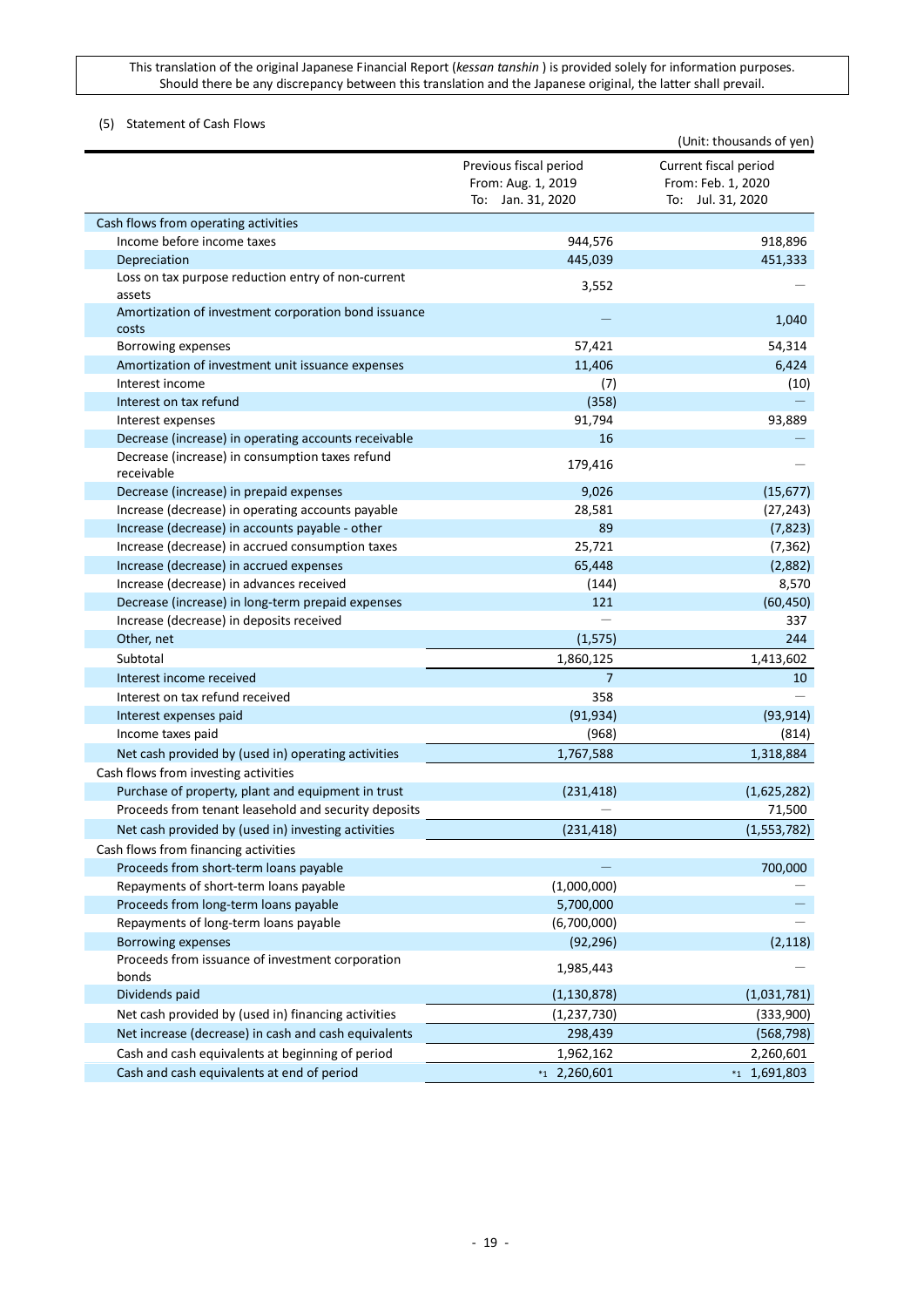## <span id="page-19-0"></span>(6) Notes on the Going Concern Assumption Not applicable.

## <span id="page-19-1"></span>(7) Notes on Matters Concerning Significant Accounting Policies

| 1. | Method of depreciation of non-  | (1)<br>Property, plant and equipment                                                            |  |  |
|----|---------------------------------|-------------------------------------------------------------------------------------------------|--|--|
|    | current assets                  | The straight-line method is adopted.                                                            |  |  |
|    |                                 | The useful life of principal property, plant and equipment is as follows:                       |  |  |
|    |                                 | <b>Buildings in trust</b><br>5-69 years                                                         |  |  |
|    |                                 | Structures in trust<br>$10-53$ years                                                            |  |  |
|    |                                 | Machine and device in trust<br>10 years                                                         |  |  |
|    |                                 | Tools, furniture and fixtures in trust<br>6-15 years                                            |  |  |
|    |                                 | Intangible assets<br>(2)                                                                        |  |  |
|    |                                 | The straight-line method is adopted.                                                            |  |  |
| 2. | Accounting for deferred assets  | Investment unit issuance expenses<br>(1)                                                        |  |  |
|    |                                 | Depreciated evenly over 3 years.                                                                |  |  |
|    |                                 | (2)<br>Investment corporation bond issuance costs                                               |  |  |
|    |                                 | Amortized using the straight-line method over the period up to redemption.                      |  |  |
| 3. | Standards for revenue and       | Accounting for fixed asset taxes                                                                |  |  |
|    | expense recognition             | For property tax, city planning tax, depreciable asset tax, etc. on real estate, etc. owned,    |  |  |
|    |                                 | the accounting is that, of the tax amount assessed and determined, the amount                   |  |  |
|    |                                 | corresponding to the concerned accounting period is expensed as expenses related to rent        |  |  |
|    |                                 | business.                                                                                       |  |  |
|    |                                 | In connection with the acquisition of real estate including trust beneficiary interests in real |  |  |
|    |                                 | estate, the amount equivalent to property tax, etc. for the initial fiscal year, which was      |  |  |
|    |                                 | settled with the seller, is not recorded as expenses but included in the cost of acquisition of |  |  |
|    |                                 | the concerned real estate, etc. The amount equivalent to property tax, etc. included in the     |  |  |
|    |                                 | cost of acquisition of real estate, etc. was none for the previous fiscal period and 2,893      |  |  |
|    |                                 | thousand yen for the current fiscal period.                                                     |  |  |
| 4. | Method of hedge accounting      | (1) Hedge accounting approach                                                                   |  |  |
|    |                                 | Deferred hedge accounting. Special treatment is applied for interest rate swap                  |  |  |
|    |                                 | transactions that satisfy the requirements for special treatment.                               |  |  |
|    |                                 | (2) Hedging instruments and hedge items                                                         |  |  |
|    |                                 | Hedging method: Interest rate swap transaction                                                  |  |  |
|    |                                 | Hedge items: Interest on loans                                                                  |  |  |
|    |                                 | (3)<br>Hedging policy                                                                           |  |  |
|    |                                 | HCM conducts interest rate swap transactions for hedging risks provided in its Articles         |  |  |
|    |                                 | of Incorporation, pursuant to the risk management basic policy.                                 |  |  |
|    |                                 | (4) Method of assessing hedge effectiveness                                                     |  |  |
|    |                                 | Hedge effectiveness is assessed by comparing the cumulative fluctuation of cash flows           |  |  |
|    |                                 | for hedging instruments and the cumulative fluctuation of cash flows for hedge items            |  |  |
|    |                                 | and confirming the ratio of both fluctuations. However, the assessment of hedge                 |  |  |
|    |                                 | effectiveness for interest rate swap transactions that satisfy the requirements for             |  |  |
|    |                                 | special treatment is omitted.                                                                   |  |  |
| 5. | Cash and cash equivalents as    | Cash and cash equivalents in the statement of cash flows comprise cash on hand and cash         |  |  |
|    | stated in the statement of cash | in trust, demand deposits and deposits in trust, and short-term investments with a maturity     |  |  |
|    | flows                           | of three months or less from the date of acquisition that are readily convertible to cash and   |  |  |
|    |                                 | that are subject to an insignificant risk of changes in value.                                  |  |  |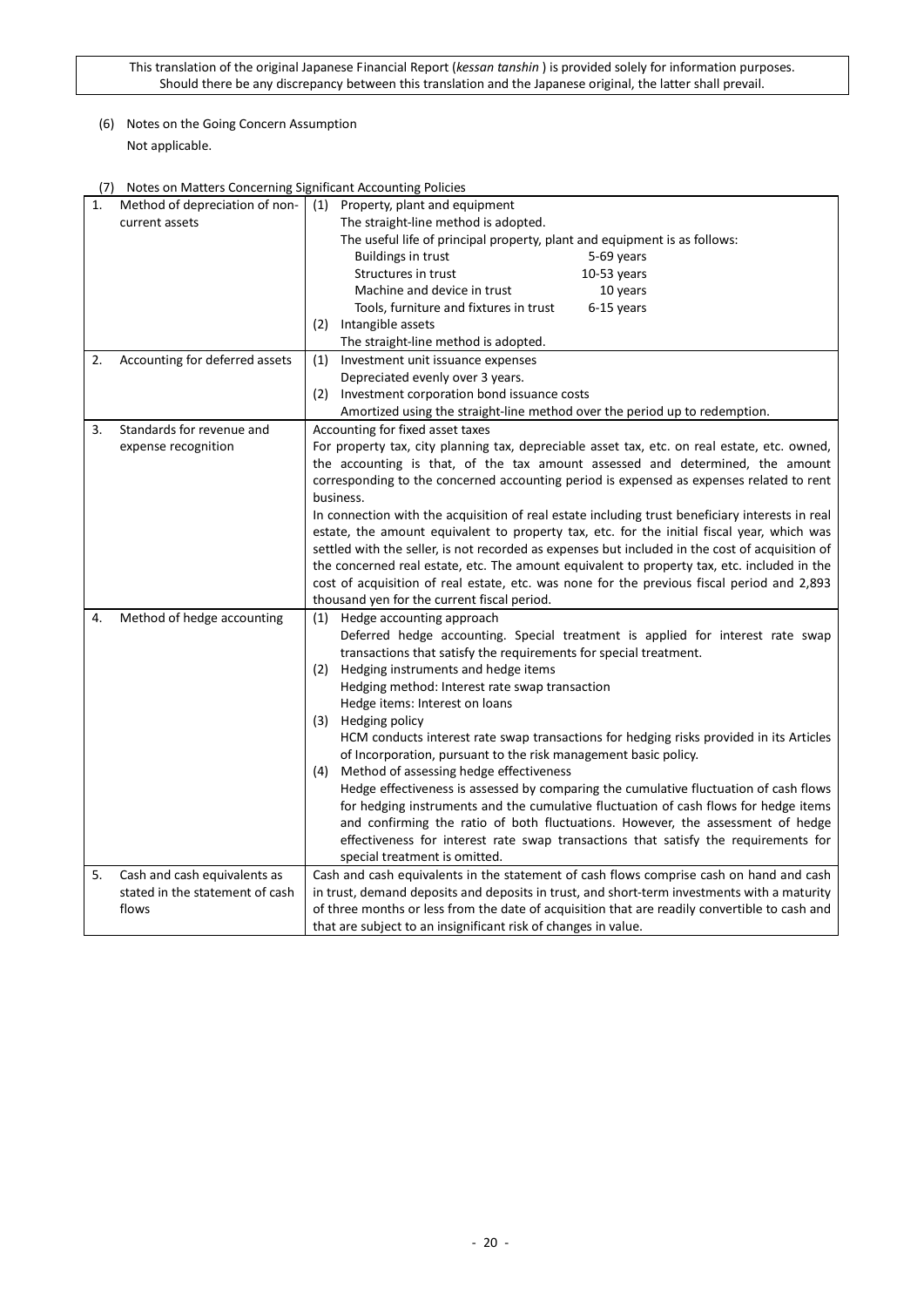| 6. | Other significant matters<br>serving as the basis for<br>preparation of financial<br>statements | (1)<br>(2) | Accounting for trust beneficiary interests in real estate, etc.<br>Concerning trust beneficiary interests in real estate, etc. owned, all accounts of assets<br>and liabilities within trust assets as well as all accounts of revenue and expenses from<br>the trust assets are recognized in the relevant account item of the balance sheet and<br>the statement of income.<br>The following material items of the trust assets recognized in the relevant account<br>item are separately listed on the balance sheet.<br>Cash and deposits in trust<br>(1)<br>(2) Buildings in trust; structures in trust; machine and device in trust; tools, furniture<br>and fixtures in trust; land in trust; land leasehold interests in trust<br>(3) Tenant leasehold and security deposits in trust<br>Accounting for consumption taxes<br>Consumption tax and local consumption tax are excluded from transaction amounts.<br>Non-deductible consumption taxes on acquisition of assets is included in the cost of |
|----|-------------------------------------------------------------------------------------------------|------------|---------------------------------------------------------------------------------------------------------------------------------------------------------------------------------------------------------------------------------------------------------------------------------------------------------------------------------------------------------------------------------------------------------------------------------------------------------------------------------------------------------------------------------------------------------------------------------------------------------------------------------------------------------------------------------------------------------------------------------------------------------------------------------------------------------------------------------------------------------------------------------------------------------------------------------------------------------------------------------------------------------------|
|    |                                                                                                 |            |                                                                                                                                                                                                                                                                                                                                                                                                                                                                                                                                                                                                                                                                                                                                                                                                                                                                                                                                                                                                               |
|    |                                                                                                 |            | acquisition of each asset.                                                                                                                                                                                                                                                                                                                                                                                                                                                                                                                                                                                                                                                                                                                                                                                                                                                                                                                                                                                    |

[Additional Information]

[Notes on Reserve and Reversal of Reserve for Temporary Difference Adjustments] Previous fiscal period (from August 1, 2019, to January 31, 2020)

1. Reasons, related assets and amounts of reserve

Due to arising of deferred losses on hedges (net asset deduction items) at the end of the current fiscal period from assessment of fair value of interest rate swap transactions to which hedge accounting is applied, 2,488 thousand yen of reserve for temporary difference adjustments is recorded.

## 2. Method of reversal

In accordance with elimination of deferred losses on hedges (net asset deduction items) by period-end reassessment of said interest rate swap transactions in the next period onward, a corresponding amount of reserve for temporary difference adjustments will be reversed

Current fiscal period (from February 1, 2020, to July 31, 2020)

### 1. Reasons, related assets and amounts of reserve

Due to arising of deferred losses on hedges (net asset deduction items) at the end of the current fiscal period from assessment of fair value of interest rate swap transactions to which hedge accounting is applied, 7,153 thousand yen of reserve for temporary difference adjustments is recorded.

2. Method of reversal

In accordance with elimination of deferred losses on hedges (net asset deduction items) by period-end reassessment of said interest rate swap transactions in the next period onward, a corresponding amount of reserve for temporary difference adjustments will be reversed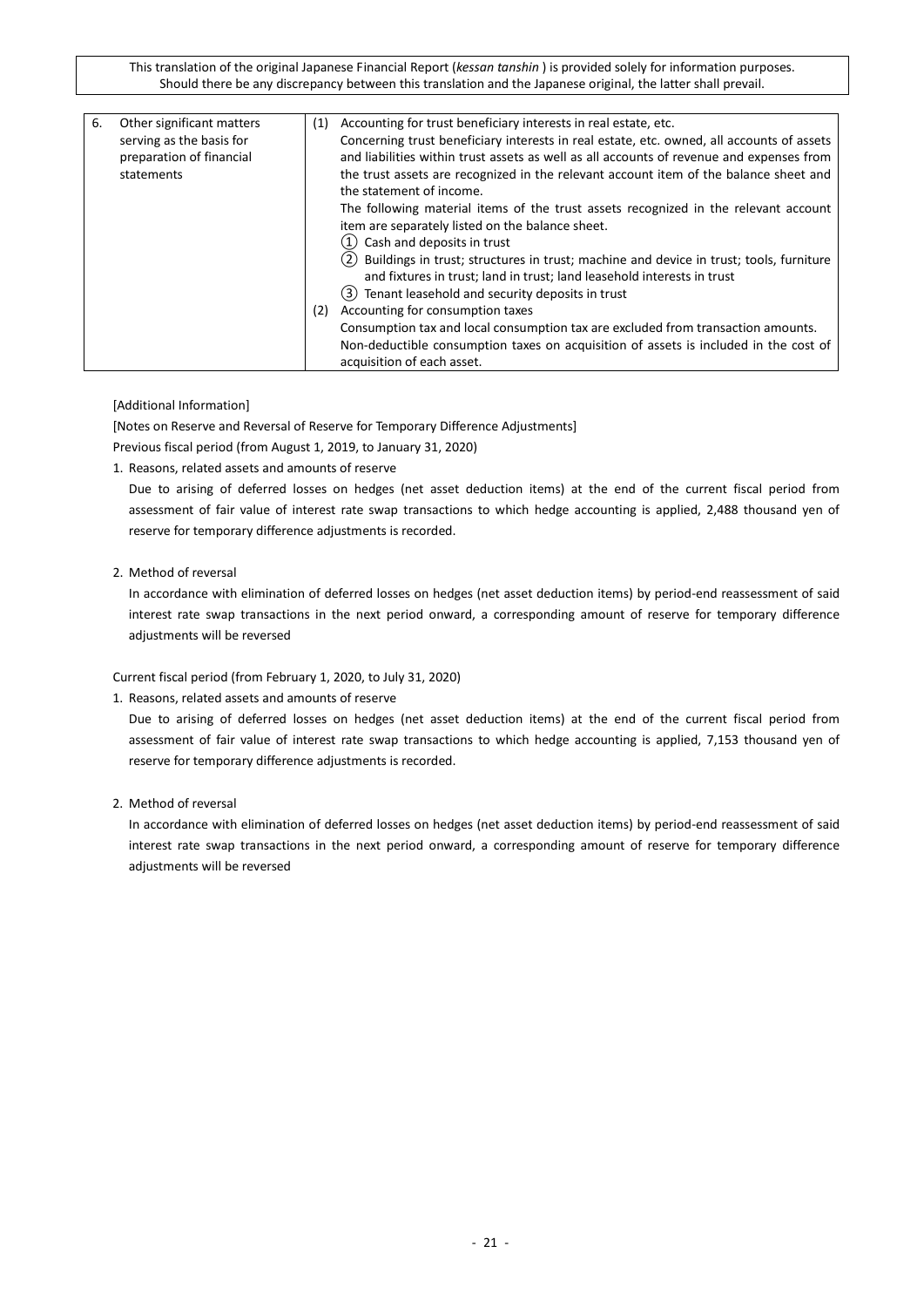### <span id="page-21-0"></span>(8) Notes on Financial Statements

[Notes on Balance Sheet]

\*1 Reduction entry amount of property, plant and equipment received as governmental subsidy, etc.

|                    |                                                 | (Unit: thousands of yen)                       |
|--------------------|-------------------------------------------------|------------------------------------------------|
|                    | Previous fiscal period<br>(As of Jan. 31, 2020) | Current fiscal period<br>(As of Jul. 31, 2020) |
| Buildings in trust | 10,041                                          | 10,041                                         |

\*2 Minimum net assets as provided in Article 67, Paragraph 4 of the Investment Trusts Act

|                                                 | (Unit: thousands of yen)                       |
|-------------------------------------------------|------------------------------------------------|
| Previous fiscal period<br>(As of Jan. 31, 2020) | Current fiscal period<br>(As of Jul. 31, 2020) |
| 50,000                                          | 50,000                                         |

\*3 Reserve for temporary difference adjustments

Previous fiscal period (from August 1, 2019, to January 31, 2020)

Reasons, related assets and amounts of reserve

|                                            |                    |         |            |           |           |            | (Unit: thousands of yen) |
|--------------------------------------------|--------------------|---------|------------|-----------|-----------|------------|--------------------------|
|                                            |                    |         | Balance at | Reserved  | Reversed  | Balance at |                          |
| Related assets, etc.                       | Reason             | Initial | beginning  | amount in | amount in | end of     | Reason for               |
|                                            |                    | amount  | of current | current   | current   | current    | reversal                 |
|                                            |                    |         | period     | period    | period    | period     |                          |
| Deferred gains or losses Valuation loss on |                    |         | 25.683     |           |           |            |                          |
| on hedges                                  | interest rate swap | 25.683  |            | 11,818    |           | 37,501     |                          |
|                                            | Total              | 25,683  | 25,683     | 11,818    |           | 37,501     |                          |
|                                            |                    |         |            |           |           |            |                          |

Method of reversal

(1) Deferred gains or losses on hedges

Reversal is planned to be made in accordance with the change in fair value of derivative transactions, which are hedge instruments.

# Current fiscal period (from February 1, 2020, to July 31, 2020)

1. Reasons, related assets and amounts of reserve

|                                            |                    |                   |                                                 |                                            |                                            |                                           | (Unit: thousands of yen) |
|--------------------------------------------|--------------------|-------------------|-------------------------------------------------|--------------------------------------------|--------------------------------------------|-------------------------------------------|--------------------------|
| Related assets, etc.                       | Reason             | Initial<br>amount | Balance at<br>beginning<br>of current<br>period | Reserved<br>amount in<br>current<br>period | Reversed<br>amount in<br>current<br>period | Balance at<br>end of<br>current<br>period | Reason for<br>reversal   |
| Deferred gains or losses Valuation loss on |                    | 25,683            | 37.501                                          | 2.488                                      |                                            | 39.989                                    |                          |
| on hedges                                  | interest rate swap |                   |                                                 |                                            |                                            |                                           |                          |
|                                            | Total              | 25,683            | 37.501                                          | 2,488                                      |                                            | 39,989                                    |                          |

Method of reversal

(1) Deferred gains or losses on hedges

Reversal is planned to be made in accordance with the change in fair value of derivative transactions, which are hedge instruments.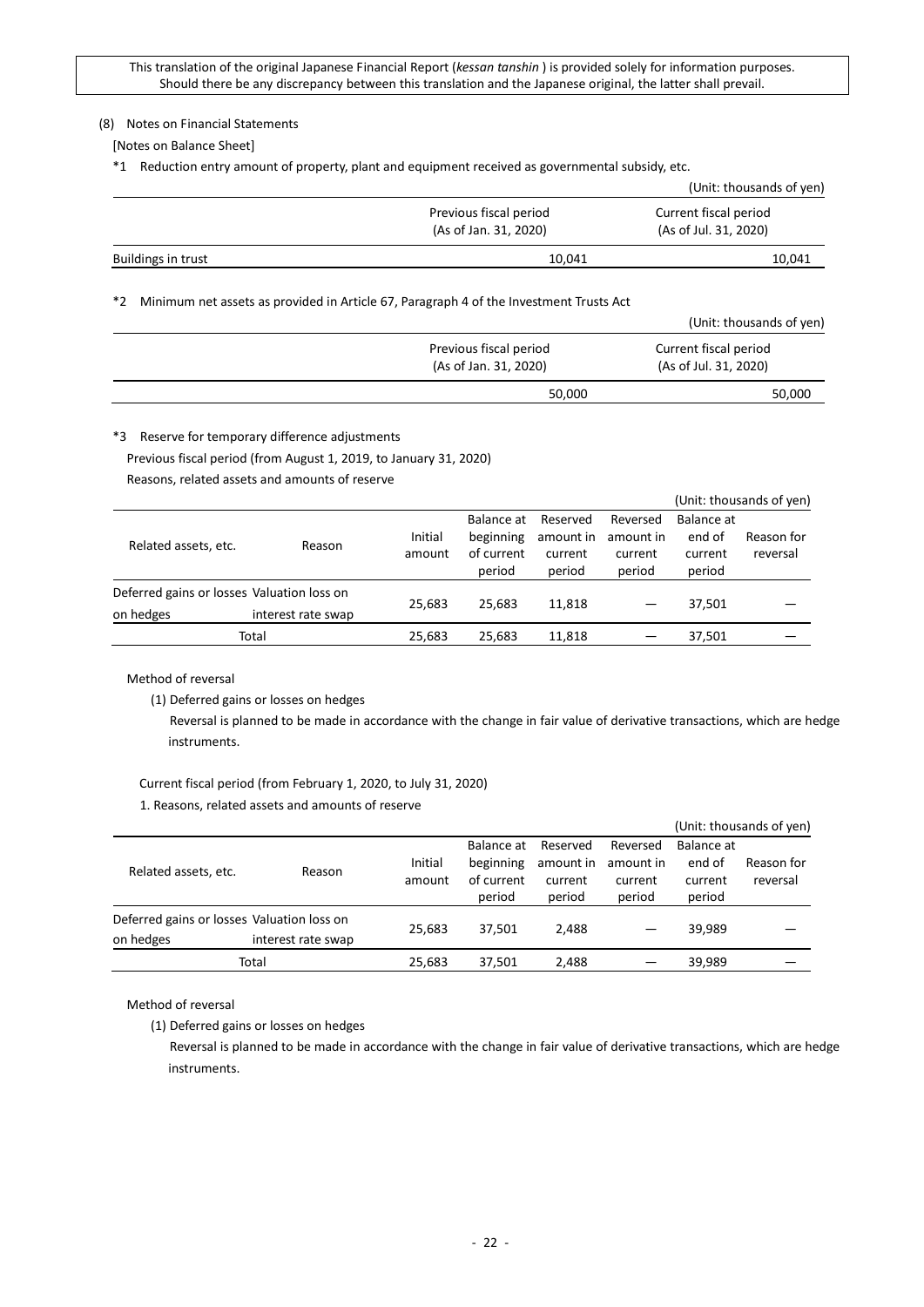[Notes on Statement of Income]

#### \*1 Breakdown of operating income (loss) from real estate leasing

|                                                                                           |                                                                      | (Unit: thousands of yen)                                         |
|-------------------------------------------------------------------------------------------|----------------------------------------------------------------------|------------------------------------------------------------------|
|                                                                                           | Previous fiscal period<br>From: Aug. 1, 2019<br>Jan. 31, 2020<br>To: | Current fiscal period<br>From: Feb. 1, 2020<br>To: Jul. 31, 2020 |
| Operating revenue from real estate<br>А.<br>leasing<br>Revenue related to rent business   |                                                                      |                                                                  |
| Rent revenue<br>Other revenue related to rent business                                    | 2,004,334                                                            | 2,015,035                                                        |
| Other revenue                                                                             | 8,939                                                                | 8,783                                                            |
| Total operating revenue from real estate<br>leasing                                       | 2,013,274                                                            | 2,023,819                                                        |
| Operating expenses from real estate<br>В.<br>leasing<br>Expenses related to rent business |                                                                      |                                                                  |
| Property tax                                                                              | 90,736                                                               | 139,701                                                          |
| <b>Outsourcing expenses</b>                                                               | 28,112                                                               | 27,850                                                           |
| Repair expenses                                                                           | 16,244                                                               | 12,141                                                           |
| Insurance expenses                                                                        | 7,500                                                                | 7,495                                                            |
| Depreciation                                                                              | 443,930                                                              | 450,881                                                          |
| Other expenses related to rent business                                                   | 14,607                                                               | 14,341                                                           |
| Total operating expenses from real estate<br>leasing                                      | 601,131                                                              | 652,411                                                          |
| Operating income (loss) from real<br>C.<br>estate leasing [A-B]                           | 1,412,142                                                            | 1,371,407                                                        |

## \*2 Breakdown of Subsidy income

Previous fiscal period (from August 1, 2019, to January 31, 2020)

Subsidy income is from Subsidies for countermeasures to control carbon dioxide emissions project etc. in fiscal 2019.

Current fiscal period (from February 1, 2020, to July 31, 2020) Not applicable.

\*3 Loss on reduction of non-current assets is the value directly deducted from acquired value, due to the acceptance of subsidies. The breakdown is as follows.

|                    |                        | (Unit: thousands of yen) |
|--------------------|------------------------|--------------------------|
|                    | Previous fiscal period | Current fiscal period    |
|                    | From: Aug. 1, 2019     | From: Feb. 1, 2020       |
|                    | To: Jan. 31, 2020      | To: Jul. 31, 2020        |
| Buildings in trust | 3,552                  |                          |

#### [Notes on Statement of Unitholders' Equity]

\*1 Total number of investment units authorized and total number of investment units issued and outstanding

|                                                            | Previous fiscal period<br>From: Aug. 1, 2019<br>To: Jan. 31, 2020 | Current fiscal period<br>From: Feb. 1, 2020<br>To: Jul. 31, 2020 |
|------------------------------------------------------------|-------------------------------------------------------------------|------------------------------------------------------------------|
| Total number of investment units<br>authorized             | 10,000,000 units                                                  | 10,000,000 units                                                 |
| Total number of investment units<br>issued and outstanding | 311,001 units                                                     | 311,001 units                                                    |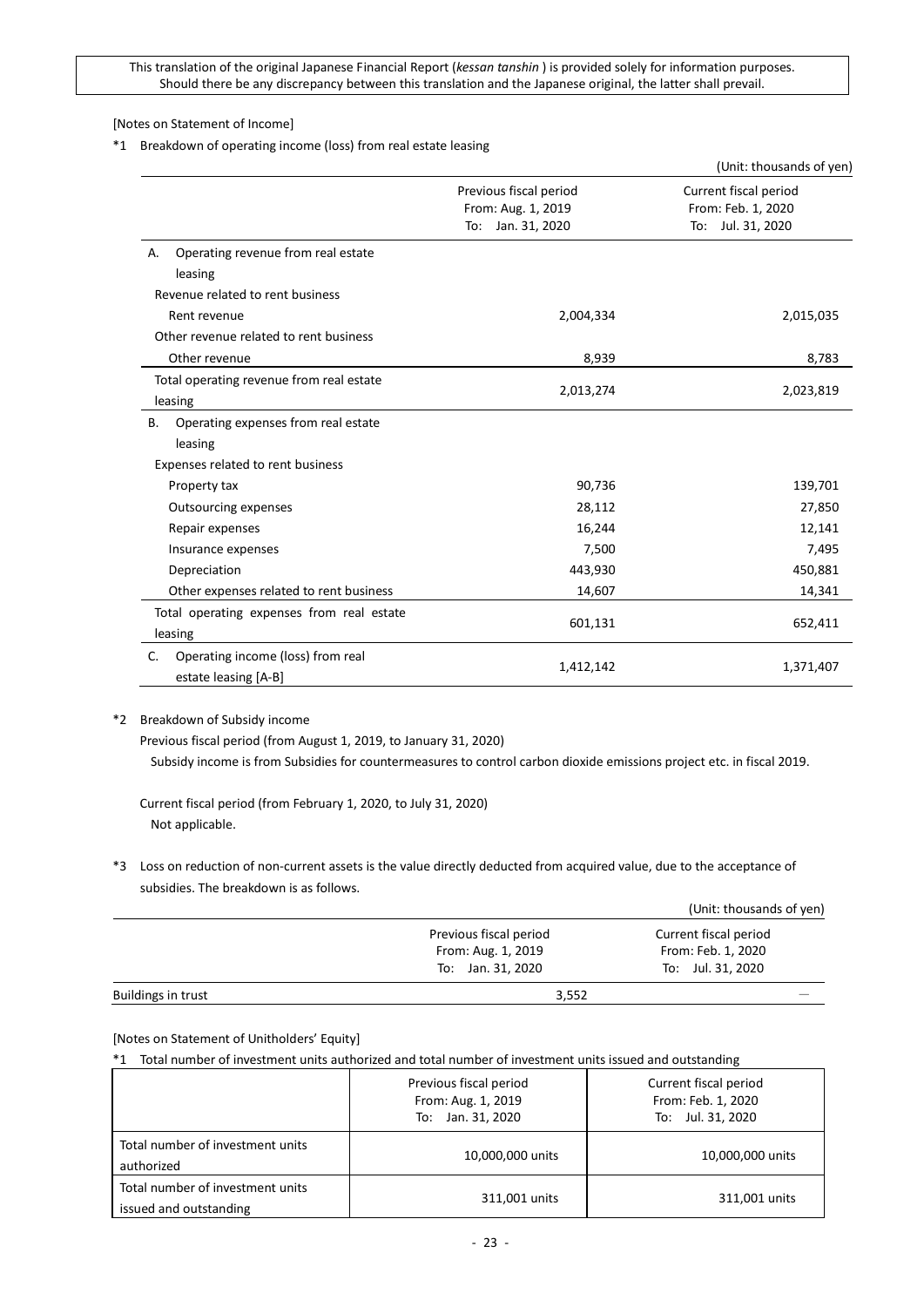#### [Notes on Statement of Cash Flows]

\*1 Reconciliation of cash and cash equivalents at end of period to the amount of balance sheet items

|                                     |                                                                      | (Unit: thousands of yen)                                            |
|-------------------------------------|----------------------------------------------------------------------|---------------------------------------------------------------------|
|                                     | Previous fiscal period<br>From: Aug. 1, 2019<br>Jan. 31, 2020<br>To: | Current fiscal period<br>From: Feb. 1, 2020<br>Jul. 31, 2020<br>To: |
| Cash and deposits                   | 2,160,660                                                            | 1,624,242                                                           |
| Cash and deposits in trust          | 177,603                                                              | 145,223                                                             |
| Restricted deposits in trust (Note) | (77,662)                                                             | (77, 662)                                                           |
| Cash and cash equivalents           | 2,260,601                                                            | 1,691,803                                                           |

(Note) Restricted deposits in trust refer to deposits in trust reserved for such purposes as refund of leasehold received from tenants.

#### [Notes on Operating Leases Transactions]

Non-cancellable operating leases (as lessor)

|                       |                                               | (Unit: thousands of yen)                     |  |
|-----------------------|-----------------------------------------------|----------------------------------------------|--|
|                       | Previous fiscal period<br>As of Jan. 31, 2020 | Current fiscal period<br>As of Jul. 31, 2020 |  |
| Not later than 1 year | 3,264,668                                     | 3,216,135                                    |  |
| Later than 1 year     | 14,886,618                                    | 13,278,550                                   |  |
| Total                 | 18,151,286                                    | 16,494,686                                   |  |

#### [Notes on Financial Instruments]

- 1. Matters concerning status of financial instruments
	- (1) Policy for handling financial instruments

Pursuant to the policy of conducting stable and sound financial management, HCM raises funds for such purposes as asset acquisition and repayment of loans by means of loans from banks, issuance of investment corporation bonds or issuance of new investment units, etc. As to finance by loans and issuance of investment corporation bonds, HCM pays attention to extending periods, fixing interest rates, diversifying repayment dates and such to secure financial stability and avoid the risk of rise in interest rates in the future.

Derivative transactions shall be limited to those invested for the purpose of hedging the risk of fluctuations in interest rates on HCM's loans.

(2) Description of financial instruments and associated risks, and risk management system

Loans and proceeds from issuance of investment corporation bonds are used primarily for acquisition of trust beneficiary interests in real estate and repayment of debts.

Although loans and investment corporation bonds are exposed to liquidity risks on the repayment or redemption date, the impact of rise in the market interest rate on the management of HCM is limited through appropriate management of the ratio of interest-bearing liabilities, and such risks are controlled through diversification of repayment and redemption dates.

Although loans with floating interest rates are exposed to interest rate fluctuation risks, the ratios of loan balances with floating rates and fixed rates against the entire loans are adjusted according to the financing environment. Furthermore, derivative transactions (interest rate swap transactions) have been used for part of loans with floating rates to avoid interest fluctuation risks and to fix interest payment. Execution/management of derivative transactions carried out for the purpose of hedging interest rate fluctuation risks is conducted pursuant to provisions that stipulate the basic policy of risk management.

Although tenant leasehold and security deposits as well as tenant leasehold and security deposits in trust are deposits from tenants and are exposed to liquidity risks at the time of refunding upon tenants' move-outs, HCM controls liquidity risks by securing liquidity at hand to a certain degree and other measures.

For deposits, such risks are controlled by setting lower limit to the credit rating of financial institutions at which deposits are made (excluding deposits for settlement), etc.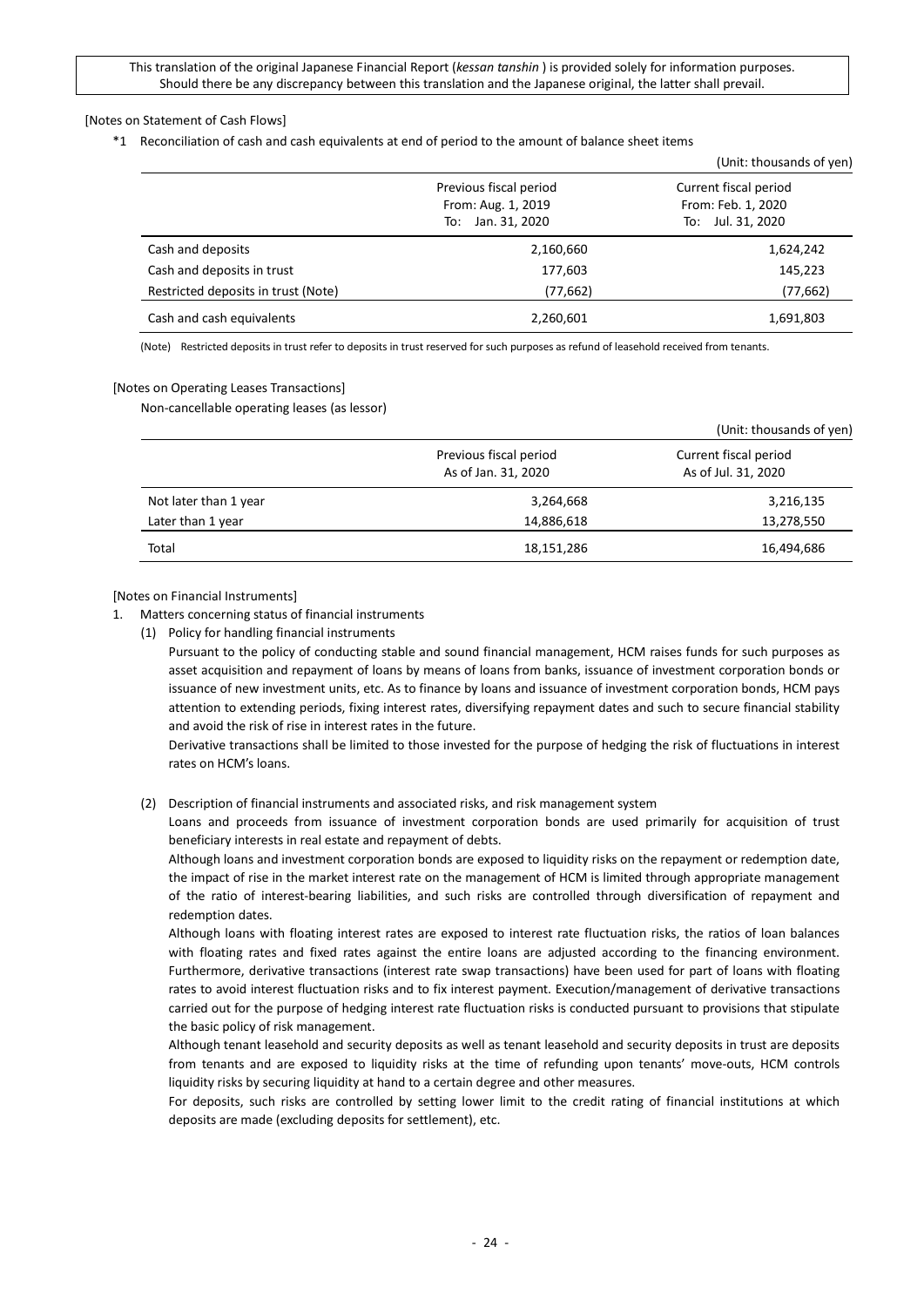(3) Supplementary explanation to matters concerning fair value, etc. of financial instruments

The fair value of financial instruments, aside from values based on market price, includes values based on reasonable calculation when no market price is available. Certain assumptions are adopted in the calculation of the concerned values. Accordingly, there may be cases where the concerned values will differ when different assumptions are adopted.

## 2. Matters concerning fair value, etc. of financial instruments

Carrying amount, fair value and difference between the two were as follows. The financial instruments whose fair values are deemed extremely difficult to determine are excluded from the table below. (Please refer to (Note 2).)

 $(0, 1)$  the thousands of  $(0, 0)$ 

|                                                |                 |            | (UNIIL. LHUUSHIIUS UI YEN) |
|------------------------------------------------|-----------------|------------|----------------------------|
|                                                | Carrying amount | Fair value | Amount of difference       |
| (1) Cash and deposits                          | 2,160,660       | 2,160,660  |                            |
| (2) Cash and deposits in trust                 | 177,603         | 177,603    |                            |
| Total assets                                   | 2,338,264       | 2,338,264  |                            |
| (4) Current portion of long-term loans payable | 3,000,000       | 2,999,749  | (250)                      |
| (5) Investment corporation bonds               | 2,000,000       | 2,007,000  | 7,000                      |
| (6) Long-term loans payable                    | 27,450,000      | 27,460,717 | 10,717                     |
| <b>Total liabilities</b>                       | 32,450,000      | 32,467,467 | 17,467                     |
| (7) Derivative transactions                    | (40,097)        | (40,097)   |                            |

Previous fiscal period (from August 1, 2019, to January 31, 2020)

Current fiscal period (from February 1, 2020, to July 31, 2020)

|                                                |                 |            | (Unit: thousands of yen) |
|------------------------------------------------|-----------------|------------|--------------------------|
|                                                | Carrying amount | Fair value | Amount of difference     |
| (1) Cash and deposits                          | 1,624,242       | 1,624,242  |                          |
| (2) Cash and deposits in trust                 | 145,223         | 145,223    |                          |
| Total assets                                   | 1,769,465       | 1,769,465  |                          |
| (3) Short-term loans payable                   | 700,000         | 700,000    |                          |
| (4) Current portion of long-term loans payable | 3,000,000       | 3,001,457  | 1,457                    |
| (5) Investment corporation bonds               | 2,000,000       | 1,997,200  | (2,800)                  |
| (6) Long-term loans payable                    | 27,450,000      | 27,465,497 | 15,497                   |
| <b>Total liabilities</b>                       | 33,150,000      | 33,164,154 | 14,154                   |
| (7) Derivative transactions                    | (47, 336)       | (47,336)   |                          |

(Note 1) Method of calculation of the fair value of financial instruments and matters concerning derivative transactions

(1) Cash and deposits; (2) Cash and deposits in trust; (3) Short-term loans payable

Because these are settled in a short period of time, the fair value is approximately the same as the book value and thus stated at that book value.

(4) Current portion of long-term loans payable; (6) Long-term loans payable

For those with floating interest rates that reflect market interest rates within a short period of time, the book value is deemed a reasonable approximation of the fair value as there are no significant changes in HCM's credit standing after borrowing; therefore, the book value is used as the fair value equivalent. Those with fixed interest rates are calculated by discounting the sum of principal and interest (\*) at a reasonable rate estimated for a similar loan that is made corresponding to the remaining period.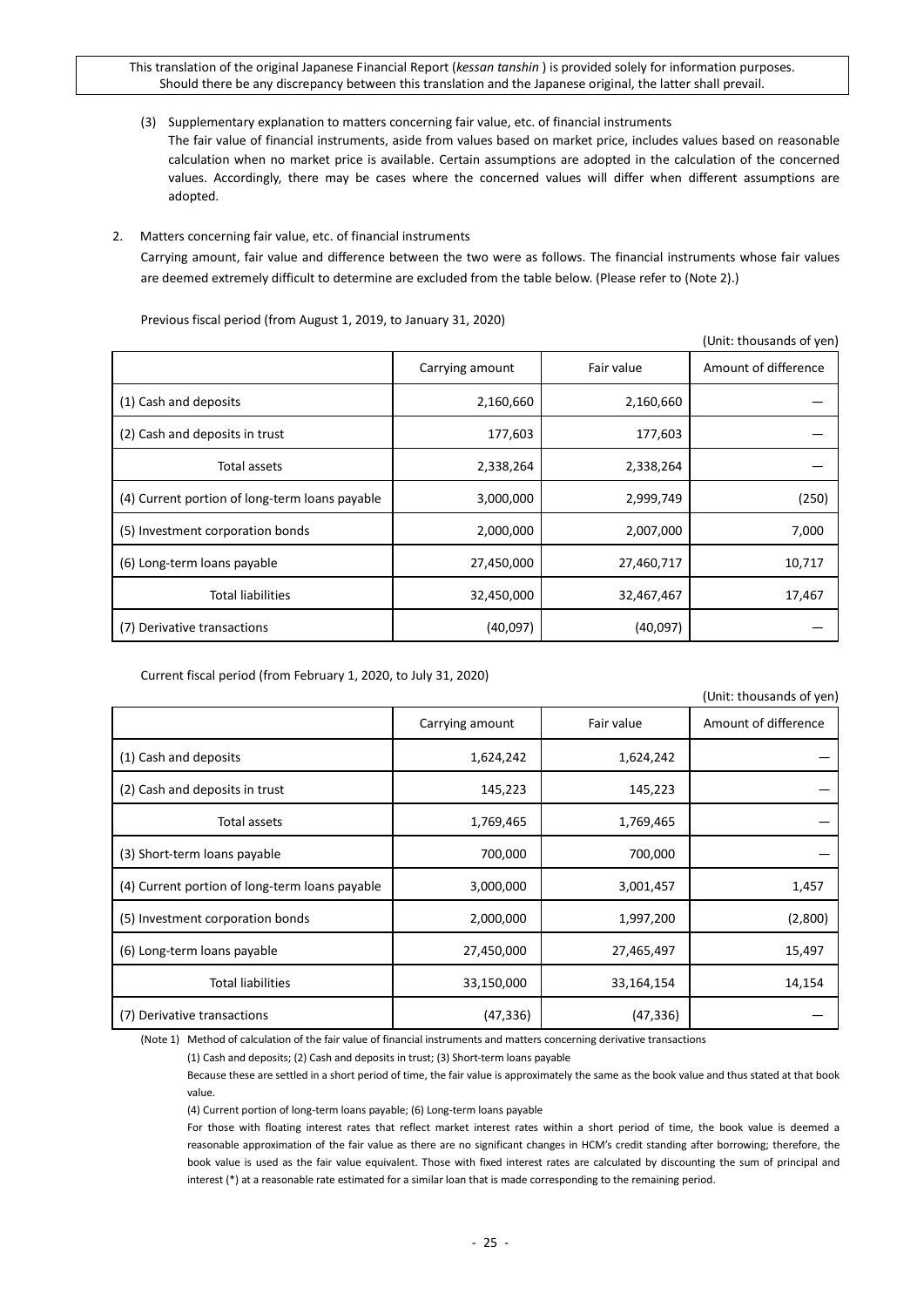(\*) For long-term loans with floating interest rate to which special treatment for interest rate swaps is applied (please refer to "Derivative Transactions" below), the sum of principal and interest under the interest rates after the interest rate swaps are indicated.

(5) Investment corporation bonds

Figures are calculated based on the reference statistics of transactions provided by Japan Securities Dealers Association.

(7) Derivative transactions

Please refer to "Notes on Derivative Transactions" below.

(Note 2) Financial instruments for which estimation of fair value is recognized to be extremely difficult.

|  |                                                 |                        | (Unit: thousands of yen) |
|--|-------------------------------------------------|------------------------|--------------------------|
|  |                                                 | Previous fiscal period | Current fiscal period    |
|  |                                                 | (As of Jan. 31, 2020)  | (As of Jul. 31, 2020)    |
|  | Tenant leasehold and security deposits          | 1,734,009              | 1,805,509                |
|  | Tenant leasehold and security deposits in trust | 86.766                 | 86.766                   |

Tenant leasehold and security deposits and Tenant leasehold and security deposits in trust are not subject to valuation at fair value, because a reasonable estimation of cash flows is recognized to be extremely difficult due to there being no market price and difficulty of calculating the actual deposit period from when lessees move in to when they move out.

(Note 3) Amount of redemption of monetary claims scheduled to be due after the account closing date

Previous fiscal period (As of January 31, 2020)

|                            | (Unit: thousands of yen) |
|----------------------------|--------------------------|
|                            | Not later than 1 year    |
| Cash and deposits          | 2,160,660                |
| Cash and deposits in trust | 177,603                  |
| Total                      | 2,338,264                |

Current fiscal period (As of July 31, 2020)

|                            | (Unit: thousands of yen) |
|----------------------------|--------------------------|
|                            | Not later than 1 year    |
| Cash and deposits          | 1,624,242                |
| Cash and deposits in trust | 145,223                  |
| Total                      | 1,769,465                |

(Note 4) Amount of repayment of loans and other interest-bearing liabilities scheduled to be due after the account closing date Previous fiscal period (As of January 31, 2020)

|                                    |                          |                                                    |                                                     |                                                     |                                                     | UIII. LIIUUSAIIUS UI VEII <i>I</i> |
|------------------------------------|--------------------------|----------------------------------------------------|-----------------------------------------------------|-----------------------------------------------------|-----------------------------------------------------|------------------------------------|
|                                    | Not later than<br>1 year | Later than 1 year<br>and not later than<br>2 years | Later than 2 years<br>and not later than<br>3 years | Later than 3 years<br>and not later than<br>4 years | Later than 4 years<br>and not later than<br>5 years | Later than<br>5 years              |
| Investment<br>corporation<br>bonds |                          |                                                    |                                                     |                                                     |                                                     | 2,000,000                          |
| Long-term loans<br>payable         | 3,000,000                | 7,000,000                                          | 9,250,000                                           | 6,750,000                                           | 4,450,000                                           |                                    |
| Total                              | 3,000,000                | 7,000,000                                          | 9,250,000                                           | 6,750,000                                           | 4,450,000                                           | 2,000,000                          |

(Unit: thousands of yen)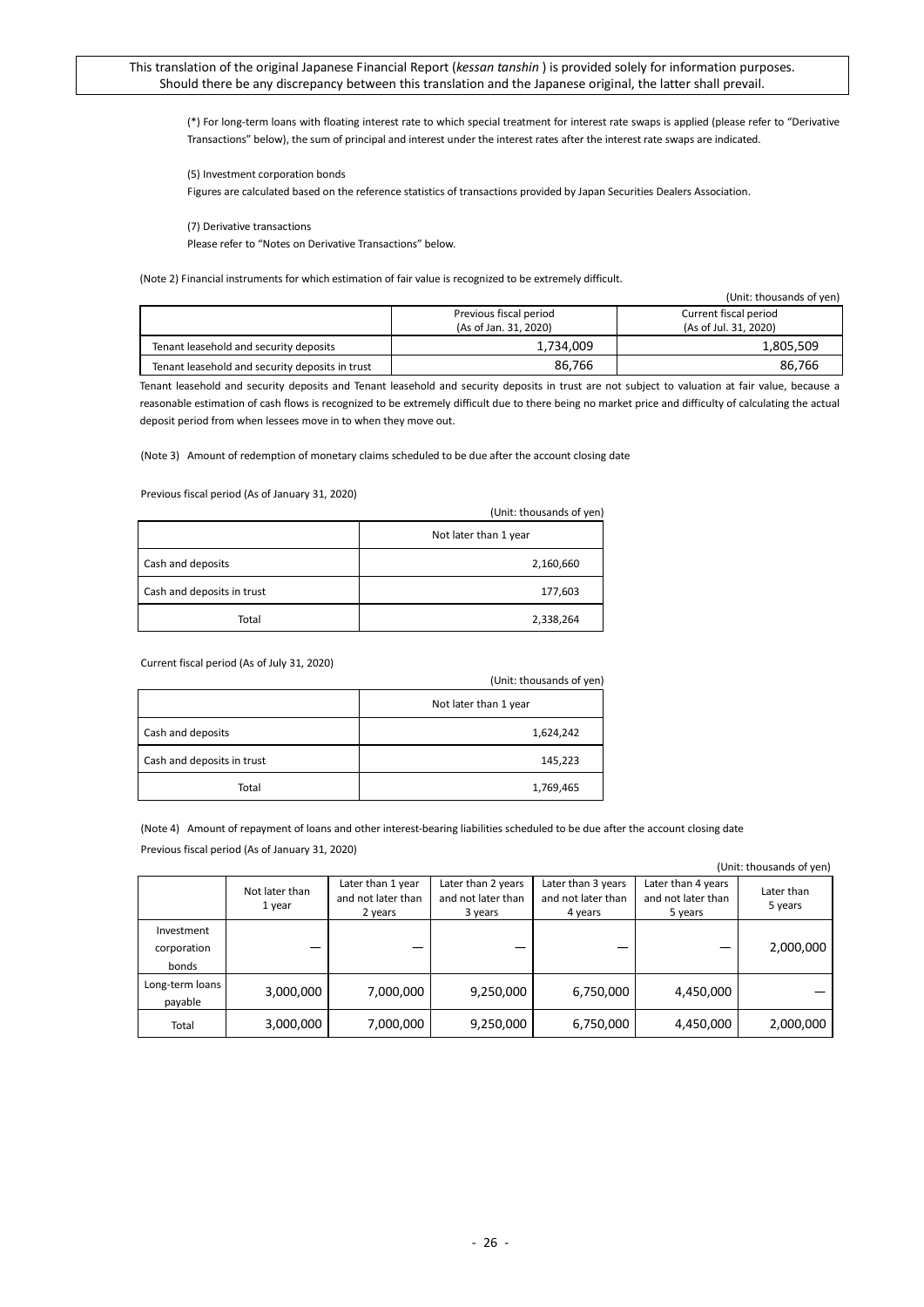#### Current fiscal period (As of July 31, 2020)

|                                    |                          |                                                    |                                                     |                                                     |                                                     | (Unit: thousands of yen) |
|------------------------------------|--------------------------|----------------------------------------------------|-----------------------------------------------------|-----------------------------------------------------|-----------------------------------------------------|--------------------------|
|                                    | Not later than<br>1 year | Later than 1 year<br>and not later than<br>2 years | Later than 2 years<br>and not later than<br>3 years | Later than 3 years<br>and not later than<br>4 years | Later than 4 years<br>and not later than<br>5 years | Later than<br>5 years    |
| Investment<br>corporation<br>bonds |                          |                                                    |                                                     |                                                     |                                                     | 2,000,000                |
| Short-term<br>loans payable        | 700,000                  |                                                    |                                                     |                                                     |                                                     |                          |
| Long-term loans<br>payable         | 3,000,000                | 7,000,000                                          | 9,250,000                                           | 6,750,000                                           | 4,450,000                                           |                          |
| Total                              | 3,700,000                | 7,000,000                                          | 9,250,000                                           | 6,750,000                                           | 4,450,000                                           | 2,000,000                |

## [Notes on Securities]

Previous fiscal period (As of January 31, 2020) Not applicable.

Current fiscal period (As of July 31, 2020) Not applicable.

[Notes on Derivative Transactions]

1. Derivative transactions to which hedge accounting is not applied Previous fiscal period (As of January 31, 2020) Not applicable.

Current fiscal period (As of July 31, 2020) Not applicable.

### 2. Derivative transactions to which hedge accounting is applied

The following table shows the contracted amount or principal amount equivalent or the like set forth in the contract as of the balance sheet date for each hedge accounting method.

| Hedge<br>accounting<br>approach                    | Type, etc. of<br>derivative<br>transaction                                 | Main hedged<br>item        | Contract amount, etc. | Due after<br>one year | Fair value | Calculation method<br>for the fair value                                      |
|----------------------------------------------------|----------------------------------------------------------------------------|----------------------------|-----------------------|-----------------------|------------|-------------------------------------------------------------------------------|
| Principle<br>accounting<br>method                  | Interest rate swap<br>transaction<br>Floating receivable;<br>fixed payable | Long-term loans<br>payable | 18,200,000            | 18,200,000            | (40,097)   | Based on the price<br>presented by<br>correspondent<br>financial institutions |
| Special<br>treatment for<br>interest rate<br>swaps | Interest rate swap<br>transaction<br>Floating receivable;<br>fixed payable | Long-term loans<br>payable | 1,000,000             | 1,000,000             | (Note)     |                                                                               |
|                                                    | Total                                                                      |                            | 19,200,000            | 19,200,000            | (40,097)   |                                                                               |

Previous fiscal period (As of January 31, 2020) (Unit: thousands of yen)

(Note) Since those with special treatment of interest rate swaps are treated integrally with hedged long-term loans payable, the market values of such are shown as included in the market value in "(6) Long-term loans payable" in "[Notes on Financial Instruments], 2. Matters concerning fair value, etc. of financial instruments" above.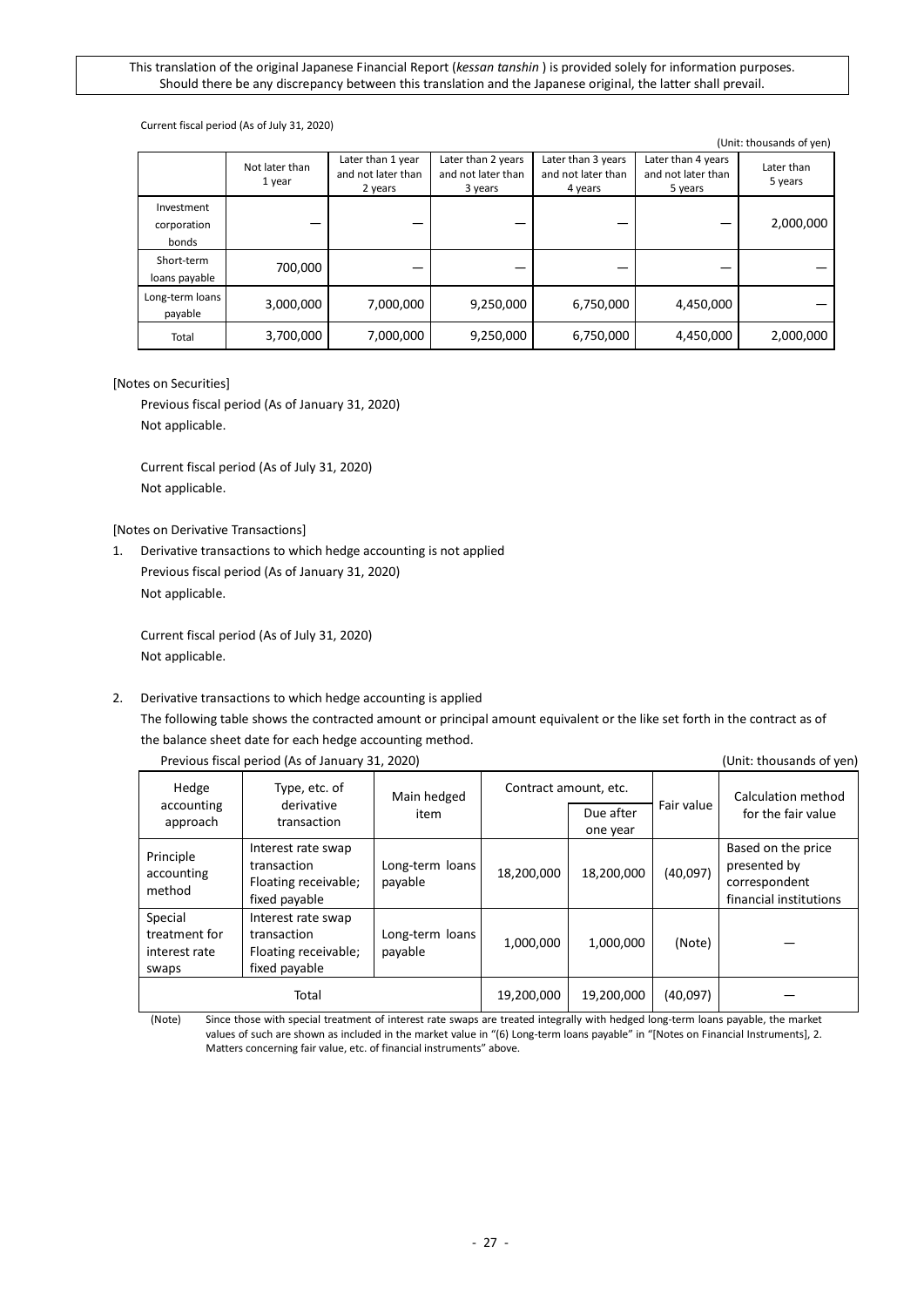|                                                    | Current fiscal period (As of July 31, 2020)<br>(Unit: thousands of yen)    |                                              |            |                       |            |                                                                               |  |
|----------------------------------------------------|----------------------------------------------------------------------------|----------------------------------------------|------------|-----------------------|------------|-------------------------------------------------------------------------------|--|
| Hedge<br>accounting<br>approach                    | Type, etc. of<br>derivative<br>transaction                                 | Contract amount, etc.<br>Main hedged<br>item |            | Due after<br>one year | Fair value | Calculation method<br>for the fair value                                      |  |
| Principle<br>accounting<br>method                  | Interest rate swap<br>transaction<br>Floating receivable;<br>fixed payable | Long-term<br>loans<br>payable                | 18,200,000 | 18,200,000            | (47, 336)  | Based on the price<br>presented by<br>correspondent<br>financial institutions |  |
| Special<br>treatment for<br>interest rate<br>swaps | Interest rate swap<br>transaction<br>Floating receivable;<br>fixed payable | Long-term<br>loans<br>payable                | 1,000,000  | 1,000,000             | (Note)     |                                                                               |  |
|                                                    | Total                                                                      |                                              | 19,200,000 | 19,200,000            | (47, 336)  |                                                                               |  |

(Note) Since those with special treatment of interest rate swaps are treated integrally with hedged long-term loans payable, the market values of such are shown as included in the market value in "(6) Long-term loans payable" in "[Notes on Financial Instruments], 2. Matters concerning fair value, etc. of financial instruments" above.

[Notes on Retirement Benefits]

Previous fiscal period (As of January 31, 2020) Not applicable.

Current fiscal period (As of July 31, 2020) Not applicable.

[Notes on Tax-Effect Accounting]

1. Breakdown of main causes for occurrence of deferred tax assets and deferred tax liabilities

|                                       |                                               | (Unit: thousands of yen)                     |
|---------------------------------------|-----------------------------------------------|----------------------------------------------|
|                                       | Previous fiscal period<br>As of Jan. 31, 2020 | Current fiscal period<br>As of Jul. 31, 2020 |
| Deferred tax assets                   |                                               |                                              |
| Non-deductible accrued enterprise tax | 10                                            | 17                                           |
| Deferred gains or losses on hedges    | 12,614                                        | 14,891                                       |
| Subtotal deferred tax assets          | 12,624                                        | 14,909                                       |
| Valuation allowance                   | (12,614)                                      | (14, 891)                                    |
| Total deferred tax assets             | 10                                            | 17                                           |
| Net deferred tax assets (liabilities) | 10                                            | 17                                           |

## 2. Breakdown of major components that caused any significant differences between the statutory tax rate and the effective income tax rate after application of tax-effect accounting

|                                                                          |                                               | (unit:%)                                     |
|--------------------------------------------------------------------------|-----------------------------------------------|----------------------------------------------|
|                                                                          | Previous fiscal period<br>As of Jan. 31, 2020 | Current fiscal period<br>As of Jul. 31, 2020 |
| Statutory tax rate                                                       | 31.51                                         | 31.46                                        |
| [Adjustments]                                                            |                                               |                                              |
| Deductible distributions payable                                         | (31.49)                                       | (31.42)                                      |
| Other                                                                    | 0.07                                          | 0.06                                         |
| Effective income tax rate after application of tax-<br>effect accounting | 0.09                                          | 0.10                                         |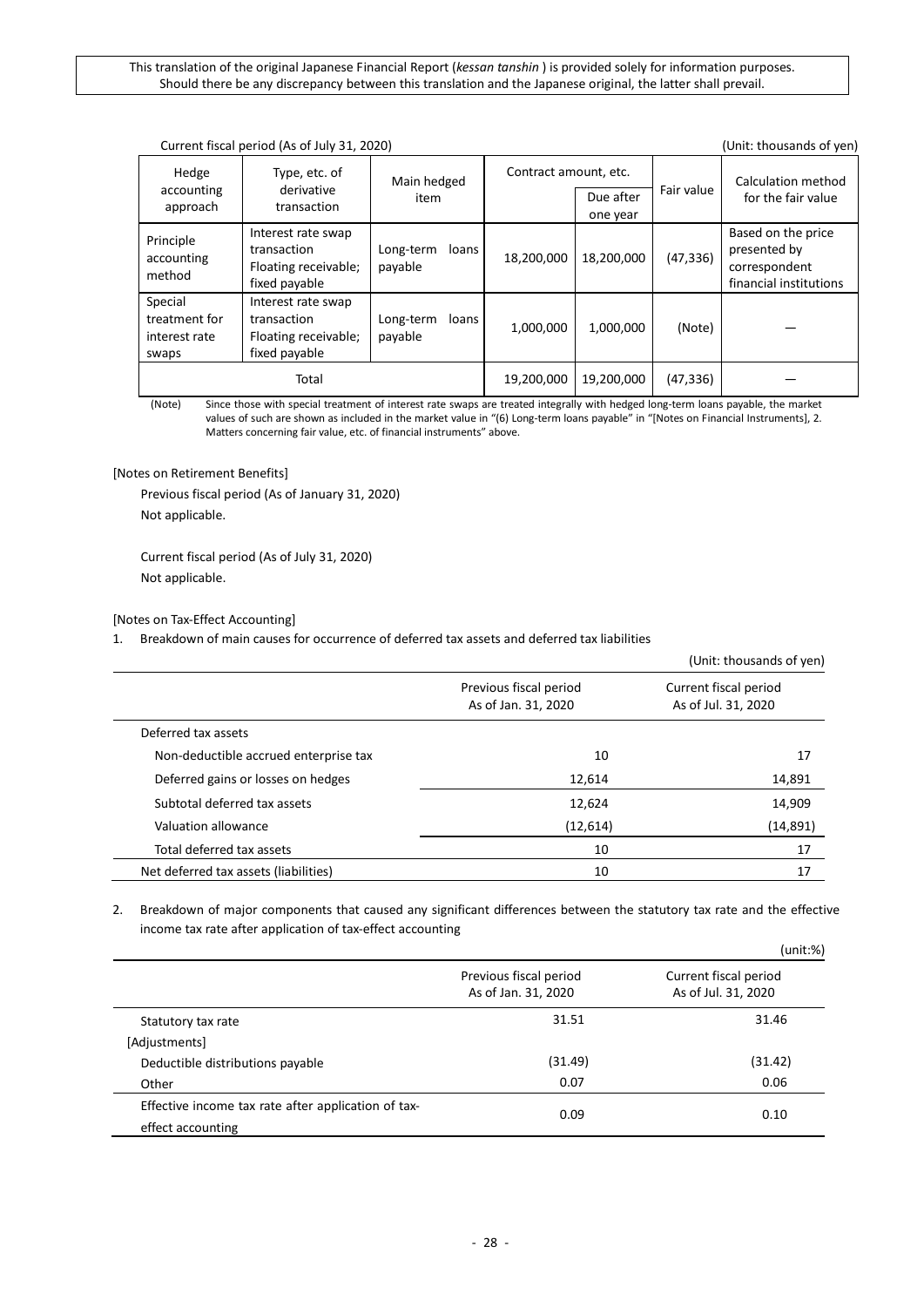[Notes on Share of Profit (Loss) of Entities Accounted for Using Equity Method, Etc.] Previous fiscal period (As of January 31, 2020) Not applicable.

Current fiscal period (As of July 31, 2020) Not applicable.

[Notes on Related-Party Transactions]

1. Parent company, major corporate unitholder, etc. Previous fiscal period (from August 1, 2019, to January 31, 2020) Not applicable.

Current fiscal period (from February 1, 2020, to July 31, 2020) Not applicable.

2. Affiliated company, etc. Previous fiscal period (from August 1, 2019, to January 31, 2020) Not applicable.

Current fiscal period (from February 1, 2020, to July 31, 2020) Not applicable.

3. Fellow subsidiary, etc. Previous fiscal period (from August 1, 2019, to January 31, 2020) Not applicable.

Current fiscal period (from February 1, 2020, to July 31, 2020) Not applicable.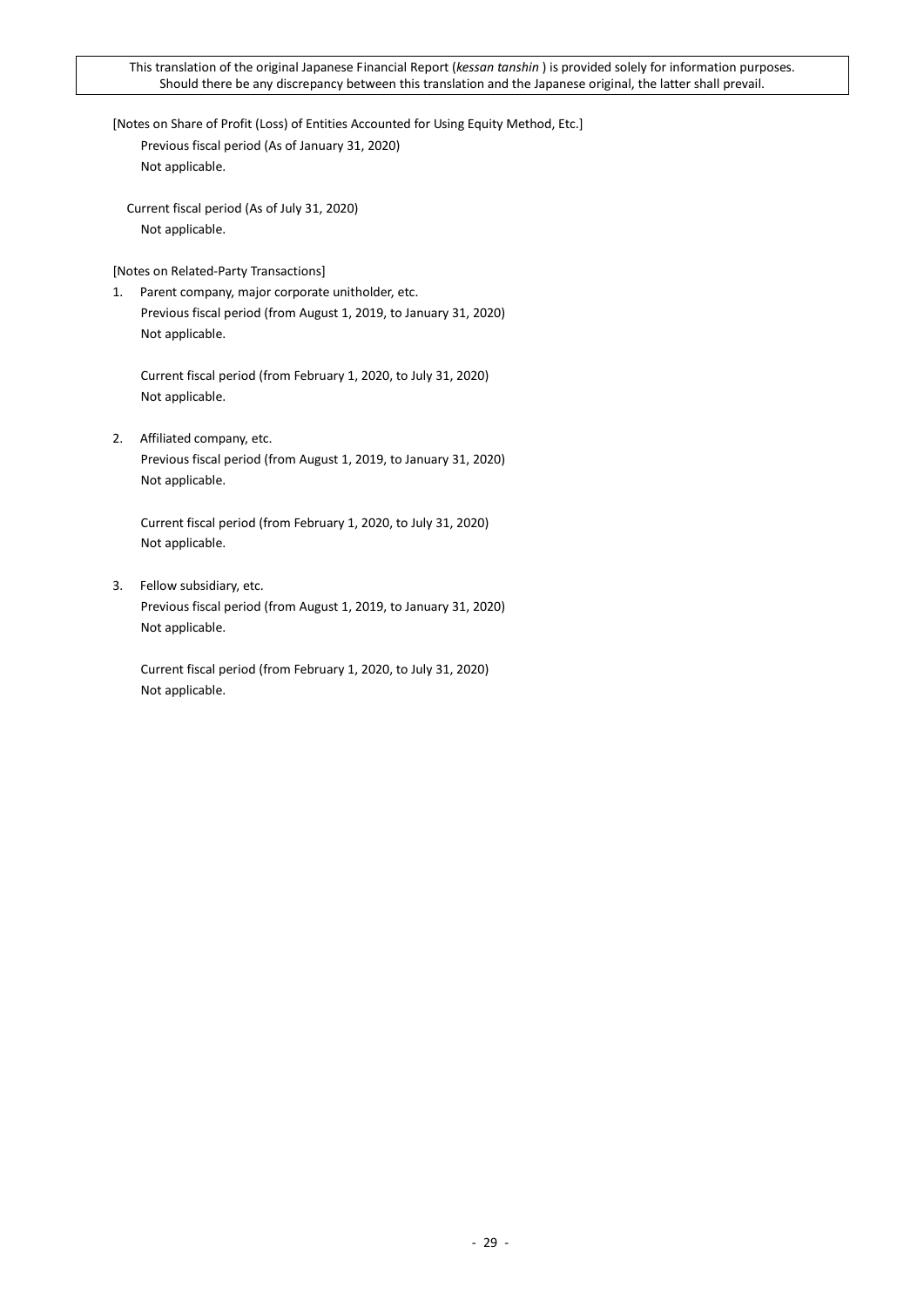4. Director, major individual unitholder, etc.

Previous fiscal period (from August 1, 2019, to January 31, 2020)

|                                                  |                                |          | Capital stock                                        |                                                                                                    | Percentage                                                      |                                                          | Relationship                                                                           |                                                                                   |                                            |                     | <b>Balance at</b>                     |
|--------------------------------------------------|--------------------------------|----------|------------------------------------------------------|----------------------------------------------------------------------------------------------------|-----------------------------------------------------------------|----------------------------------------------------------|----------------------------------------------------------------------------------------|-----------------------------------------------------------------------------------|--------------------------------------------|---------------------|---------------------------------------|
| Classification                                   | Name of<br>entity or<br>person | Location | or<br>investments<br>in capital<br>(thousand<br>yen) | Description of<br>business or<br>occupation                                                        | of voting<br>rights, etc.<br>held by (in)<br><b>HCM</b><br>(% ) | Concurrent<br>holding of<br>director's<br>position, etc. | <b>Business</b><br>relationship                                                        | Description of<br>transaction                                                     | Transaction<br>amount<br>(thousand<br>yen) | Account<br>item     | end of<br>period<br>(thousand<br>yen) |
| Director, or<br>close<br>relative of<br>director | Seiji<br>Yoshioka              |          |                                                      | Executive<br>Director of<br>HCM and<br>President &<br>CEO of the<br>Asset<br>Management<br>Company | 0.0                                                             |                                                          | Executive Director of HCM<br>and President & CEO of<br>the Asset Management<br>Company | Payment of<br>asset<br>management<br>fee to the<br>Asset<br>Management<br>Company | 200,660<br>(Note)                          | Accrued<br>expenses | 219,585                               |

Of the amounts above, the transaction amount does not include consumption taxes.

(Note) Terms and conditions of transactions and decision-making approach to such, etc.

1. Terms and conditions of transactions are decided taking into account the actual market value.

2. The transaction is one that was conducted by Seiji Yoshioka as President and CEO of a third party (Healthcare Asset Management Co., Ltd.), and the amount of the asset management fee is based on the terms and conditions provided in the Articles of Incorporation of HCM.

| Classification                                   | Name of<br>entity or<br>person | Location | Capital stock<br>or<br>investments<br>in capital<br>(thousand | Description of<br>business or<br>occupation                                                        | Percentage<br>of voting<br>rights, etc.<br>held by (in)<br><b>HCM</b> | Concurrent<br>holding of<br>director's<br>position, etc. | Relationship<br><b>Business</b><br>relationship                                               | Description of<br>transaction                                                     | Transaction<br>amount<br>(thousand<br>yen) | Account<br>item     | Balance at<br>end of<br>period<br>(thousand<br>yen) |
|--------------------------------------------------|--------------------------------|----------|---------------------------------------------------------------|----------------------------------------------------------------------------------------------------|-----------------------------------------------------------------------|----------------------------------------------------------|-----------------------------------------------------------------------------------------------|-----------------------------------------------------------------------------------|--------------------------------------------|---------------------|-----------------------------------------------------|
| Director, or<br>close<br>relative of<br>director | Seiji<br>Yoshioka              |          | yen)                                                          | Executive<br>Director of<br>HCM and<br>President &<br>CEO of the<br>Asset<br>Management<br>Company | (%)<br>0.0                                                            |                                                          | <b>Executive Director of HCM</b><br>and President & CEO of<br>the Asset Management<br>Company | Payment of<br>asset<br>management<br>fee to the<br>Asset<br>Management<br>Company | 204,402<br>(Note 1)<br>(Note 2)            | Accrued<br>expenses | 216,625                                             |

Of the amounts above, the transaction amount does not include consumption taxes.

(Note 1) The transaction amount for the payment of asset management fee to the Asset Management Company under "Description of transaction" includes the property acquisition incentive portion included in the book value of individual real estate, etc. in the amount of 7,470 thousand yen.

(Note 2) Terms and conditions of transactions and decision-making approach to such, etc.

- 1. Terms and conditions of transactions are decided taking into account the actual market value.
- 2. The transaction is one that was conducted by Seiji Yoshioka as President and CEO of a third party (Healthcare Asset Management Co., Ltd.), and the amount of the asset management fee is based on the terms and conditions provided in the Articles of Incorporation of HCM.

[Notes on Asset Retirement Obligations]

Previous fiscal period (As of January 31, 2020) Not applicable.

Current fiscal period (As of July 31, 2020) Not applicable.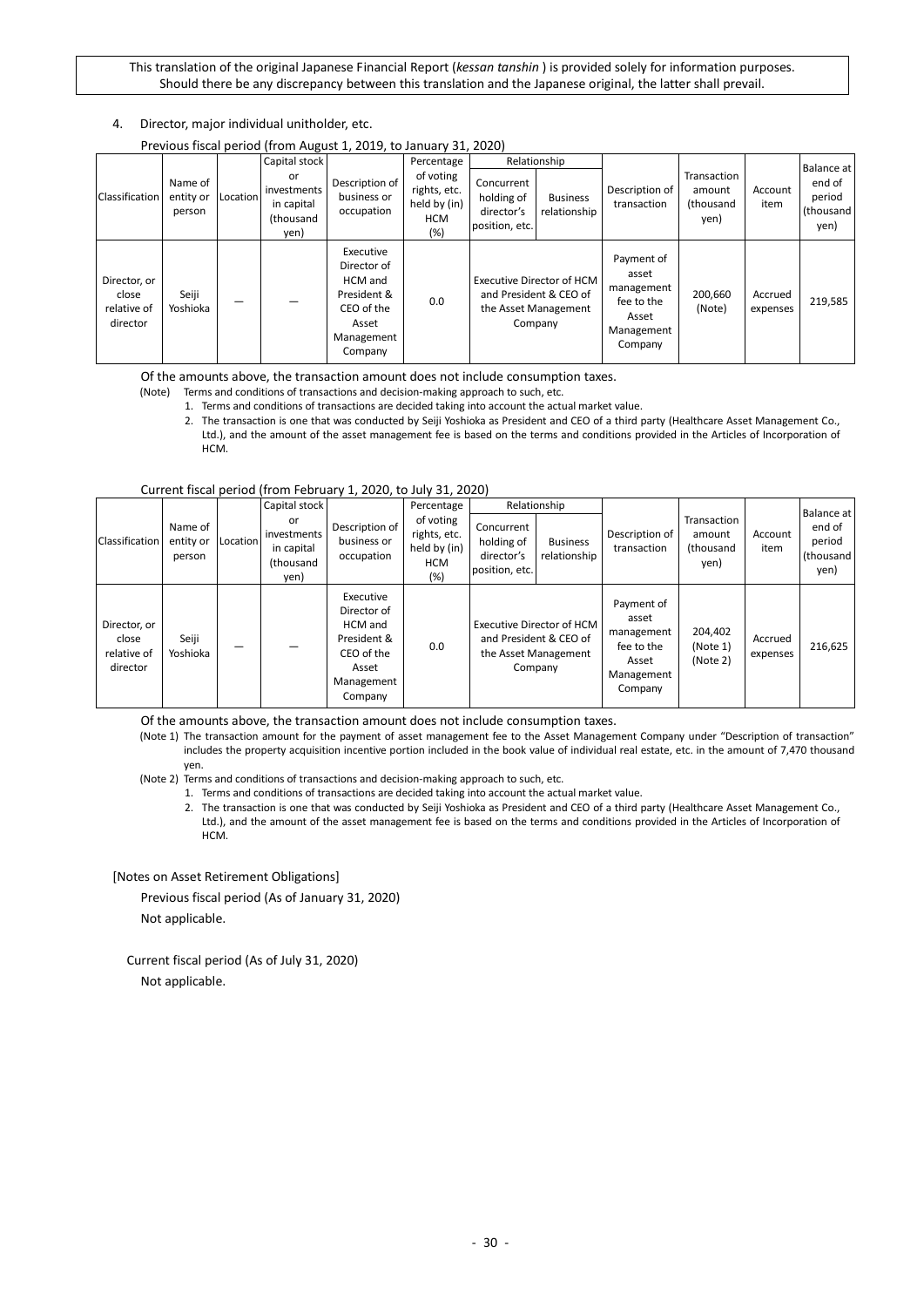[Notes on Investment and Rental Properties]

HCM owns healthcare facilities (36 properties in total) primarily in the Three Major Metropolitan Areas and Core Cities. The carrying amount, amount of increase (decrease) during the period and fair value of these investment and rental properties are as follows:

|                                                |                                                                      | (Unit: thousands of yen                                          |
|------------------------------------------------|----------------------------------------------------------------------|------------------------------------------------------------------|
|                                                | Previous fiscal period<br>From: Aug. 1, 2019<br>Jan. 31, 2020<br>To: | Current fiscal period<br>From: Feb. 1, 2020<br>To: Jul. 31, 2020 |
| Carrying amount                                |                                                                      |                                                                  |
| Balance at beginning of<br>period              | 65,767,434                                                           | 65,511,620                                                       |
| Amount of increase<br>(decrease) during period | (255, 814)                                                           | 1,184,420                                                        |
| Balance at end of period                       | 65,511,620                                                           | 66,696,041                                                       |
| Fair value at end of period                    | 70,413,000                                                           | 71,862,000                                                       |

(Note 1) "Carrying amount" is the amount of the cost of acquisition, less accumulated depreciation.

(Note 2) Out of the amount of increase (decrease) during the previous fiscal period, the amount of decrease is mainly attributable to depreciation (443,930 thousand yen). Out of the amount of increase (decrease) during the current fiscal period, the amount of increase is mainly attributable to acquisitions (1,552,760 thousand yen), comprising property acquisition of Sunny Life Kamakura and acquisition of land of Verde Hotaka, and the amount of decrease is mainly attributable to depreciation (450,881 thousand yen).

(Note 3) "Fair value at end of period" is the appraisal value or survey value by an outside real estate appraiser.

The income (loss) concerning investment and rental properties is as stated in "Notes on Statement of Income" earlier in this document.

#### [Notes on Segment Information]

1. Segment information

Segment information is omitted because HCM operates a single segment, which is the real estate leasing business.

#### 2. Related information

Previous fiscal period (from August 1, 2019, to January 31, 2020)

(1) Information about products and services

Information about products and services is omitted because net sales to external customers for a single products and services category are in excess of 90% of operating revenue on the statement of income.

- (2) Information about geographic areas
	- ① Net sales

Information about net sales is omitted because net sales to external customers in Japan are in excess of 90% of operating revenue on the statement of income.

- ② Property, plant and equipment Information about property, plant and equipment is omitted because the amount of property, plant and equipment located in Japan is in excess of 90% of the amount of property, plant and equipment on the balance sheet.
- (3) Information about major customers

Information on net sales to a single external customer is omitted because consent has not been obtained from the tenant.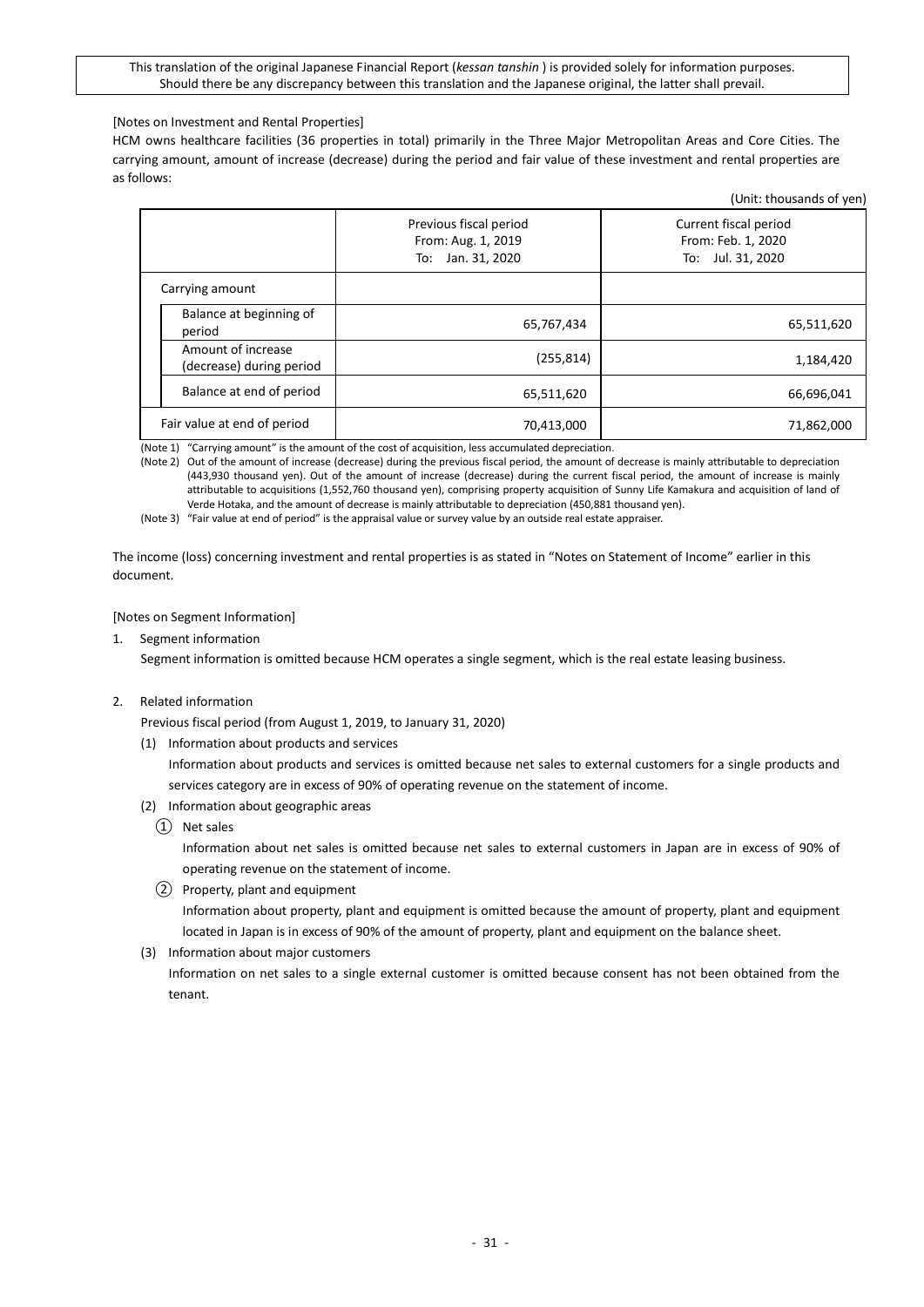Current fiscal period (from February 1, 2020, to July 31, 2020)

(1) Information about products and services

Information about products and services is omitted because net sales to external customers for a single products and services category are in excess of 90% of operating revenue on the statement of income.

- (2) Information about geographic areas
	- ① Net sales

Information about net sales is omitted because net sales to external customers in Japan are in excess of 90% of operating revenue on the statement of income.

- ② Property, plant and equipment Information about property, plant and equipment is omitted because the amount of property, plant and equipment located in Japan is in excess of 90% of the amount of property, plant and equipment on the balance sheet.
- (3) Information about major customers

Information on net sales to a single external customer is omitted because consent has not been obtained from the tenant.

#### [Notes on Per Unit Information]

|                     | Previous fiscal period<br>From: Aug. 1, 2019<br>To: Jan. 31, 2020 | Current fiscal period<br>From: Feb. 1, 2020<br>To: Jul. 31, 2020 |
|---------------------|-------------------------------------------------------------------|------------------------------------------------------------------|
| Net assets per unit | 106,863 yen                                                       | 106,472 yen                                                      |
| Net income per unit | 3,034 yen                                                         | 2,951 yen                                                        |

(Note 1) Net income per unit is calculated by dividing net income by the average number of investment units during the period (the daily weighted average number of investment units). In addition, diluted net income per unit is not stated because there are no diluted investment units. (Note 2) The following is the basis for calculation of net income per unit.

|                                                                          | Previous fiscal period<br>From: Aug. 1, 2019<br>Jan. 31, 2020<br>To: | Current fiscal period<br>From: Feb. 1, 2020<br>To: Jul. 31, 2020 |
|--------------------------------------------------------------------------|----------------------------------------------------------------------|------------------------------------------------------------------|
| Net income (thousands of yen)                                            | 943,755                                                              | 917,935                                                          |
| Amount not attributable to common unitholders (thousands of yen)         |                                                                      |                                                                  |
| Net income attributable to common investment units<br>(thousands of yen) | 943,755                                                              | 917,935                                                          |
| Average number of investment units during period (units)                 | 311,001                                                              | 311.001                                                          |

[Notes on Significant Subsequent Events]

Not applicable.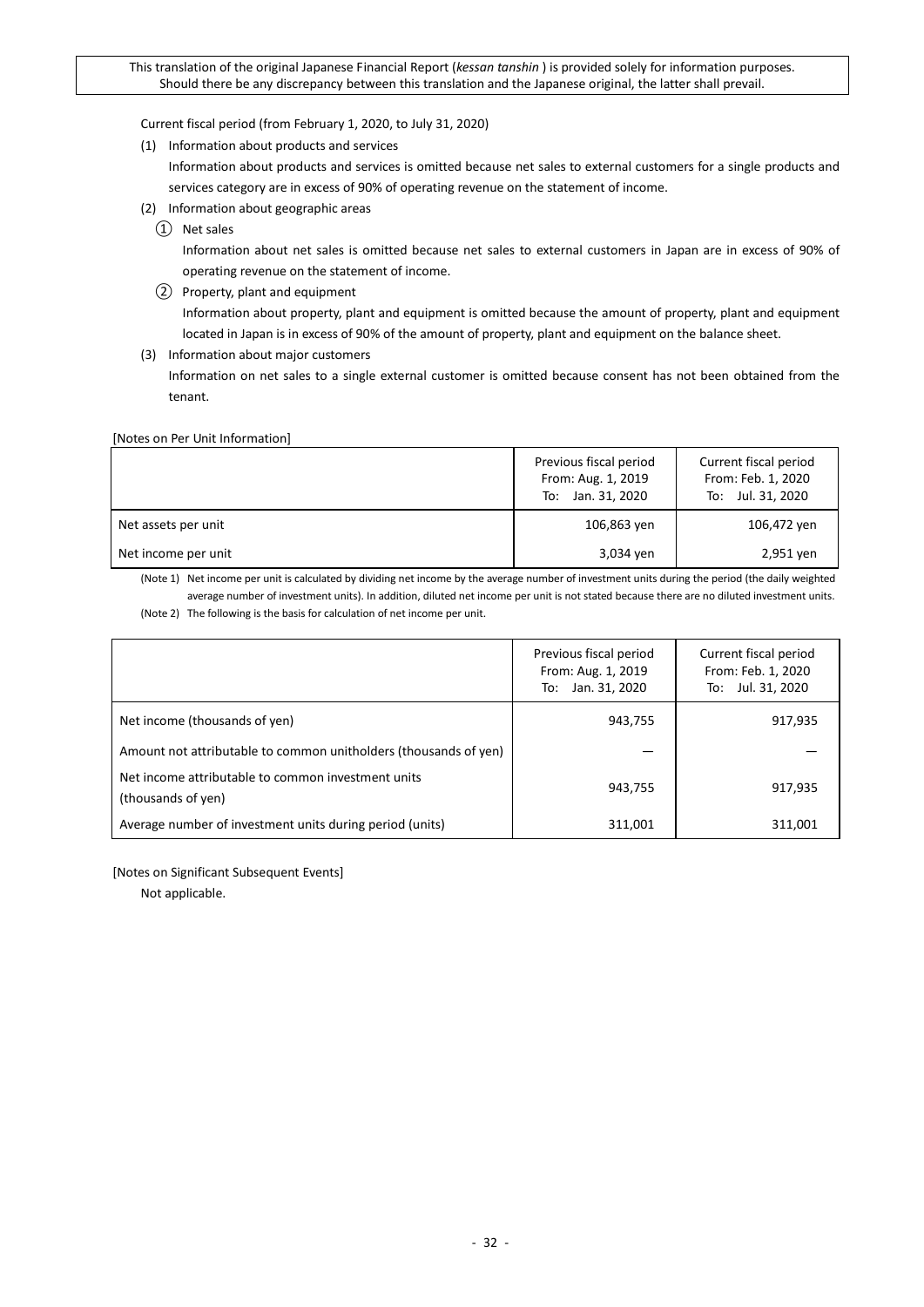#### <span id="page-32-0"></span>(9) Changes in Total Number of Investment Units Issued and Outstanding

The following are changes in total number of investment units issued and outstanding and unitholders' capital over the most recent five years up to the end of the current fiscal period.

| Date              | Description                                          | Total number of investment<br>units issued and outstanding<br>(units) |         | Unitholders' capital<br>(millions of yen) |         | Unitholders' capital, net<br>(millions of yen) (Note 1) |         | Remarks  |
|-------------------|------------------------------------------------------|-----------------------------------------------------------------------|---------|-------------------------------------------|---------|---------------------------------------------------------|---------|----------|
|                   |                                                      | Change                                                                | Balance | Change                                    | Balance | Change                                                  | Balance |          |
| February 1, 2017  | Capital increase<br>through public<br>offering       | 69,150                                                                | 189,650 | 6,749                                     | 19,463  | 6,749                                                   | 19,463  | (Note 2) |
| March 1, 2017     | Capital increase<br>through third-party<br>allotment | 3,457                                                                 | 193,107 | 337                                       | 19,800  | 337                                                     | 19,800  | (Note 3) |
| February 1, 2019  | Capital increase<br>through public<br>offering       | 112,280                                                               | 305,387 | 12,076                                    | 31,876  | 12,076                                                  | 31,876  | (Note 4) |
| February 27, 2019 | Capital increase<br>through third-party<br>allotment | 5,614                                                                 | 311,001 | 603                                       | 32,480  | 603                                                     | 32,480  | (Note 5) |
| April 19, 2019    | Distribution in<br>excess of earnings                |                                                                       | 311,001 |                                           | 32,480  | (62)                                                    | 32,417  | (Note 6) |
| October 18, 2019  | Distribution in<br>excess of earnings                |                                                                       | 311,001 |                                           | 32,480  | (87)                                                    | 32,330  | (Note 7) |
| April 21, 2020    | Distribution in<br>excess of earnings                |                                                                       | 311,001 |                                           | 32,480  | (88)                                                    | 32,242  | (Note 8) |

(Note 1) The figure indicates the amount obtained by subtracting deduction from unitholders' capital from unitholders' capital. The amount does not take into account the change in unitholders' capital in line with the implementation of distribution in excess of earnings of reserve for temporary difference adjustments.

(Note 2) New investment units were issued through public offering with issue price of 101,244 yen (paid-in amount of 97,609 yen) per unit.

(Note 3) New investment units were issued through third-party allotment in line with public offering, with paid-in amount of 97,609 yen per unit.

(Note 4) New investment units were issued through public offering with issue price of 111,442 yen (paid-in amount of 107,555 yen) per unit.

(Note 5) New investment units were issued through third-party allotment in line with public offering, with paid-in amount of 107,555 yen per unit.

(Note 6) HCM resolved at the board of directors' meeting held on March 15, 2019, to set cash distribution in excess of earnings (return of capital that falls under the category of distribution reducing unitholders' capital for tax purposes) at 326 yen per unit as cash distribution for the 8th fiscal period (fiscal period ended January 2019), and started the payout on April 19, 2019.

(Note 7) HCM resolved at the board of directors' meeting held on September 13, 2019, to set cash distribution in excess of earnings (return of capital that falls under the category of distribution reducing unitholders' capital for tax purposes) at 280 yen per unit as cash distribution for the 9th fiscal period (fiscal period ended July 2019), and started the payout on October 18, 2019.

(Note 8) HCM resolved at the board of directors' meeting held on March 17, 2020, to set cash distribution in excess of earnings (return of capital that falls under the category of distribution reducing unitholders' capital for tax purposes) at 285 yen per unit as cash distribution for the 10th fiscal period (fiscal period ended January 2020), and started the payout on April 21, 2020.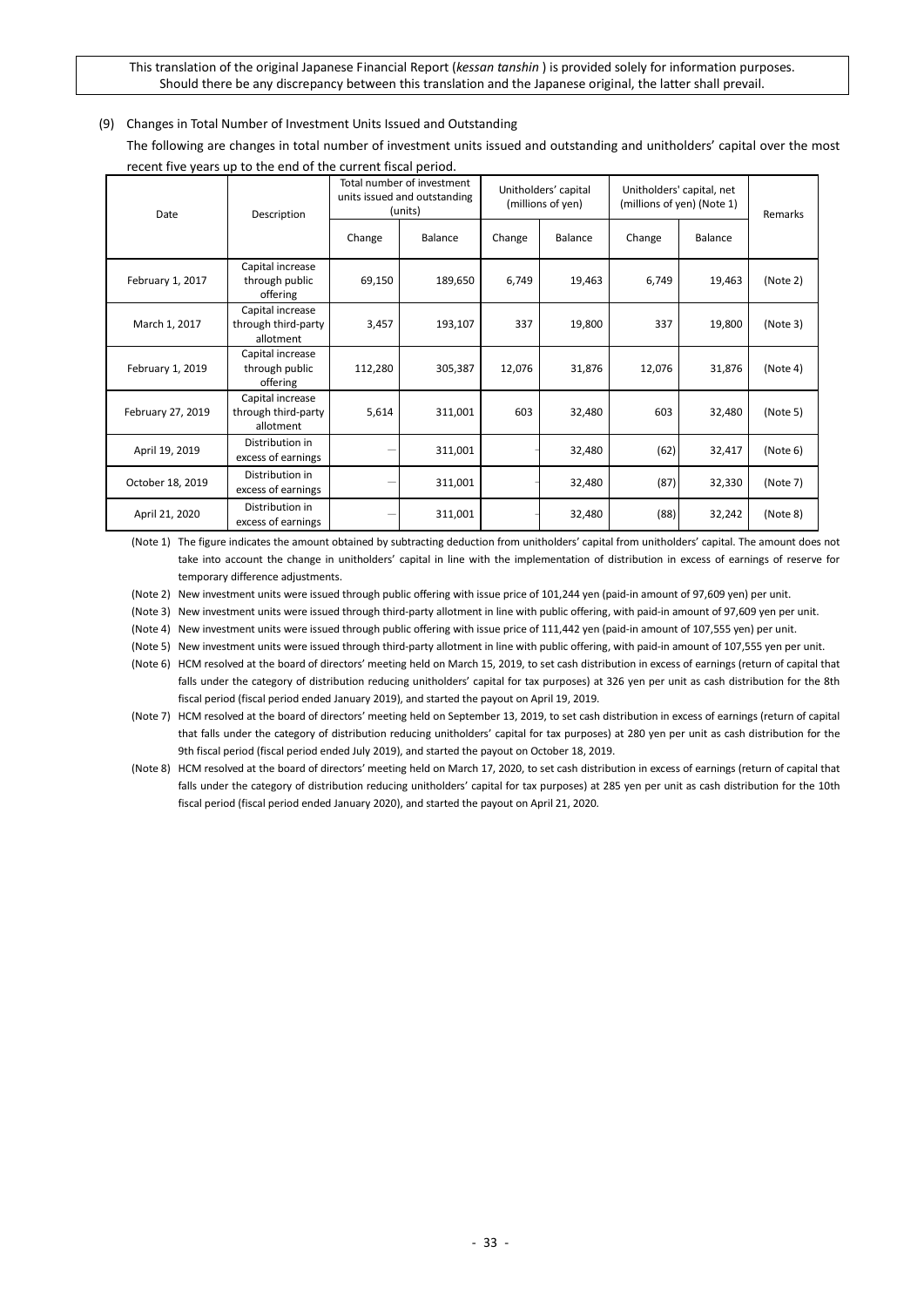## <span id="page-33-0"></span>3. Reference Information

- <span id="page-33-1"></span>(1) Information on Prices of Assets Under Management, Etc.
	- ① Investment Status

|                                                  |                                            |                                              |                                               | Current fiscal period<br>(as of July 31, 2020)      |                                                       |  |  |
|--------------------------------------------------|--------------------------------------------|----------------------------------------------|-----------------------------------------------|-----------------------------------------------------|-------------------------------------------------------|--|--|
| Asset type<br>Asset use                          |                                            |                                              | Area                                          | Total amount owned<br>(millions of yen)<br>(Note 1) | As a percentage of total<br>assets<br>(%)<br>(Note 2) |  |  |
| Trust beneficiary<br>interests in real<br>estate | Homes and<br>facilities for the<br>elderly | Paid nursing<br>home                         | Three Major<br>Metropolitan Areas<br>(Note 3) | 41,625                                              | 60.5                                                  |  |  |
|                                                  |                                            |                                              | Core Cities (Note 4)                          | 5,170                                               | 7.5                                                   |  |  |
|                                                  |                                            |                                              | Other Areas (Note 5)                          | 1,747                                               | 2.5                                                   |  |  |
|                                                  |                                            | Serviced<br>housing for the<br>elderly       | Three Major<br>Metropolitan Areas<br>(Note 3) | 3,070                                               | 4.5                                                   |  |  |
|                                                  |                                            |                                              | Core Cities (Note 4)                          |                                                     |                                                       |  |  |
|                                                  |                                            |                                              | Other Areas (Note 5)                          |                                                     |                                                       |  |  |
|                                                  |                                            | Group homes for the elderly with<br>dementia |                                               |                                                     |                                                       |  |  |
|                                                  |                                            | Other facilities for the elderly             |                                               |                                                     |                                                       |  |  |
| Medical service-related facilities,<br>etc.      |                                            |                                              | Subtotal                                      | 51,613                                              | 75.0                                                  |  |  |
|                                                  |                                            |                                              | Three Major<br>Metropolitan Areas<br>(Note 3) |                                                     |                                                       |  |  |
|                                                  |                                            |                                              | Core Cities (Note 4)                          | 2,072                                               | 3.0                                                   |  |  |
|                                                  |                                            |                                              | Other Areas (Note 5)                          |                                                     |                                                       |  |  |
|                                                  |                                            |                                              | Subtotal                                      | 2,072                                               | 3.0                                                   |  |  |
|                                                  | Multi-use<br>facilities                    | Complex of<br>paid nursing                   | Three Major<br>Metropolitan Areas<br>(Note 3) | 13,010                                              | 18.9                                                  |  |  |
|                                                  |                                            | homes, medical<br>service related            | Core Cities (Note 4)                          | $\overline{\phantom{0}}$                            |                                                       |  |  |
|                                                  |                                            | facilities, etc.                             | Other Areas (Note 5)                          |                                                     |                                                       |  |  |
|                                                  |                                            |                                              | Subtotal                                      | 13,010                                              | 18.9                                                  |  |  |
|                                                  | Other                                      |                                              |                                               |                                                     |                                                       |  |  |
|                                                  |                                            | Total                                        |                                               | 66,696                                              | 96.9                                                  |  |  |
| Deposits and other assets                        |                                            |                                              |                                               | 2,158                                               | 3.1                                                   |  |  |
| Total assets                                     |                                            |                                              |                                               | 68,854                                              | 100.0                                                 |  |  |

| Total liabilities | <b>DE</b><br>35,741                                 | 51.9 |
|-------------------|-----------------------------------------------------|------|
| Total net assets  | $\overline{A}$<br>$\mathbf{\sim}$<br><b>JJ, 112</b> | 48.⊥ |

(Note 1) "Total amount owned" is the carrying amount (in the case of trust beneficiary interests in real estate, the book value after depreciation and amortization).

(Note 2) Figures in "As a percentage of total assets" are rounded to one decimal place.

(Note 3) "Three Major Metropolitan Areas" refers to Tokyo Metropolitan Area (Tokyo, Kanagawa, Saitama, Chiba Prefectures), Kinki Areas (Osaka, Kyoto, Hyogo Prefectures) and Chubu Area (Aichi Prefecture).

(Note 4) "Core Cities" refers to designated cities, prefectural capitals and regional core cities other than Three Metropolitan Areas. Regional core cities refer to cities with a population of 200,000 or more.

(Note 5) "Other Areas" refers to areas other than Three Metropolitan Areas and Core Cities.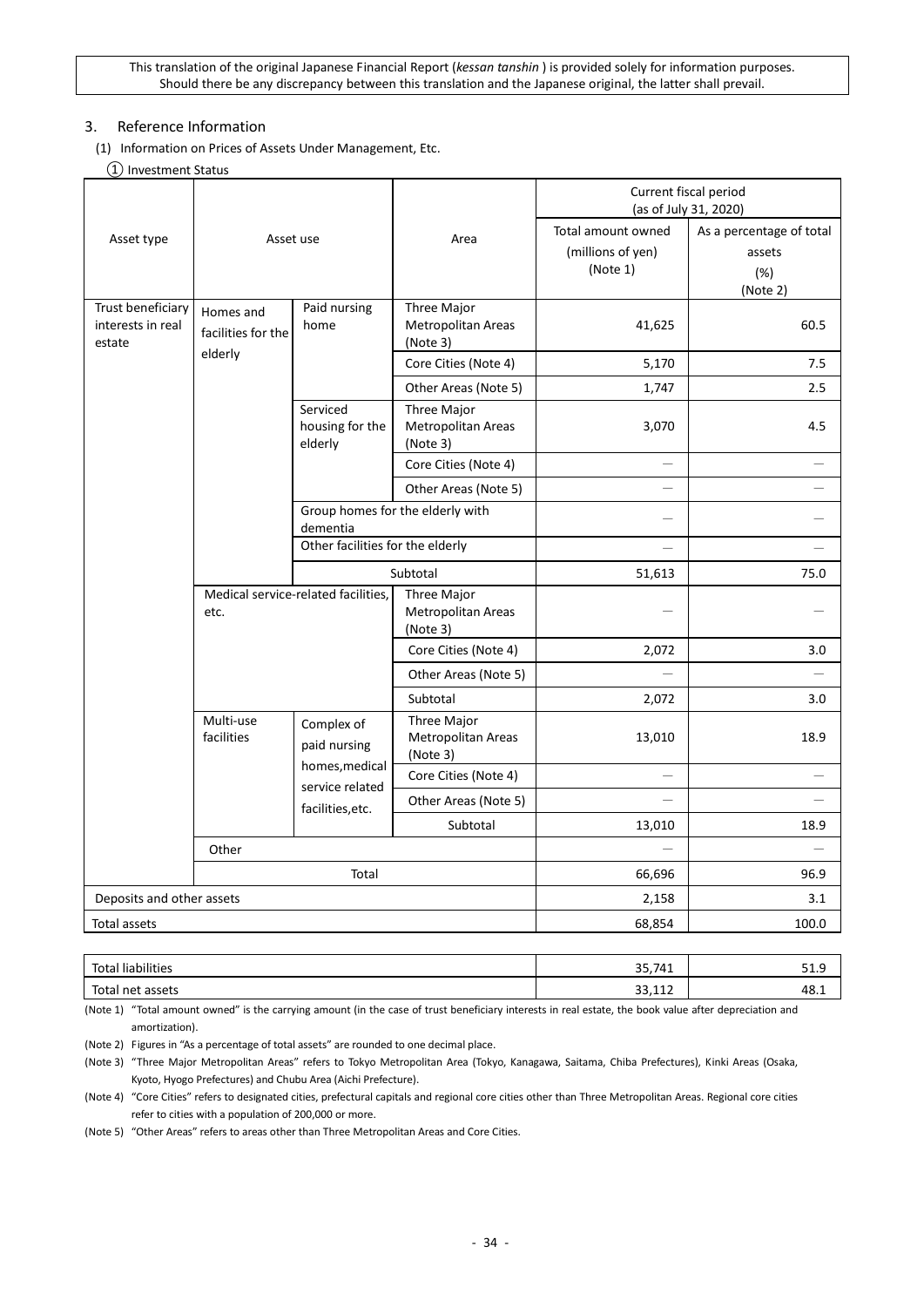## ② Investment Assets

- (a) Major Investment Securities Not applicable.
- (b) Investment Real Estate Properties Not applicable.
- (c) Other Major Investment Assets
- a. Overview of Real Estate in Trust

Overview of trust beneficiary interests in real estate (hereinafter, "real estate in trust") that HCM owns as of July 31, 2020, is as follows.

| Type of<br>specified<br>asset | Area                 | OVERVIEW OFFERE ESTATE IN LINGUIDI THE LINGUIDE INCHENSIVE INTERESTS THAT HER FIGHT OWNS AS OFFICITY 31, 2020, IS AS IONOWS.<br>Property name | Acquisition price<br>(millions of yen)<br>(Note 1) | Share of<br>investment<br>(%)<br>(Note 2) | Carrying amount<br>(millions of yen)<br>(Note 3) | Period-end<br>appraisal value<br>(millions of yen)<br>(Note 4) |
|-------------------------------|----------------------|-----------------------------------------------------------------------------------------------------------------------------------------------|----------------------------------------------------|-------------------------------------------|--------------------------------------------------|----------------------------------------------------------------|
|                               |                      | Bonsejour Chitose-funabashi                                                                                                                   | 824                                                | 1.2                                       | 819                                              | 974                                                            |
|                               |                      | <b>Bonsejour Hino</b>                                                                                                                         | 724                                                | 1.1                                       | 719                                              | 818                                                            |
|                               |                      | Bonsejour Musashi-shinjo                                                                                                                      | 582                                                | 0.9                                       | 578                                              | 643                                                            |
|                               |                      | <b>Medical Rehabilitation Home</b><br>Bonsejour Hadanoshibusawa                                                                               | 728                                                | $1.1\,$                                   | 711                                              | 850                                                            |
|                               |                      | ASHEIM Hikarigaoka                                                                                                                            | 1,385                                              | 2.1                                       |                                                  | 1,570                                                          |
|                               |                      | ASHEIM Bunkyohakusan                                                                                                                          | 1,430                                              | 2.2                                       | 1,426                                            | 1,650                                                          |
|                               |                      | SOMPO CARE La vie Re<br>Machidaonoji                                                                                                          | 3,580                                              | 5.4                                       | 3,477                                            | 3,780                                                          |
|                               |                      | SOMPO CARE La vie Re<br>Azamino                                                                                                               | 3,050                                              | 4.6                                       | 3,052                                            | 3,230                                                          |
|                               |                      | GOOD TIME HOME Fudo-mae                                                                                                                       | 1,740                                              | 2.6                                       | 1,845                                            | 1,950                                                          |
|                               | Tokyo                | Bonsejour Yotsugi                                                                                                                             | 824                                                | 1.2                                       | 826                                              | 886                                                            |
|                               | Metropolitan<br>Area | Granda Tsuruma-Yamato                                                                                                                         | 1,000                                              | 1.5                                       | 1,049                                            | 1,060                                                          |
|                               |                      | Smiling Home Medice Adachi                                                                                                                    | 2,253                                              | 3.4                                       | 2,322                                            | 2,460                                                          |
|                               |                      | Hanakotoba Minami                                                                                                                             | 1,071                                              | 1.6                                       | 1,097                                            | 1,190                                                          |
|                               |                      | Hanakotoba Miura                                                                                                                              | 615                                                | 0.9                                       | 648                                              | 665                                                            |
| Trust                         |                      | SOMPO CARE La vie Re Hama-<br>Kawasaki                                                                                                        | 1,710                                              | 2.6                                       | 1,742                                            | 1,820                                                          |
| beneficiary<br>interests in   |                      | Hanakotoba Shin-Yokohama                                                                                                                      | 2,071                                              | 3.1                                       | 2,126                                            | 2,230                                                          |
| real estate                   |                      | Hanakotoba Shin-Yokohama II                                                                                                                   | 375                                                | 0.6                                       | 384                                              | 401                                                            |
|                               |                      | Hanakotoba Odawara                                                                                                                            | 880                                                | 1.3                                       | 906                                              | 948                                                            |
|                               |                      | Sunny Life Kita-Shinagawa                                                                                                                     | 1,825                                              | 2.8                                       | 1,873                                            | 1,950                                                          |
|                               |                      | Sunny Life Kamakura                                                                                                                           | 1,418                                              | 2.1                                       | 1,508                                            | 1,550                                                          |
|                               |                      | Subtotal                                                                                                                                      | 28,085                                             | 42.3                                      | 28,523                                           | 30,625                                                         |
|                               |                      | AQUAMARINE<br>Nishinomiyahama                                                                                                                 | 1,950                                              | 2.9                                       | 1,942                                            | 2,140                                                          |
|                               |                      | SOMPO CARE Sompo no ie<br>Awajiekimae                                                                                                         | 1,930                                              | 2.9                                       | 1,890                                            | 2,170                                                          |
|                               |                      | SOMPO CARE Sompo no ie<br>Kobekamisawa                                                                                                        | 1,200                                              | 1.8                                       | 1,180                                            | 1,340                                                          |
|                               | Kinki Area           | Medical Home Bonsejour<br>Itami                                                                                                               | 514                                                | 0.8                                       | 509                                              | 557                                                            |
|                               |                      | Kobe Gakuentoshi Building<br>(Hapine Kobe Gakuentoshi)                                                                                        | 4,320                                              | 6.5                                       | 4,272                                            | 4,420                                                          |
|                               |                      | GreenLife Moriguchi                                                                                                                           | 4,150                                              | 6.3                                       | 4,186                                            | 4,400                                                          |
|                               |                      | Hapine Kobe Uozaki Nibankan                                                                                                                   | 930                                                | 1.4                                       | 938                                              | 995                                                            |
|                               |                      | <b>SHIP Senri Building</b>                                                                                                                    | 12,920                                             | 19.5                                      | 13,010                                           | 14,200                                                         |
|                               |                      | Subtotal                                                                                                                                      | 27,914                                             | 42.1                                      | 27,930                                           | 30,222                                                         |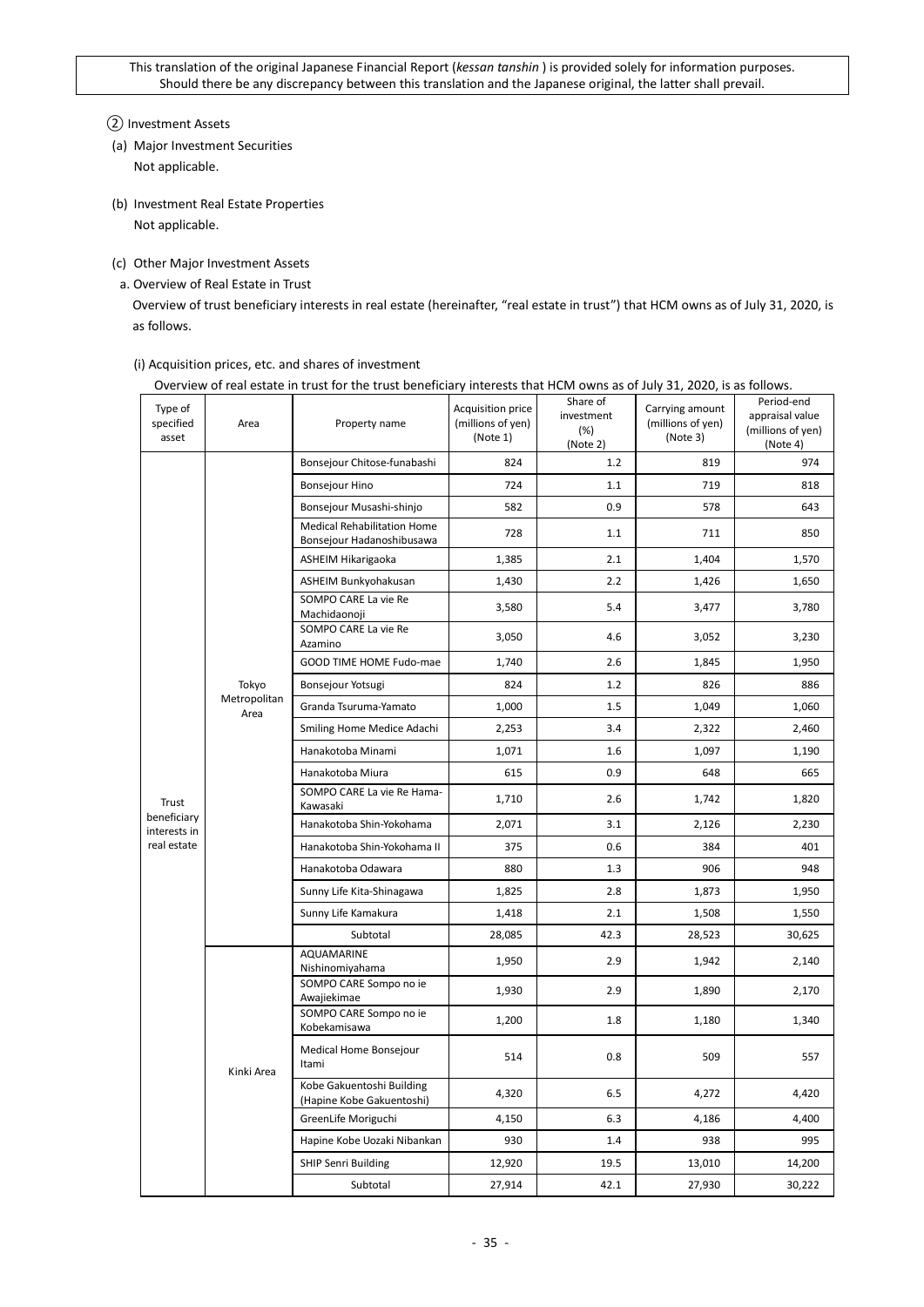|                             | Chubu Area  | <b>Medical Rehabilitation Home</b><br>Bonsejour Komaki | 1,270 | 1.9    | 1,251  | 1,450 |
|-----------------------------|-------------|--------------------------------------------------------|-------|--------|--------|-------|
|                             |             | Subtotal                                               | 1,270 | 1.9    | 1,251  | 1,450 |
|                             |             | SAWAYAKA Tachibanakan                                  | 1,520 | 2.3    | 1,411  | 1,530 |
|                             |             | SAWAYAKA Mekarikan                                     | 1,380 | 2.1    | 1,292  | 1,400 |
| Trust                       |             | AIKOEN ICHIBANKAN Building                             | 770   | 1.2    | 781    | 865   |
| beneficiary<br>interests in | Core Cities | Verde Minowa                                           | 1,620 | 2.4    | 1,685  | 1,700 |
| real estate                 |             | Niigata Rehabilitation Hospital                        | 2,060 | 3.1    | 2,072  | 2,260 |
|                             |             | Subtotal                                               | 7,350 | 11.1   | 7,242  | 7,755 |
|                             |             | SAWAYAKA Tagawakan                                     | 390   | 0.6    | 380    | 380   |
|                             | Other Areas | Verde Hotaka                                           | 1,328 | 2.0    | 1,367  | 1,430 |
|                             |             | Subtotal                                               | 1,718 | 2.6    | 1,747  | 1,810 |
| Total (36 properties)       |             | 66,337                                                 | 100.0 | 66,696 | 71,862 |       |

(Note 1) "Acquisition price" does not include acquisition-related expenses, property tax, city planning tax, consumption tax and local consumption tax.

(Note 2) "Share of investment" refers to the acquisition price of each property as a percentage of the total acquisition price, and the figures are rounded to one decimal place.

(Note 3) "Carrying amount" indicates book value after depreciation and amortization as of July 31, 2020.

(Note 4) "Period-end appraisal value" indicates amounts stated in the appraisal report with appraisal date of July 31, 2020, prepared by real estate appraisers of Japan Real Estate Institute, The Tanizawa Sogo Appraisal Co., Ltd., Rich Appraisal Institute Co., Ltd., Daiwa Real Estate Appraisal Co., Ltd. and JLL Morii Valuation & Advisory K.K., based on the Articles of Incorporation of HCM and the rules set by the Investment Trusts Association, Japan.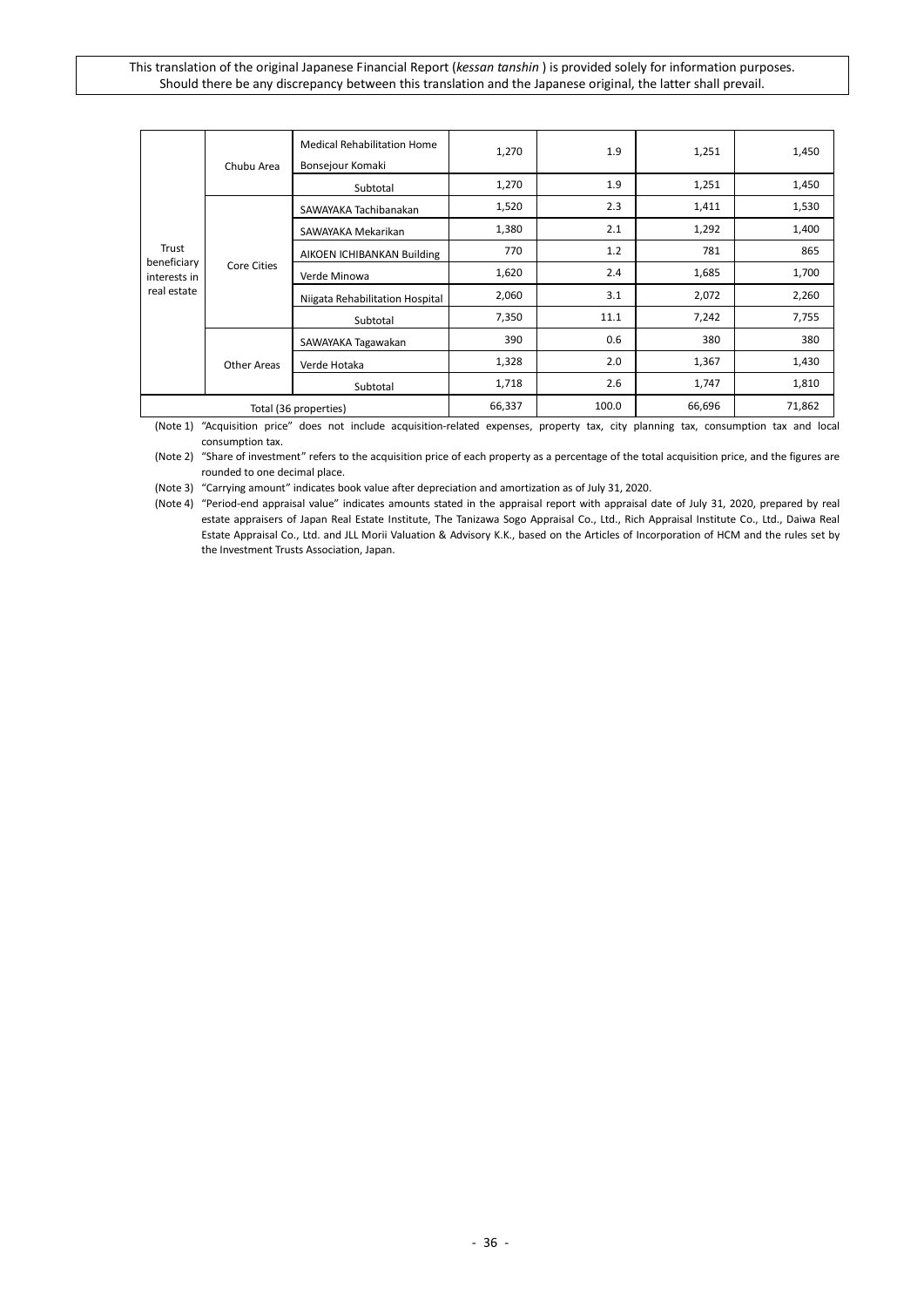#### (ii) Buildings and leasing status

The annual rent and tenant leasehold and security deposits of each property are not disclosed as consent from the tenants has not been obtained. The total annual rent from real estate in trust owned by HCM as of July 31, 2020, is 4,188 million yen (Note).

(Note) The amount is obtained by multiplying total of monthly rent in lease agreements effective as of July 31, 2020, by 12 (including tax, etc.), and is rounded down to the nearest million yen.

| Property<br>number                 | Property<br>name                                                 | Structure/No. of<br>floors<br>(Note 1)     | Construction<br>completion (Note 2)    | leasable area<br>(m <sup>2</sup> )<br>(Note 3) | Leased area<br>(m <sup>2</sup> )<br>(Note 4) | No. of tenants<br>(companies)<br>(Note 5) | Occupancy rate<br>(%)<br>(Note 6) |
|------------------------------------|------------------------------------------------------------------|--------------------------------------------|----------------------------------------|------------------------------------------------|----------------------------------------------|-------------------------------------------|-----------------------------------|
| Paid nursing<br>home-1             | AQUAMARINE<br>Nishinomiyahama                                    | RC/5F                                      | May 18, 2007                           | 5,274.54                                       | 5,274.54                                     | $\overline{2}$                            | 100.0                             |
| Paid nursing<br>home-2             | Bonsejour Chitose-<br>funabashi                                  | <b>RC/B1 6F</b>                            | Mar. 8, 1988                           | 2,342.17                                       | 2,342.17                                     | 1                                         | 100.0                             |
| Paid nursing<br>home-3             | <b>Bonsejour Hino</b>                                            | RC/3F                                      | May 2, 1990                            | 1,984.17                                       | 1,984.17                                     | 1                                         | 100.0                             |
| Paid nursing<br>home-4             | Bonsejour<br>Musashi-shinjo                                      | RC/4F                                      | Feb. 21, 1985                          | 1,710.43                                       | 1,710.43                                     | 1                                         | 100.0                             |
| Paid nursing<br>home-5             | Medical<br>Rehabilitation<br>Home Bonsejour<br>Hadanoshibusawa   | RC/5F                                      | Jul. 17, 1991                          | 3,435.79                                       | 3,435.79                                     | 1                                         | 100.0                             |
| Paid nursing<br>home-6             | Medical<br>Rehabilitation<br>Home Bonsejour<br>Komaki            | SRC RC S/10F                               | Mar. 13, 1991                          | 8,858.49                                       | 8,858.49                                     | 1                                         | 100.0                             |
| Paid nursing<br>home-7             | ASHEIM<br>Hikarigaoka                                            | RC/3F                                      | Mar. 6, 2006                           | 3,628.60                                       | 3,628.60                                     | $\mathbf{1}$                              | 100.0                             |
| Paid nursing<br>home-8             | ASHEIM<br>Bunkyohakusan                                          | RC/8F                                      | Feb. 27, 2007                          | 2,507.25                                       | 2,507.25                                     | $\overline{2}$                            | 100.0                             |
| Paid nursing<br>home-9             | SOMPO CARE La<br>vie Re<br>Machidaonoji                          | <b>RC/B1 6F</b>                            | Oct. 29, 2007                          | 7,720.17                                       | 7,720.17                                     | 1                                         | 100.0                             |
| Paid nursing<br>home-10            | SOMPO CARE La<br>vie Re Azamino                                  | <b>RC/B1 5F</b>                            | Mar. 1, 2004                           | 5,789.25                                       | 5,789.25                                     | $\mathbf{1}$                              | 100.0                             |
| Paid nursing<br>home-11            | SAWAYAKA<br>Tachibanakan                                         | RC/B1 6F                                   | Oct. 31, 2005                          | 5,652.94                                       | 5,652.94                                     | $\mathbf{1}$                              | 100.0                             |
| Paid nursing<br>home-12            | SAWAYAKA<br>Mekarikan                                            | RC/4F                                      | Nov. 15, 2005                          | 4,720.46                                       | 4,720.46                                     | $\mathbf{1}$                              | 100.0                             |
| Paid nursing                       | SAWAYAKA<br>Tagawakan                                            | RC/3F                                      | Jan. 20, 2006                          | 2,366.20                                       | 2,366.20                                     | $\mathbf{1}$                              | 100.0                             |
| home-13<br>Paid nursing            | <b>GOOD TIME HOME</b><br>Fudo-mae                                | RC/B1 5F                                   | Mar. 18, 1992                          | 3,400.20                                       | 3,400.20                                     | $\mathbf{1}$                              | 100.0                             |
| home-14<br>Paid nursing<br>home-15 | Bonsejour Yotsugi                                                | RC/5F                                      | Mar. 28, 1989                          | 1,962.89                                       | 1,962.89                                     | $\mathbf{1}$                              | 100.0                             |
| Paid nursing<br>home-16            | Medical Home<br>Bonsejour Itami                                  | SRC/11F<br>(exclusively-<br>owned portion) | Mar. 3, 1989                           | 2,129.87                                       | 2,129.87                                     | $\mathbf{1}$                              | 100.0                             |
| Paid nursing<br>home-17            | Kobe Gakuentoshi<br><b>Building (Hapine</b><br>Kobe Gakuentoshi) | RC/B1 9F                                   | Jan. 7, 2009                           | 12,636.48                                      | 12,636.48                                    | $\mathbf{1}$                              | 100.0                             |
| Paid nursing<br>home-18            | GreenLife<br>Moriguchi                                           | S RC/9F                                    | Sep. 6, 2006                           | 8,356.85                                       | 8,356.85                                     | $\mathbf{1}$                              | 100.0                             |
| Paid nursing<br>home-19            | Hapine Kobe<br>Uozaki Nibankan                                   | S/B14F                                     | Mar. 31, 2010                          | 1,772.89                                       | 1,772.89                                     | $\mathbf{1}$                              | 100.0                             |
| Paid nursing<br>home-20            | Granda Tsuruma-<br>Yamato                                        | RC S/5F                                    | Mar. 6, 1998                           | 3,427.08                                       | 3,427.08                                     | $\mathbf{1}$                              | 100.0                             |
| Paid nursing<br>home-21            | <b>Smiling Home</b><br>Medice Adachi                             | RC/4F                                      | Nov. 16, 2005                          | 3,870.98                                       | 3,870.98                                     | $\overline{2}$                            | 100.0                             |
| Paid nursing<br>home-22            | AIKOEN<br><b>ICHIBANKAN</b><br><b>Building</b>                   | S/5F                                       | Feb. 4, 2010                           | 4,311.20                                       | 4,311.20                                     | 4                                         | 100.0                             |
| Paid nursing<br>home-23            | Hanakotoba<br>Minami                                             | RC/7F                                      | Feb. 24, 2010                          | 1,710.68                                       | 1,710.68                                     | $\mathbf{1}$                              | 100.0                             |
| Paid nursing<br>home-24            | Hanakotoba Miura                                                 | RC/4F                                      | Jun. 27, 2007                          | 1,959.64                                       | 1,959.64                                     | $\mathbf{1}$                              | 100.0                             |
| Paid nursing<br>home-25            | SOMPO CARE La<br>vie Re Hama-<br>Kawasaki                        | RC/4F<br>(exclusively-<br>owned portion)   | Mar. 8, 2007                           | 4,060.21                                       | 4,060.21                                     | 5                                         | 100.0                             |
| Paid nursing<br>home-26            | Hanakotoba Shin-<br>Yokohama                                     | RC/9F                                      | Mar. 15, 2004                          | 5,230.23                                       | 5,230.23                                     | $\mathbf{1}$                              | 100.0                             |
| Paid nursing<br>home-27            | Hanakotoba Shin-<br>Yokohama II                                  | <b>RC/B17F</b>                             | Apr. 25, 2007                          | 1,837.29                                       | 1,837.29                                     | $\mathbf{1}$                              | 100.0                             |
| Paid nursing<br>home-28            | Hanakotoba<br>Odawara                                            | RC/4F                                      | Sep. 16, 2009                          | 2,203.42                                       | 2,203.42                                     | $\mathbf{1}$                              | 100.0                             |
| Paid nursing<br>home-29            | Verde Minowa                                                     | $\sqrt{2}$ S/5F<br>$(2)$ s rc/8f           | $(1)$ Nov. 20, 2003<br>2)Feb. 28, 1974 | 11,098.17                                      | 11,098.17                                    | $\mathbf{1}$                              | 100.0                             |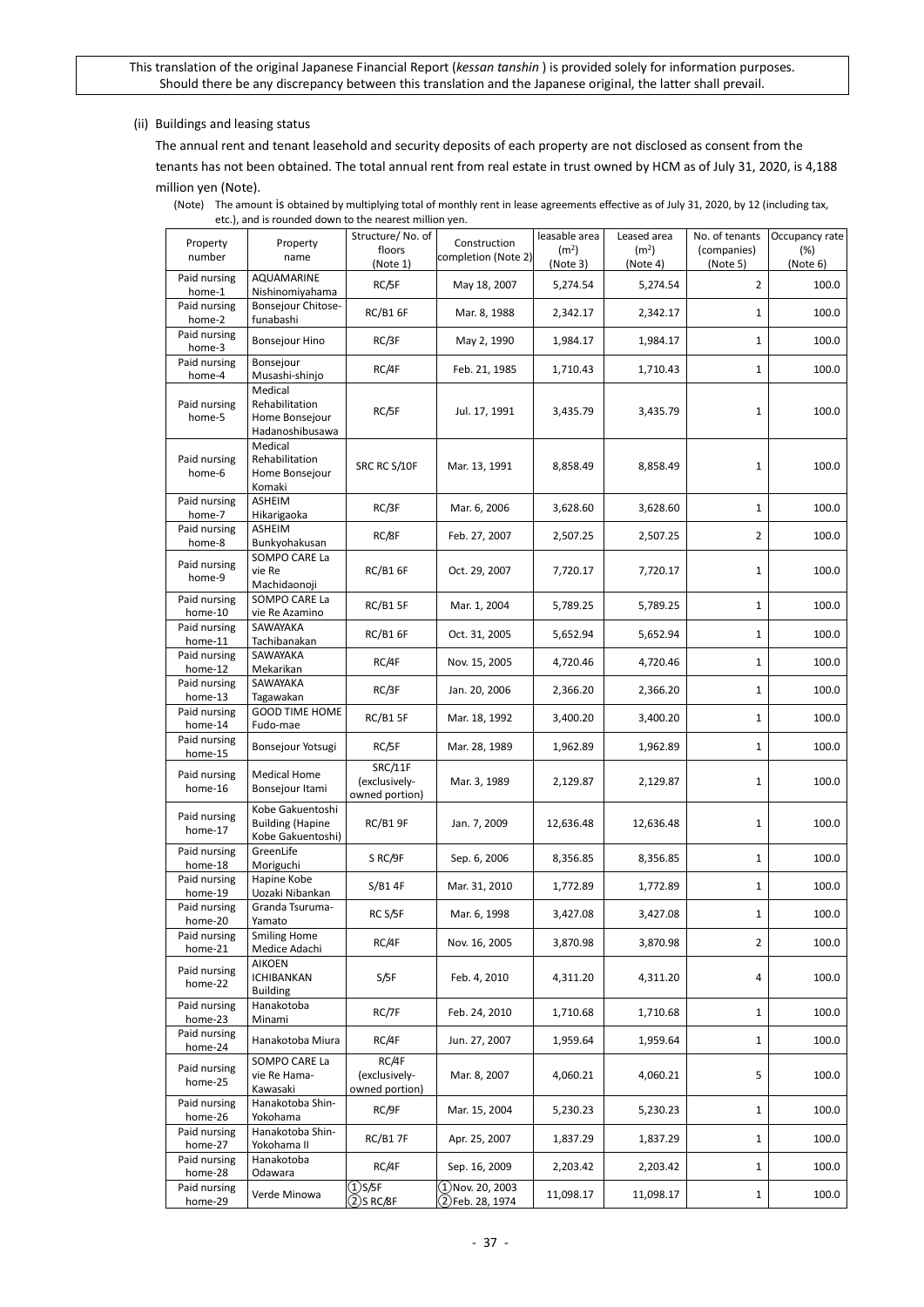| Property<br>number                                                                    | Property<br>name                          | Structure/No. of<br>floors<br>(Note 1) | Construction<br>completion (Note 2)        | leasable area<br>(m <sup>2</sup> )<br>(Note 3) | Leased area<br>(m <sup>2</sup> )<br>(Note 4) | No. of tenants<br>(companies)<br>(Note 5) | Occupancy rate<br>(%)<br>(Note 6) |
|---------------------------------------------------------------------------------------|-------------------------------------------|----------------------------------------|--------------------------------------------|------------------------------------------------|----------------------------------------------|-------------------------------------------|-----------------------------------|
| Paid nursing<br>home-30                                                               | Verde Hotaka                              | $(1)$ S SRC/5F<br>$\bigcirc$ S/2F      | (1)Sep. 29, 1982<br>(2)Jul. 1, 1989        | 6,352.86                                       | 6,352.86                                     | $\mathbf{1}$                              | 100.0                             |
| Paid nursing<br>home-31                                                               | Sunny Life Kita-<br>Shinagawa             | S/3F                                   | Sep. 20, 2018                              | 2,135.54                                       | 2,135.54                                     | $\mathbf{1}$                              | 100.0                             |
| Paid nursing<br>home-32                                                               | Sunny Life<br>Kamakura                    | S/5F                                   | Sep. 19, 2014                              | 3,817.91                                       | 3,817.91                                     | 1                                         | 100.0                             |
| Serviced housing<br>for the elderly -1                                                | SOMPO CARE<br>Sompo no ie<br>Awajiekimae  | RC/12F                                 | Jun. 12, 2009                              | 5,745.15                                       | 5,745.15                                     | 1                                         | 100.0                             |
| Serviced housing<br>for the elderly -2                                                | SOMPO CARE<br>Sompo no ie<br>Kobekamisawa | S/9F                                   | Jun. 11, 2009                              | 4,058.35                                       | 4,058.35                                     | $\mathbf{1}$                              | 100.0                             |
| Medical service-<br>related facilities-                                               | Niigata<br>Rehabilitation<br>Hospital     | $(1)$ RC/3F<br>(2)S/5F                 | $(1)$ Apr. 20, 1990<br>$(2)$ Feb. 28, 2001 | 13,476.55                                      | 13,476.55                                    | 1                                         | 100.0                             |
| Complex of paid<br>nursing<br>homes, medical<br>service related<br>facilities, etc.-1 | <b>SHIP Senri Building</b>                | <b>RC/B1 11F</b>                       | Sep. 5, 2008                               | 24,813.85                                      | 24,813.85                                    | $\mathbf{1}$                              | 100.0                             |
|                                                                                       | Total                                     |                                        |                                            | 186,358.75                                     | 186,358.75                                   | 46                                        | 100.0                             |

(Note 1) "Structure/ No. of floors" indicates information provided in the real estate registry of the building of each owned asset. "S" refers to steel structure, "RC" refers to reinforced concrete structure, "SRC" refers to steel-reinforced concrete structure, "B" refers to basement floor and "F" refers to floors above ground.

(Note 3) "Leasable area" indicates figures based on the lease agreement of each building.

(Note 4) "Leased area" indicates the areas out of the leasable area for which actual lease agreements have been concluded and are leased.

(Note 6) "Occupancy rate" indicates the leased area as a percentage of the leasable area of each owned asset as of July 31, 2020, and is rounded to one decimal place.

<sup>(</sup>Note 2) "Construction completion" indicates the date of new construction provided in the real estate registry of the building of each owned asset.

<sup>(</sup>Note 5) "No. of tenants" indicates the number of tenants of each building based on the lease agreements. For the section of healthcare facilities in which the trustee of each owned asset and HCM conclude a lease agreement (master lease agreement) with an aim to have HCM sublease to the master lease company (section of paid nursing home for Smiling Home Medice Adachi), the master lease company (operator) is counted as a tenant, and accordingly indicated as the number of tenants; while for the properties subject to pass-through-type master lease agreement where rents from end tenants are received intact, in principle, the total number of end tenants is indicated as the number of tenants. However, for the sections that are not subject to the lease agreement (master lease agreement) between the trustee and HCM, the number of lessees leasing a building from the trustee is counted as the number of tenants and indicated accordingly.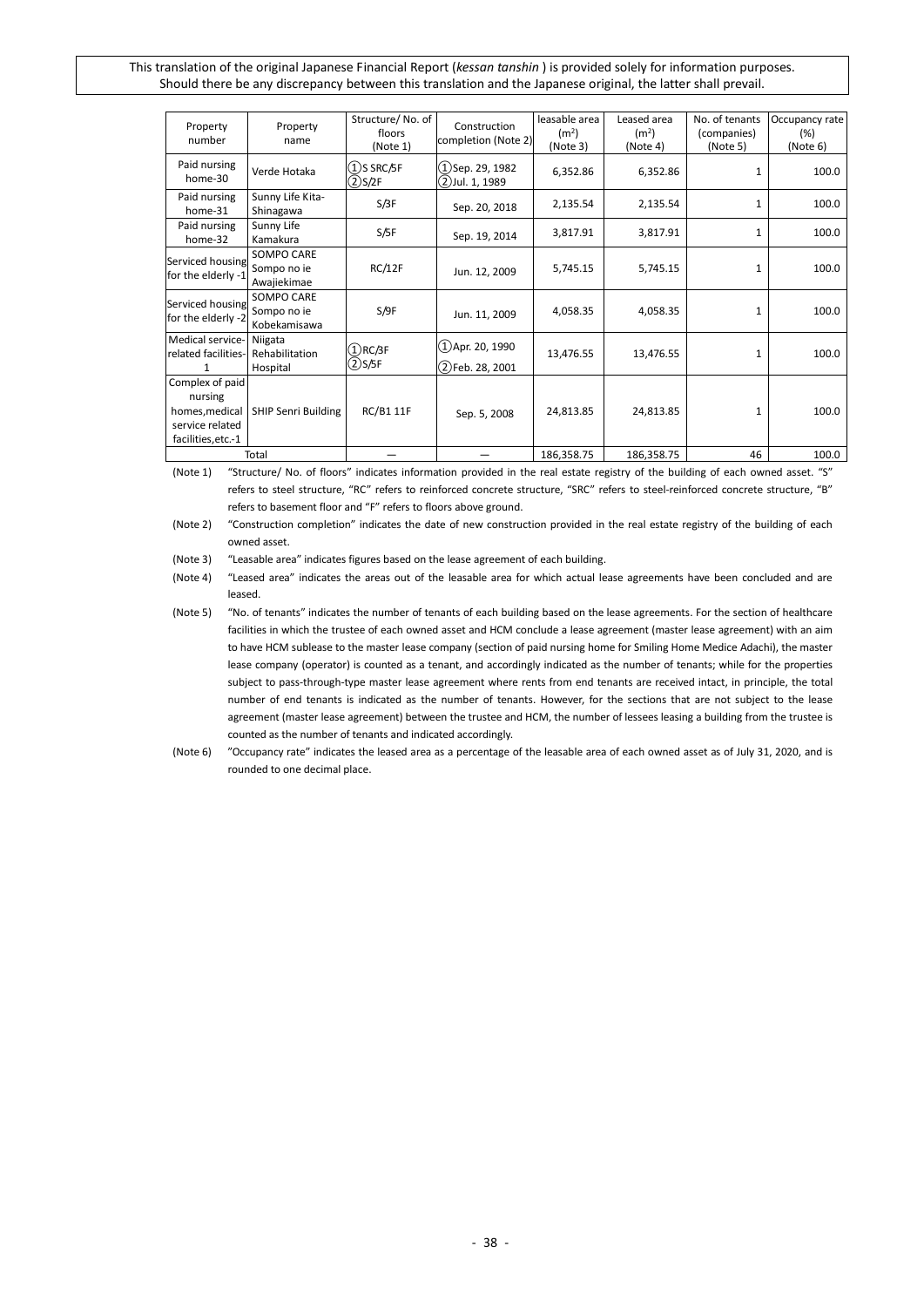| (iii) Overview of Homes and Facilities for the Elderly |  |
|--------------------------------------------------------|--|
|                                                        |  |

| Property number         | Property name                                                    | Type of facility                      | Operator                              | No. of<br>rooms<br>(rooms)<br>(Note 1) | Capacity<br>(persons)<br>(Note 1) | No. of<br>residents<br>(persons)<br>(Note 1) | Occupancy<br>rate<br>(%)<br>(Note 2) | Preparation<br>date of Property<br>Disclosure<br>Statement of<br>Important<br><b>Matters</b><br>(Note 3) |
|-------------------------|------------------------------------------------------------------|---------------------------------------|---------------------------------------|----------------------------------------|-----------------------------------|----------------------------------------------|--------------------------------------|----------------------------------------------------------------------------------------------------------|
| Paid nursing<br>home-1  | <b>AQUAMARINE</b><br>Nishinomiyahama                             | Paid nursing home                     | GREEN LIFE Co., Ltd.                  | 90                                     | 100                               | 100                                          | 100.0                                | July 1, 2020                                                                                             |
| Paid nursing<br>home-2  | Bonsejour<br>Chitose-funabashi                                   | Paid nursing home                     | Benesse Style Care Co.,<br>Ltd.       | 42                                     | 47                                | 41                                           | 87.2                                 | May 1, 2020                                                                                              |
| Paid nursing<br>home-3  | Bonsejour Hino                                                   | Paid nursing home                     | Benesse Style Care Co.,<br>Ltd.       | 56                                     | 58                                | 56                                           | 96.6                                 | May 1, 2020                                                                                              |
| Paid nursing<br>home-4  | Bonsejour<br>Musashi-shinjo                                      | Paid nursing home                     | Benesse Style Care Co.,<br>Ltd.       | 46                                     | 49                                | 45                                           | 91.8                                 | May 1, 2020                                                                                              |
| Paid nursing<br>home-5  | Medical<br>Rehabilitation<br>Home Bonsejour<br>Hadanoshibusawa   | Paid nursing home                     | Benesse Style Care Co.,<br>Ltd.       | 100                                    | 101                               | 95                                           | 94.1                                 | July 1, 2020                                                                                             |
| Paid nursing<br>home-6  | Medical<br>Rehabilitation<br>Home Bonsejour<br>Komaki            | Residential type<br>paid nursing home | Benesse Style Care Co.,<br>Ltd.       | 124                                    | 165                               | 126                                          | 76.4                                 | May 1, 2020                                                                                              |
| Paid nursing<br>home-7  | <b>ASHEIM</b><br>Hikarigaoka                                     | Paid nursing home                     | AS PARTNERS Co., Ltd.                 | 83                                     | 89                                | 79                                           | 88.8                                 | July 1, 2020                                                                                             |
| Paid nursing<br>home-8  | ASHEIM<br>Bunkyohakusan                                          | Paid nursing home                     | AS PARTNERS Co., Ltd.                 | 50                                     | 52                                | 44                                           | 84.6                                 | July 1, 2020                                                                                             |
| Paid nursing<br>home-9  | SOMPO CARE La<br>vie Re<br>Machidaonoji                          | Paid nursing home                     | Sompo Care Inc.                       | 163                                    | 169                               | 118                                          | 69.8                                 | April 1, 2020                                                                                            |
| Paid nursing<br>home-10 | SOMPO CARE La<br>vie Re Azamino                                  | Paid nursing home                     | Sompo Care Inc.                       | 145                                    | 145                               | 122                                          | 84.1                                 | July 1, 2020                                                                                             |
| Paid nursing<br>home-11 | SAWAYAKA<br>Tachibanakan                                         | Paid nursing home                     | Sawayaka Club Co., Ltd.               | 104                                    | 104                               | 101                                          | 97.1                                 | July 1, 2020                                                                                             |
| Paid nursing<br>home-12 | SAWAYAKA<br>Mekarikan                                            | Paid nursing home                     | Sawayaka Club Co., Ltd.               | 95                                     | 95                                | 93                                           | 97.9                                 | July 1, 2020                                                                                             |
| Paid nursing<br>home-13 | SAWAYAKA<br>Tagawakan                                            | Paid nursing home                     | Sawayaka Club Co., Ltd.               | 60                                     | 60                                | 59                                           | 98.3                                 | June 1, 2020                                                                                             |
| Paid nursing<br>home-14 | <b>GOOD TIME</b><br>HOME Fudo-mae                                | Paid nursing home                     | JAPAN LIFEDESIGN Inc.                 | 61                                     | 67                                | 58                                           | 86.6                                 | April 27, 2020                                                                                           |
| Paid nursing<br>home-15 | Bonsejour Yotsugi                                                | Paid nursing home                     | Benesse Style Care Co.,<br>Ltd.       | 61                                     | 65                                | 58                                           | 89.2                                 | April 1, 2020                                                                                            |
| Paid nursing<br>home-16 | <b>Medical Home</b><br>Bonsejour Itami                           | Residential type<br>paid nursing home | Benesse Style Care Co.,<br>Ltd.       | 62                                     | 64                                | 61                                           | 95.3                                 | May 1, 2020                                                                                              |
| Paid nursing<br>home-17 | Kobe Gakuentoshi<br><b>Building (Hapine</b><br>Kobe Gakuentoshi) | Paid nursing home                     | GREEN LIFE Co., Ltd.                  | 131                                    | 138                               | 137                                          | 99.3                                 | July 1, 2020                                                                                             |
| Paid nursing<br>home-18 | GreenLite<br>Moriguchi                                           | Paid nursing home                     | GREEN LIFE Co., Ltd.                  | 155                                    | 189                               | 189                                          | 100.0                                | July 1, 2020                                                                                             |
| Paid nursing<br>home-19 | Hapine Kobe<br>Uozaki Nibankan                                   | Paid nursing home                     | GREEN LIFE Co., Ltd.                  | 47                                     | 47                                | 47                                           | 100.0                                | July 1, 2020                                                                                             |
| Paid nursing<br>home-20 | Granda Tsuruma-<br>Yamato                                        | Paid nursing home                     | Benesse Style Care Co.,<br>Ltd.       | 73                                     | 90                                | 73                                           | 81.1                                 | May 1, 2020                                                                                              |
| Paid nursing<br>home-21 | <b>Smiling Home</b><br>Medice Adachi                             | Paid nursing home                     | GREEN LIFE HIGASHI<br>NIHON Co., Ltd. | 82                                     | 82                                | 79                                           | 96.3                                 | June 1, 2020                                                                                             |
| Paid nursing<br>home-22 | AIKOEN<br><b>ICHIBANKAN</b><br><b>Building</b>                   | Paid nursing home                     | Medical<br>Corporation<br>AIKOKAI     | 90                                     | 90                                | 90                                           | 100.0                                | July 1, 2020                                                                                             |
| Paid nursing<br>home-23 | Hanakotoba<br>Minami                                             | Paid nursing home                     | Proud Life Inc.                       | 51                                     | 51                                | 50                                           | 98.0                                 | July 1, 2020                                                                                             |
| Paid nursing<br>home-24 | Hanakotoba Miura                                                 | Paid nursing home                     | Proud Life Inc.                       | 53                                     | 54                                | 54                                           | 100.0                                | July 1, 2020                                                                                             |
| Paid nursing<br>home-25 | SOMPO CARE La<br>vie Re Hama-<br>Kawasaki                        | Paid nursing home                     | Sompo Care Inc.                       | 58                                     | 58                                | 51                                           | 87.9                                 | July 1, 2020                                                                                             |
| Paid nursing<br>home-26 | Hanakotoba Shin-<br>Yokohama                                     | Paid nursing home                     | Proud Life Inc.                       | 136                                    | 136                               | 129                                          | 94.9                                 | July 1, 2020                                                                                             |
| Paid nursing<br>home-27 | Hanakotoba Shin-<br>Yokohama II                                  | Paid nursing home                     | Proud Life Inc.                       | 29                                     | 30                                | 28                                           | 93.3                                 | July 1, 2020                                                                                             |
| Paid nursing<br>home-28 | Hanakotoba<br>Odawara                                            | Paid nursing home                     | Proud Life Inc.                       | 60                                     | 65                                | 64                                           | 98.5                                 | July 17, 2020                                                                                            |
| Paid nursing<br>home-29 | Verde Minowa                                                     | Paid nursing home                     | Verde Corporation                     | 174                                    | 206                               | 191                                          | 92.7                                 | July 1, 2020                                                                                             |
| Paid nursing            | Verde Hotaka                                                     | Paid nursing home                     | Verde Corporation                     | 121                                    | 174                               | 172                                          | 98.9                                 | July 1, 2020                                                                                             |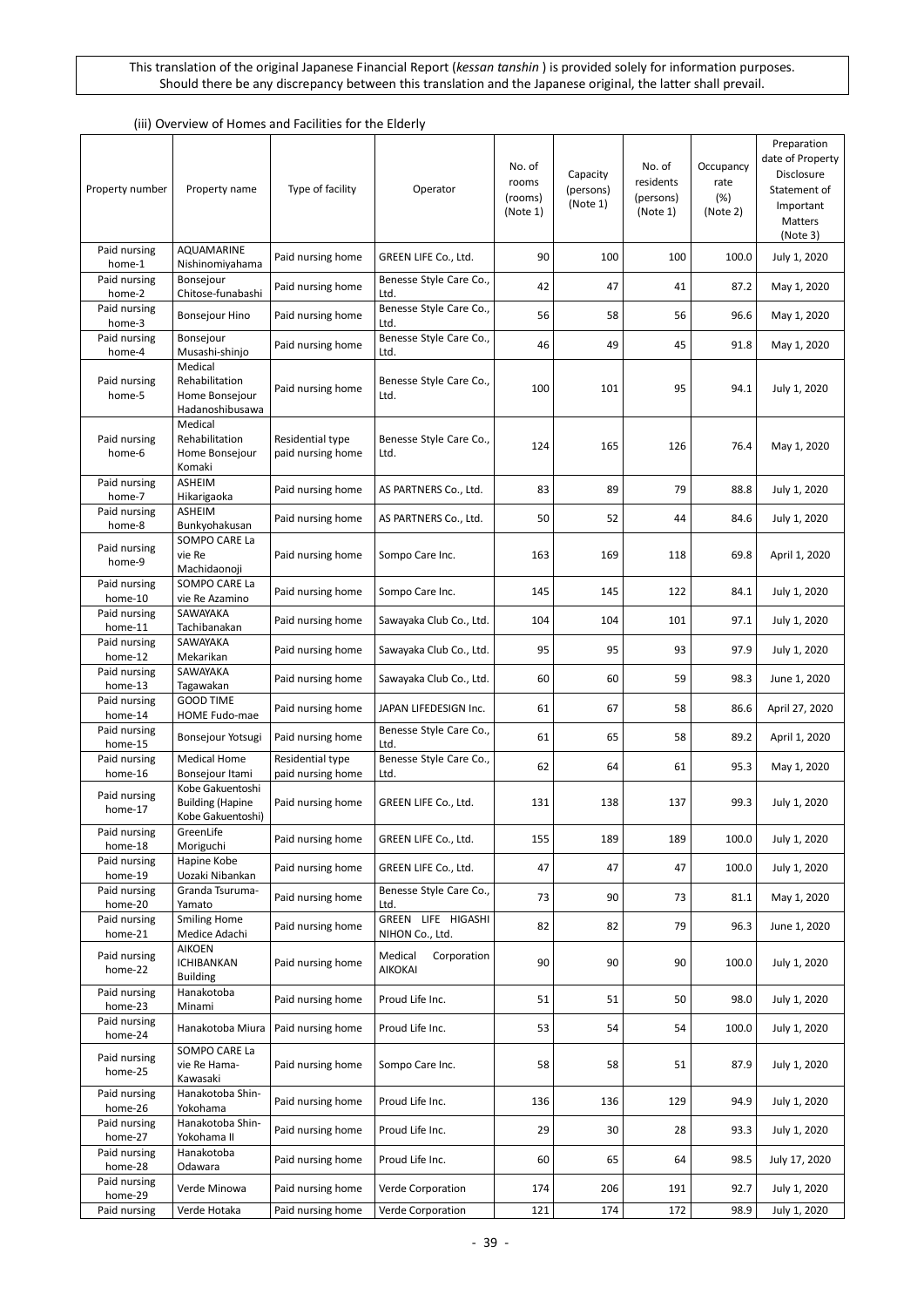| Property number                                                                       | Property name                             | Type of facility                                    | Operator                 | No. of<br>rooms<br>(rooms)<br>(Note 1) | Capacity<br>(persons)<br>(Note 1) | No. of<br>residents<br>(persons)<br>(Note 1) | Occupancy<br>rate<br>(%)<br>(Note 2) | Preparation<br>date of Property<br>Disclosure<br>Statement of<br>Important<br><b>Matters</b><br>(Note 3) |
|---------------------------------------------------------------------------------------|-------------------------------------------|-----------------------------------------------------|--------------------------|----------------------------------------|-----------------------------------|----------------------------------------------|--------------------------------------|----------------------------------------------------------------------------------------------------------|
| home-30                                                                               |                                           |                                                     |                          |                                        |                                   |                                              |                                      |                                                                                                          |
| Paid nursing<br>home-31                                                               | Sunny Life Kita-<br>Shinagawa             | Paid nursing home                                   | Kawashima<br>Corporation | 66                                     | 66                                | 58                                           | 87.9                                 | October 1, 2019                                                                                          |
| Paid nursing<br>home-32                                                               | Sunny Life<br>Kamakura                    | Residential type<br>paid nursing home               | Kawashima<br>Corporation | 128                                    | 128                               | 126                                          | 98.4                                 | October 1,2019                                                                                           |
| Serviced housing<br>for the elderly -1                                                | SOMPO CARE<br>Sompo no ie<br>Awajiekimae  | Serviced housing<br>for the elderly                 | Sompo Care Inc.          | 137                                    | 137                               | 132                                          | 96.4                                 | June 1, 2020                                                                                             |
| Serviced housing<br>for the elderly -2                                                | SOMPO CARE<br>Sompo no ie<br>Kobekamisawa | Serviced housing<br>for the elderly                 | Sompo Care Inc.          | 85                                     | 85                                | 75                                           | 88.2                                 | June 1, 2020                                                                                             |
| Complex of paid<br>nursing<br>homes, medical<br>service related<br>facilities, etc.-1 | <b>SHIP Senri</b><br>Building (Note 4)    | Hospital, paid<br>nursing home with<br>nursing home | GREEN LIFE Co., Ltd.     | 181                                    | 200                               | 200                                          | 100.0                                | July 1, 2020                                                                                             |
|                                                                                       | Total                                     |                                                     |                          | 3,199                                  | 3,456                             | 3,201                                        | 92.6                                 |                                                                                                          |

(Note 1) "No. of rooms," "Capacity" and "No. of residents" indicate figures based on figures stated in Property Disclosure Statement of Important Matters (hereinafter the "Property Disclosure Statement of Important Matters") of the paid nursing home provided by the operators.

(Note 2) "Occupancy rate" indicates the occupancy rate obtained by dividing the number of residents by capacity, rounded to one decimal place.

(Note 3) "Preparation date of Property Disclosure Statement of Important Matters" indicates the date of application, reference date or preparation date stated on the document.

(Note 4) SHIP Senri Building is a property with a hospital and paid nursing home, and the above table indicates figures for the paid nursing home.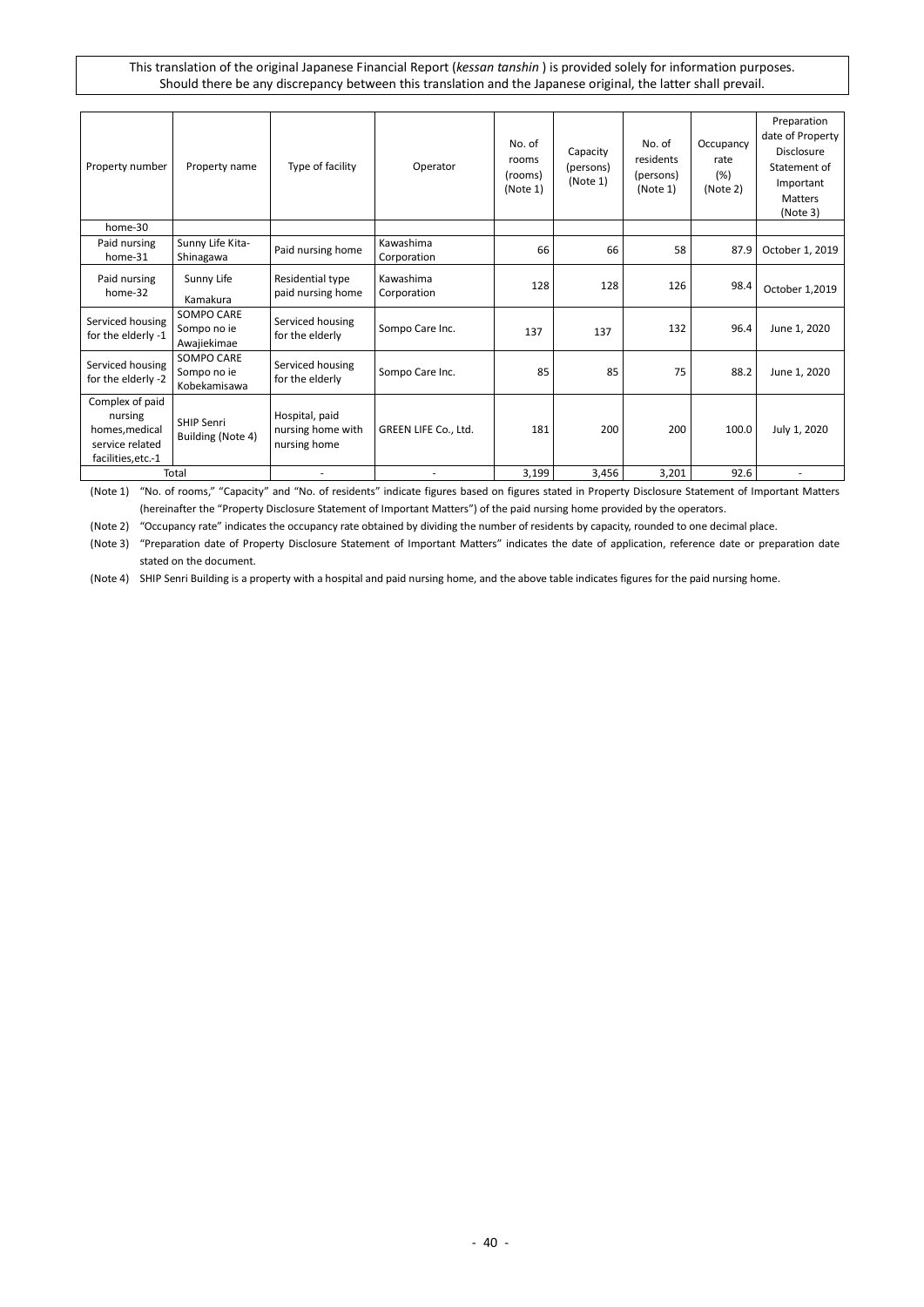## (iv) Overview of Medical Service-Related Facilities, etc.

| Property<br>number                            | Medical service-related facilities-1                                                                                                      |                                                           |                                                                                                                                                                                          |  |  |  |  |  |  |  |  |  |
|-----------------------------------------------|-------------------------------------------------------------------------------------------------------------------------------------------|-----------------------------------------------------------|------------------------------------------------------------------------------------------------------------------------------------------------------------------------------------------|--|--|--|--|--|--|--|--|--|
| Property name                                 |                                                                                                                                           | Niigata Rehabilitation Hospital                           |                                                                                                                                                                                          |  |  |  |  |  |  |  |  |  |
| Operator                                      | <b>Medical Corporation AIKOKAI</b>                                                                                                        | Date of<br>establishment                                  | June 1990<br>(established as Oyama Hospital, the precursor)                                                                                                                              |  |  |  |  |  |  |  |  |  |
| Type of facility                              | Hospital                                                                                                                                  | Authorized number<br>of beds                              | 168 beds (general beds: 108 beds/convalescent-<br>stage beds: 60 beds)                                                                                                                   |  |  |  |  |  |  |  |  |  |
| Subject of<br>medical<br>treatment            | Rehabilitation, orthopedic surgery,<br>internal medicine, neurology, dental &<br>dental and oral surgery                                  | Facility certification                                    | Training facilities certified by the Japanese<br><b>Association of Rehabilitation Medicine</b><br>Training facility certified by Japan Society of<br>Ultrasonics in Medicine specialists |  |  |  |  |  |  |  |  |  |
| Facility criteria<br>Hospitalization)<br>fee) | 2nd floor (48 beds) Hospitalization fee of hospital ward for comprehensive community care 1<br>3rd floor (60 beds)<br>4th floor (60 beds) | Medical management fee for comprehensive community care 1 | Basic hospitalization fee for general hospital ward (local general hospitalization fee 1)<br>Hospitalization fee of hospital ward for rehabilitation at recovery stage 1                 |  |  |  |  |  |  |  |  |  |
| External<br>evaluation                        | Added function Rehabilitation function (Certification number: JC1424-R2) Ver.3.0                                                          |                                                           | Hospital certified by Japan Council for Quality Health Care. (Certification number: JC1424-3) 3rdG:Ver.1.1                                                                               |  |  |  |  |  |  |  |  |  |

| Property<br>number                    |                                                                                                | Complex of paid nursing homes, medical service related facilities, etc.-1 |                                                                                                |  |  |  |  |  |  |  |  |
|---------------------------------------|------------------------------------------------------------------------------------------------|---------------------------------------------------------------------------|------------------------------------------------------------------------------------------------|--|--|--|--|--|--|--|--|
| Property name                         |                                                                                                | SHIP Senri Building (Senri-Chuo Hospital) (Note)                          |                                                                                                |  |  |  |  |  |  |  |  |
| Operator                              | Medical Corporation Kyowakai                                                                   | Date of<br>establishment                                                  | October 2008                                                                                   |  |  |  |  |  |  |  |  |
| Type of facility                      | Hospital                                                                                       | Authorized number<br>of beds                                              | 400 beds (400 general beds)                                                                    |  |  |  |  |  |  |  |  |
| Subject of<br>medical<br>treatment    | Rehabilitation, orthopedics,<br>neurosurgery, surgery, internal medicine<br>and neurology      | Facility certification                                                    | Training facilities certified by the Japanese<br>Association of Rehabilitation Medicine        |  |  |  |  |  |  |  |  |
|                                       | West 6th floor (25 beds) Palliative care hospital ward<br>hospitalization fee 2                |                                                                           | East 6th floor (25 beds) Facilities for the disabled,<br>etc. 2 10:1 Basic hospitalization fee |  |  |  |  |  |  |  |  |
|                                       | West 5th floor (50 beds) Facilities for the disabled,<br>etc. 2 10:1 Basic hospitalization fee |                                                                           | East 5th floor (50 beds) Facilities for the disabled,<br>etc. 2 10:1 Basic hospitalization fee |  |  |  |  |  |  |  |  |
| Facility criteria<br>(Hospitalization | West 4th floor (50 beds) Facilities for the disabled,<br>etc. 2 10:1 Basic hospitalization fee |                                                                           | East 4th floor (50 beds) Facilities for the disabled,<br>etc. 2 10:1 Basic hospitalization fee |  |  |  |  |  |  |  |  |
| fee)                                  | West 3rd floor (50 beds) Facilities for the disabled,<br>etc. 2 10:1 Basic hospitalization fee |                                                                           | East 3rd floor (50 beds) Recovery phase<br>rehabilitation ward hospitalization fee 1           |  |  |  |  |  |  |  |  |
|                                       | West 2nd floor (50 beds) Recovery phase<br>rehabilitation ward hospitalization fee 1           |                                                                           |                                                                                                |  |  |  |  |  |  |  |  |
| External<br>evaluation                |                                                                                                |                                                                           |                                                                                                |  |  |  |  |  |  |  |  |

(Note) SHIP Senri Building is a property with a hospital and paid nursing home, and the above table describes facility overview for the hospital.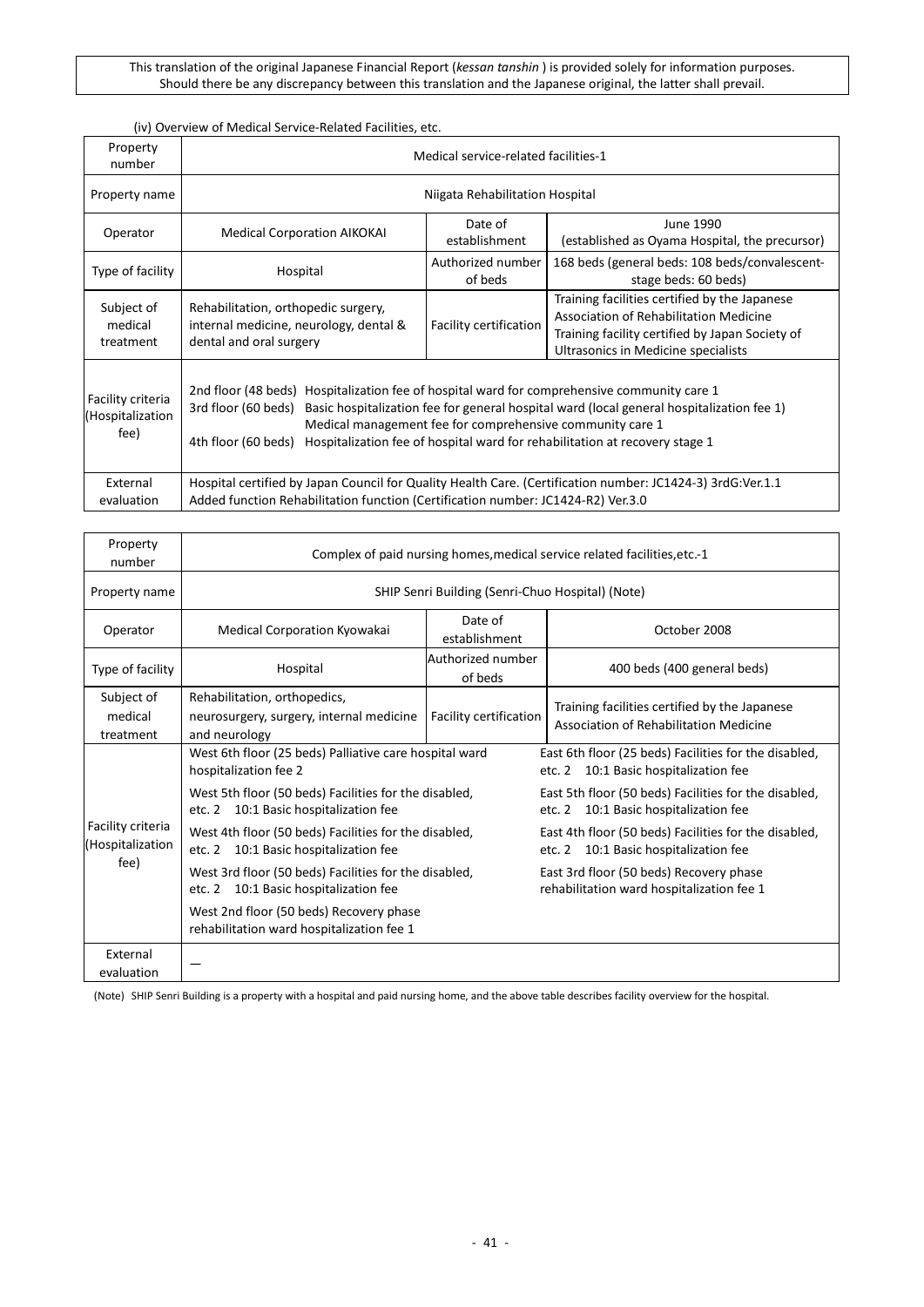## (v) Earnings Performance

(Unit: thousands of yen)

|                                                                    |  | Current fiscal period (from February 1, 2020, to July 31, 2020) |                  |        |                                     |                         |                              |                       |              |       |                        |     |        |
|--------------------------------------------------------------------|--|-----------------------------------------------------------------|------------------|--------|-------------------------------------|-------------------------|------------------------------|-----------------------|--------------|-------|------------------------|-----|--------|
| Property name                                                      |  | Real estate lease business revenue                              |                  |        | Real estate lease business expenses |                         |                              |                       |              |       |                        |     |        |
|                                                                    |  | Rent<br>revenue                                                 | Other<br>revenue |        | Property<br>tax                     | Outsourcing<br>expenses | Repair<br>expenses           | Insurance<br>expenses | Depreciation | Other | <b>NOI</b><br>(Note 3) |     |        |
| AQUAMARINE<br>Nishinomiyahama                                      |  |                                                                 |                  | 23,803 | 4,264                               | 2,100                   | 1,220                        | 200                   | 15,616       | 400   | 59,156                 |     |        |
| Bonsejour Chitose-<br>funabashi                                    |  |                                                                 |                  | 5,575  | 1,794                               | 224                     |                              | 101                   | 3,048        | 404   | 21,448                 |     |        |
| Bonsejour Hino                                                     |  |                                                                 |                  | 5,062  | 1,240                               | 214                     |                              | 77                    | 3,130        | 400   | 19,520                 |     |        |
| Bonsejour Musashi-<br>shinjo                                       |  |                                                                 |                  | 4,096  | 1,012                               | 167                     |                              | 68                    | 2,447        | 400   | 16,224                 |     |        |
| <b>Medical Rehabilitation</b><br>Home Bonsejour<br>Hadanoshibusawa |  |                                                                 |                  | 8,391  | 1,820                               | 213                     | ٠                            | 139                   | 5,817        | 400   | 21,164                 |     |        |
| <b>Medical Rehabilitation</b><br>Home Bonsejour<br>Komaki          |  |                                                                 |                  | 14,115 | 4,565                               | 201                     | ٠                            | 321                   | 8,627        | 400   | 39,755                 |     |        |
| ASHEIM Hikarigaoka                                                 |  |                                                                 |                  | 15,614 | 3,825                               | 381                     | 1,392                        | 147                   | 9,467        | 400   | 39,789                 |     |        |
| ASHEIM<br>Bunkyohakusan                                            |  |                                                                 |                  | 12,145 | 2,621                               | 381                     | ٠                            | 115                   | 8,626        | 400   | 38,668                 |     |        |
| SOMPO CARE La vie Re<br>Machidaonoji                               |  |                                                                 |                  |        |                                     | 45,723                  | 5,905                        | 780                   | 1,062        | 347   | 37,229                 | 400 | 96,505 |
| SOMPO CARE La vie Re<br>Azamino                                    |  |                                                                 |                  | 32,672 | 4,742                               | 780                     | 142                          | 252                   | 26,355       | 400   | 78,882                 |     |        |
| SAWAYAKA<br>Tachibanakan                                           |  |                                                                 |                  | 26,429 | 2,655                               | 1,140                   | ÷                            | 320                   | 21,913       | 400   | 47,338                 |     |        |
| SAWAYAKA Mekarikan                                                 |  | Not disclosed<br>(Note 2)                                       |                  | 25,778 | 2,970                               | 1,140                   | ÷                            | 229                   | 21,039       | 400   | 43,494                 |     |        |
| SAWAYAKA Tagawakan                                                 |  |                                                                 |                  | 8,385  | 1,108                               | 1,140                   | ٠                            | 101                   | 5,635        | 400   | 12,933                 |     |        |
| <b>GOOD TIME HOME</b><br>Fudo-mae                                  |  |                                                                 |                  | 14,469 | 3,099                               | 600                     | 778                          | 161                   | 9,429        | 400   | 45,960                 |     |        |
| Bonsejour Yotsugi                                                  |  |                                                                 |                  | 4,947  | 970                                 | 223                     |                              | 66                    | 3,286        | 400   | 20,761                 |     |        |
| <b>Medical Home</b><br>Bonsejour Itami                             |  |                                                                 |                  | 6,509  | 1,377                               | 371                     |                              | 101                   | 4,260        | 400   | 14,020                 |     |        |
| Kobe Gakuentoshi<br><b>Building (Hapine Kobe</b><br>Gakuentoshi)   |  |                                                                 |                  | 51,138 | 9,577                               | 900                     |                              | 523                   | 39,737       | 400   | 114,098                |     |        |
| GreenLife Moriguchi                                                |  |                                                                 |                  | 35,285 | 6,937                               | 1,363                   | 2,088                        | 343                   | 24,152       | 400   | 108,866                |     |        |
| Hapine Kobe Uozaki<br>Nibankan                                     |  |                                                                 |                  | 9,546  | 1,400                               | 1,200                   |                              | 81                    | 6,464        | 400   | 24,417                 |     |        |
| Granda Tsuruma-<br>Yamato                                          |  |                                                                 |                  | 7,285  | 1,938                               | 618                     | $\qquad \qquad \blacksquare$ | 137                   | 4,191        | 400   | 27,156                 |     |        |
| <b>Smiling Home Medice</b><br>Adachi                               |  |                                                                 |                  | 14,608 | 3,229                               | 540                     | 260                          | 160                   | 10,019       | 400   | 60,618                 |     |        |
| AIKOEN ICHIBANKAN<br><b>Building</b>                               |  |                                                                 |                  | 9,372  | 2,560                               | 780                     | 900                          | 102                   | 4,630        | 400   | 21,918                 |     |        |
| Hanakotoba Minami                                                  |  |                                                                 |                  | 6,727  | 1,541                               | 600                     | 120                          | 71                    | 3,994        | 400   | 27,866                 |     |        |
| Hanakotoba Miura                                                   |  |                                                                 |                  | 6,772  | 1,541                               | 600                     |                              | 81                    | 4,150        | 400   | 17,777                 |     |        |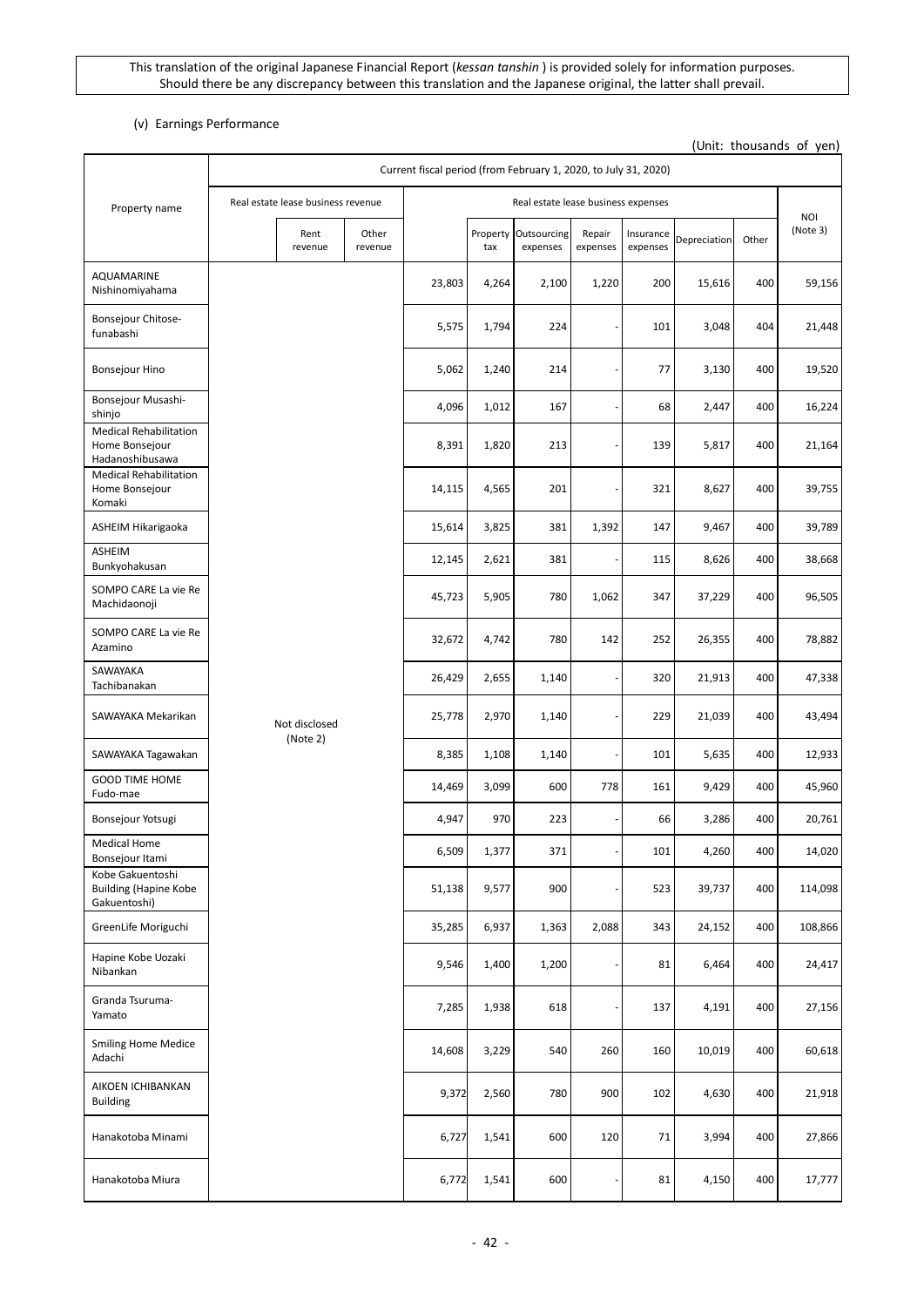|                                        |           |                                    |                  | Current fiscal period (from February 1, 2020, to July 31, 2020) |                 |                                     |                          |                       |              |        |                        |
|----------------------------------------|-----------|------------------------------------|------------------|-----------------------------------------------------------------|-----------------|-------------------------------------|--------------------------|-----------------------|--------------|--------|------------------------|
| Property name                          |           | Real estate lease business revenue |                  |                                                                 |                 | Real estate lease business expenses |                          |                       |              |        |                        |
|                                        |           | Rent<br>revenue                    | Other<br>revenue |                                                                 | Property<br>tax | Outsourcing<br>expenses             | Repair<br>expenses       | Insurance<br>expenses | Depreciation | Other  | <b>NOI</b><br>(Note 3) |
| SOMPO CARE La vie Re<br>Hama-Kawasaki  |           |                                    |                  | 18,662                                                          | 3,416           | 2,770                               | 680                      | 186                   | 11,207       | 400    | 44,904                 |
| Hanakotoba Shin-<br>Yokohama           |           |                                    |                  | 16,049                                                          | 4,388           | 900                                 | 1,717                    | 225                   | 8,418        | 400    | 54,281                 |
| Hanakotoba Shin-<br>Yokohama II        |           |                                    |                  | 5,436                                                           | 2,499           | 600                                 |                          | 83                    | 1,853        | 400    | 11,230                 |
| Hanakotoba Odawara                     |           |                                    |                  | 8,054                                                           | 1,356           | 600                                 | 325                      | 89                    | 5,282        | 400    | 24,851                 |
| Verde Minowa                           |           |                                    |                  | 25,481                                                          | 5,256           | 1,020                               | 319                      | 460                   | 18,025       | 400    | 56,452                 |
| Verde Hotaka                           |           | Not disclosed                      |                  | 23,954                                                          | 2,222           | 1,020                               | 180                      | 225                   | 19,743       | 563    | 45,894                 |
| Sunny Life Kita-<br>Shinagawa          |           | (Note 2)                           |                  | 10,318                                                          | 2,944           | 600                                 |                          | 108                   | 6,265        | 400    | 45,446                 |
| Sunny Life Kamakura                    |           |                                    |                  | 3,113                                                           |                 | 128                                 | $\overline{\phantom{a}}$ | 29                    | 2,883        | 72     | 7,406                  |
| SOMPO CARE Sompo<br>no ie Awajiekimae  |           |                                    |                  | 27,014                                                          | 4,921           | 510                                 |                          | 248                   | 20,934       | 400    | 58,378                 |
| SOMPO CARE Sompo<br>no ie Kobekamisawa |           |                                    |                  | 17,545                                                          | 2,908           | 510                                 | 955                      | 163                   | 12,608       | 400    | 35,353                 |
| Niigata Rehabilitation<br>Hospital     |           |                                    |                  | 26,829                                                          | 9,849           | 1,030                               | $\overline{\phantom{a}}$ | 350                   | 15,099       | 500    | 78,149                 |
| SHIP Senri Building                    |           |                                    |                  | 75,492                                                          | 27,236          | 1,500                               | ÷,                       | 1,069                 | 45,286       | 400    | 341,595                |
| Total                                  | 2,023,819 | 2,015,035                          | 8,783            | 652,411                                                         | 139,701         | 27,850                              | 12,141                   | 7,495                 | 450,881      | 14,341 | 1,822,288              |

(Note 1) All figures indicated are rounded down to the nearest thousand yen.

(Note 2) "Real estate lease business revenue," "rent revenue" and "other revenue" of each property are not disclosed as consent for disclosure has not been obtained from tenants. The total is the sum of amounts received as rent for the current fiscal period based on the lease agreements.

(Note 3) "NOI" = Real estate lease business revenue – real estate lease business expenses + depreciation and amortization.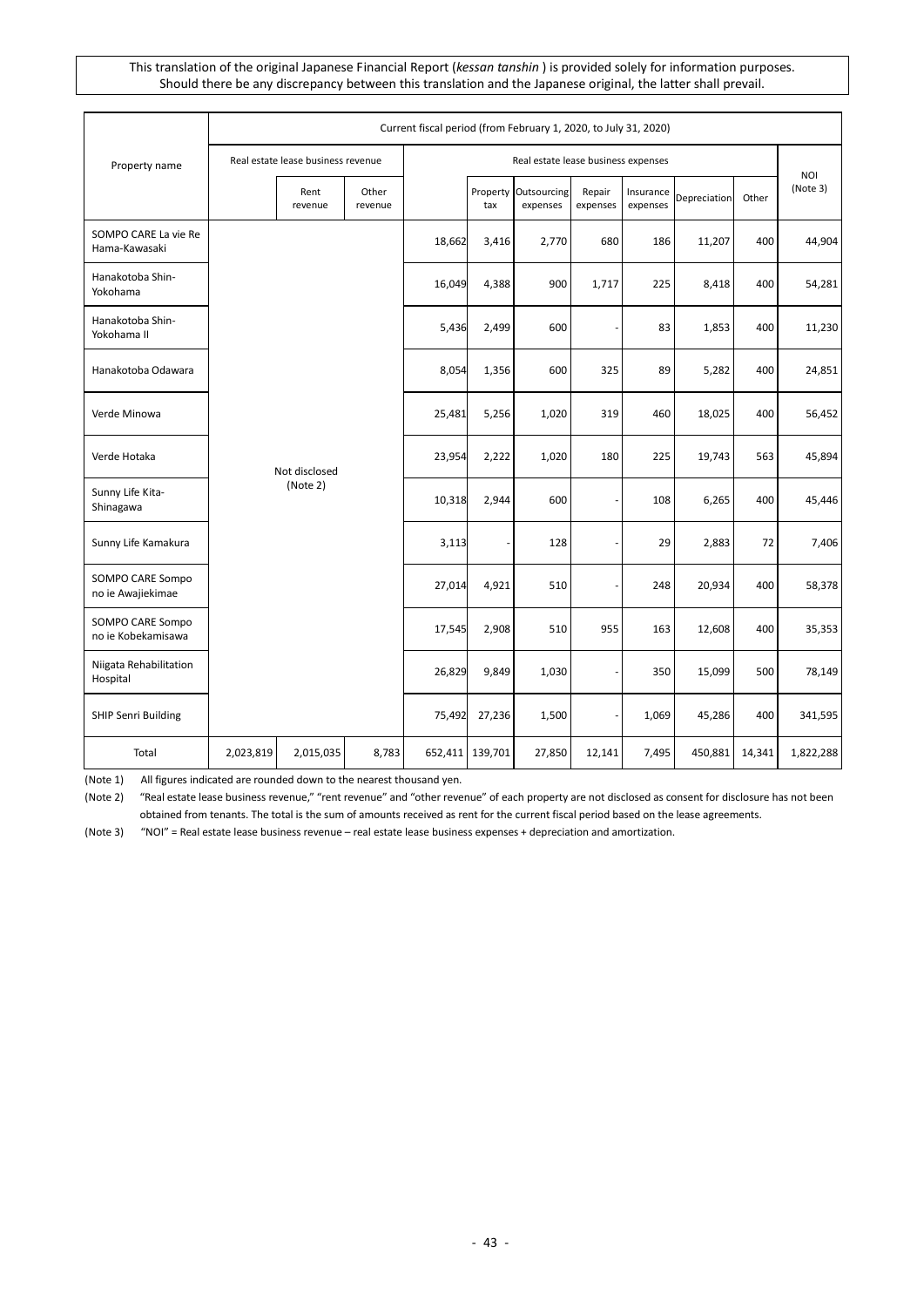## (vi) Summary of Appraisal Report

HCM has obtained an appraisal report for each real estate in trust from one of the following: Rich Appraisal Institute Co., Ltd., The Tanizawa Sogo Appraisal Co., Ltd., Japan Real Estate Institute, Daiwa Real Estate Appraisal Co., Ltd., JLL Morii Valuation & Advisory K.K.

The following is a summary of the appraisal report for each real estate in trust acquired by HCM with July 31, 2020, as the appraisal date. The real estate appraisal report only states judgments and opinions of the appraiser as of a specific point in time and does not guarantee the appropriateness, accuracy and feasibility of transactions at the presented appraisal value. Rich Appraisal Institute Co., Ltd., The Tanizawa Sogo Appraisal Co., Ltd., Japan Real Estate Institute, Daiwa Real Estate Appraisal Co., Ltd. and JLL Morii Valuation & Advisory K.K., which appraised the properties, have no special interest in HCM.

|                         |                                                                |                                             |                               | Summary of Appraisal Report (Note 1)       |                               |                                            |                                     |                                    |                                         |                              |
|-------------------------|----------------------------------------------------------------|---------------------------------------------|-------------------------------|--------------------------------------------|-------------------------------|--------------------------------------------|-------------------------------------|------------------------------------|-----------------------------------------|------------------------------|
|                         |                                                                |                                             | Appraisal                     |                                            | Direct capitalization method  |                                            | DCF method                          |                                    | Appraisal                               | Appraisal                    |
| Property number         | Property name                                                  | Appraisal<br>company                        | value<br>(millions of<br>yen) | Indicated<br>value<br>(millions of<br>yen) | Capitalization<br>rate<br>(%) | Indicated<br>value<br>(millions of<br>yen) | Discount<br>rate<br>(%)<br>(Note 2) | Terminal<br>capitalization<br>rate | NOI<br>(millions<br>of yen)<br>(Note 3) | NOI yield<br>(%)<br>(Note 4) |
| Paid nursing<br>home-1  | AQUAMARINE<br>Nishinomiyahama                                  | Rich Appraisal<br>Institute Co.,<br>Ltd.    | 2,140                         | 2,160                                      | 5.3                           | 2,130                                      | 5.0                                 | 5.5                                | 119                                     | 6.1                          |
| Paid nursing<br>home-2  | Bonsejour<br>Chitose-funabashi                                 | The Tanizawa<br>Sogo Appraisal<br>Co., Ltd. | 974                           | 993                                        | 4.4                           | 966                                        | 4.5                                 | 4.6                                | 49                                      | 5.9                          |
| Paid nursing<br>home-3  | Bonsejour Hino                                                 | The Tanizawa<br>Sogo Appraisal<br>Co., Ltd. | 818                           | 832                                        | 4.8                           | 812                                        | 4.9                                 | 5.0                                | 43                                      | 6.0                          |
| Paid nursing<br>home-4  | Bonsejour<br>Musashi-shinjo                                    | The Tanizawa<br>Sogo Appraisal<br>Co., Ltd. | 643                           | 653                                        | 5.1                           | 638                                        | 5.2                                 | 5.3                                | 36                                      | $6.2$                        |
| Paid nursing<br>home-5  | Medical<br>Rehabilitation<br>Home Bonsejour<br>Hadanoshibusawa | The Tanizawa<br>Sogo Appraisal<br>Co., Ltd. | 850                           | 864                                        | 5.0                           | 844                                        | 5.1                                 | 5.2                                | 47                                      | 6.4                          |
| Paid nursing<br>home-6  | Medical<br>Rehabilitation<br>Home Bonsejour<br>Komaki          | The Tanizawa<br>Sogo Appraisal<br>Co., Ltd. | 1,450                         | 1,460                                      | 5.5                           | 1,440                                      | 5.6                                 | 5.7                                | 92                                      | 7.3                          |
| Paid nursing<br>home-7  | ASHEIM<br>Hikarigaoka                                          | Japan Real<br>Estate<br>Institute           | 1,570                         | 1,580                                      | 4.8                           | 1,560                                      | 4.6                                 | 5.0                                | 76                                      | 5.5                          |
| Paid nursing<br>home-8  | ASHEIM<br>Bunkyohakusan                                        | Japan Real<br>Estate<br>Institute           | 1,650                         | 1,660                                      | 4.4                           | 1,630                                      | 4.2                                 | 4.6                                | 74                                      | 5.1                          |
| Paid nursing<br>home-9  | SOMPO CARE La<br>vie Re<br>Machidaonoji                        | Japan Real<br>Estate<br>Institute           | 3,780                         | 3,820                                      | 4.9                           | 3,740                                      | 4.7                                 | 5.1                                | 193                                     | 5.3                          |
| Paid nursing<br>home-10 | SOMPO CARE La<br>vie Re Azamino                                | Japan Real<br>Estate<br>Institute           | 3,230                         | 3,270                                      | 4.6                           | 3,190                                      | 4.4                                 | 4.8                                | 156                                     | 5.1                          |
| Paid nursing<br>home-11 | SAWAYAKA<br>Tachibanakan                                       | Japan Real<br>Estate<br>Institute           | 1,530                         | 1,540                                      | 5.6                           | 1,510                                      | 5.4                                 | 5.8                                | 93                                      | $6.1\,$                      |
| Paid nursing<br>home-12 | SAWAYAKA<br>Mekarikan                                          | Japan Real<br>Estate<br>Institute           | 1,400                         | 1,410                                      | 5.7                           | 1,390                                      | 5.5                                 | 5.9                                | 85                                      | $6.2$                        |
| Paid nursing<br>home-13 | SAWAYAKA<br>Tagawakan                                          | Japan Real<br>Estate<br>Institute           | 380                           | 382                                        | 5.8                           | 377                                        | 5.6                                 | 6.0                                | 25                                      | 6.4                          |
| Paid nursing<br>home-14 | <b>GOOD TIME</b><br>HOME Fudo-mae                              | Japan Real<br>Estate<br>Institute           | 1,950                         | 1,970                                      | 4.4                           | 1,920                                      | 4.2                                 | 4.6                                | 91                                      | 5.2                          |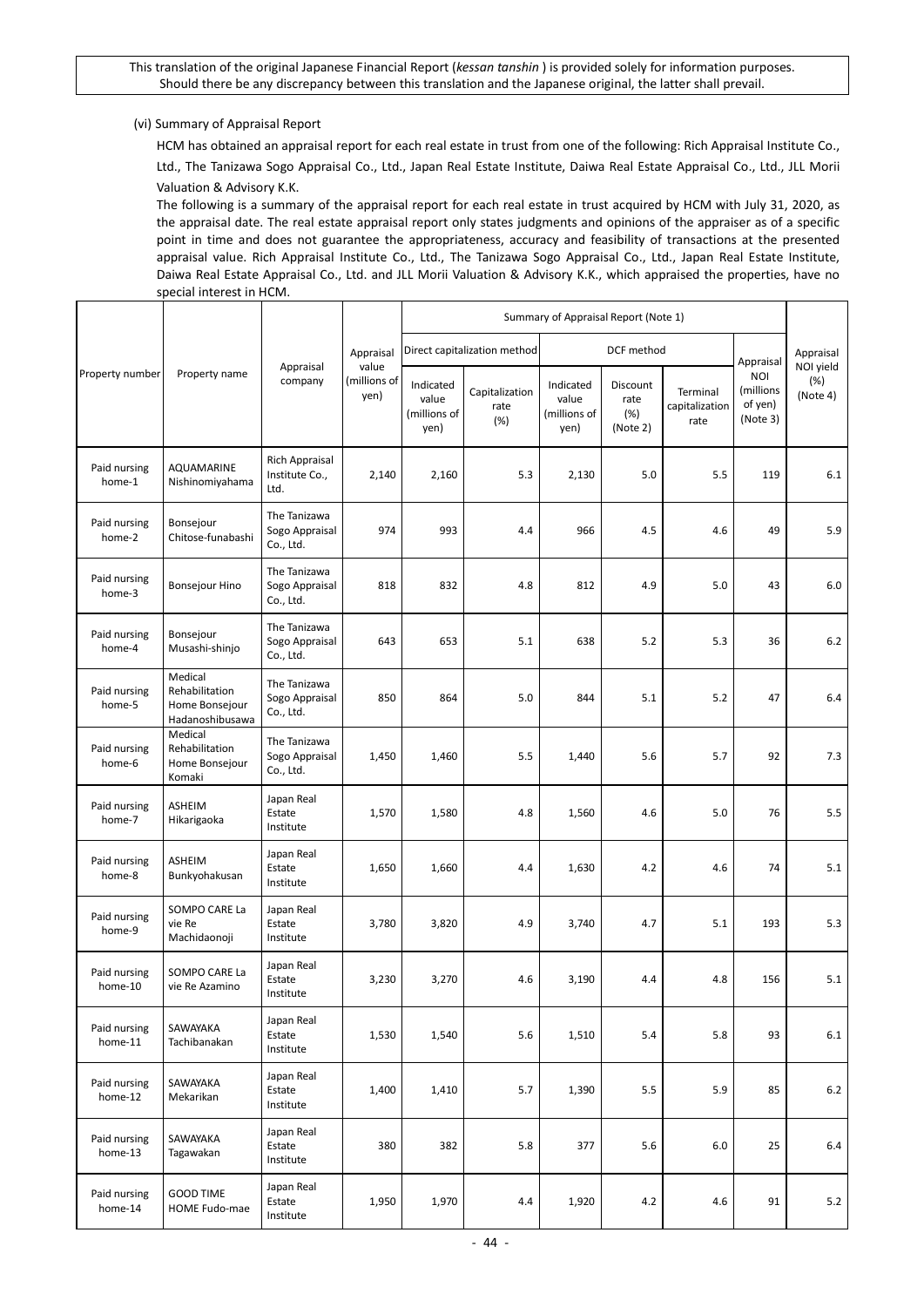|                         |                                                       |                                                |                               | Summary of Appraisal Report (Note 1)       |                               |                                            |                                     |                                    |                                         |                              |
|-------------------------|-------------------------------------------------------|------------------------------------------------|-------------------------------|--------------------------------------------|-------------------------------|--------------------------------------------|-------------------------------------|------------------------------------|-----------------------------------------|------------------------------|
|                         |                                                       | Appraisal<br>company                           | Appraisal                     |                                            | Direct capitalization method  |                                            | DCF method                          |                                    | Appraisal                               | Appraisal                    |
| Property number         | Property name                                         |                                                | value<br>(millions of<br>yen) | Indicated<br>value<br>(millions of<br>yen) | Capitalization<br>rate<br>(%) | Indicated<br>value<br>(millions of<br>yen) | Discount<br>rate<br>(%)<br>(Note 2) | Terminal<br>capitalization<br>rate | NOI<br>(millions<br>of yen)<br>(Note 3) | NOI yield<br>(%)<br>(Note 4) |
| Paid nursing<br>home-15 | Bonsejour Yotsugi                                     | The Tanizawa<br>Sogo Appraisal<br>Co., Ltd.    | 886                           | 902                                        | 4.7                           | 879                                        | 4.8                                 | 4.9                                | 48                                      | 5.8                          |
| Paid nursing<br>home-16 | <b>Medical Home</b><br>Bonsejour Itami                | The Tanizawa<br>Sogo Appraisal<br>Co., Ltd.    | 557                           | 566                                        | 5.1                           | 553                                        | 5.2                                 | 5.3                                | 36                                      | 7.1                          |
| Paid nursing<br>home-17 | Kobe Gakuentoshi<br><b>Building</b>                   | Daiwa Real<br>Estate<br>Appraisal Co.,<br>Ltd. | 4,420                         | 4,470                                      | 4.7                           | 4,400                                      | 4.5                                 | 4.9                                | 225                                     | 5.2                          |
| Paid nursing<br>home-18 | GreenLife<br>Moriguchi                                | Daiwa Real<br>Estate<br>Appraisal Co.,<br>Ltd. | 4,400                         | 4,460                                      | 4.6                           | 4,380                                      | 4.4                                 | 4.8                                | 220                                     | 5.3                          |
| Paid nursing<br>home-19 | Hapine Kobe<br>Uozaki Nibankan                        | Daiwa Real<br>Estate<br>Appraisal Co.,<br>Ltd. | 995                           | 1,010                                      | 4.6                           | 989                                        | 4.4                                 | 4.8                                | 48                                      | 5.2                          |
| Paid nursing<br>home-20 | Granda Tsuruma-<br>Yamato                             | The Tanizawa<br>Sogo Appraisal<br>Co., Ltd.    | 1,060                         | 1,070                                      | 4.7                           | 1,050                                      | 4.8                                 | 4.9                                | 53                                      | 5.3                          |
| Paid nursing<br>home-21 | Smiling Home<br>Medice Adachi                         | The Tanizawa<br>Sogo Appraisal<br>Co., Ltd.    | 2,460                         | 2,490                                      | 4.7                           | 2,450                                      | 4.8                                 | 4.9                                | 120                                     | 5.3                          |
| Paid nursing<br>home-22 | <b>AIKOEN</b><br><b>ICHIBANKAN</b><br><b>Building</b> | The Tanizawa<br>Sogo Appraisal<br>Co., Ltd.    | 865                           | 866                                        | 5.2                           | 864                                        | 5.3                                 | 5.4                                | 45                                      | 5.9                          |
| Paid nursing<br>home-23 | Hanakotoba<br>Minami                                  | Japan Real<br>Estate<br>Institute              | 1,190                         | 1,200                                      | 4.6                           | 1,170                                      | 4.4                                 | 4.8                                | 56                                      | 5.2                          |
| Paid nursing<br>home-24 | Hanakotoba Miura                                      | The Tanizawa<br>Sogo Appraisal<br>Co., Ltd.    | 665                           | 671                                        | 4.9                           | 662                                        | 5.0                                 | 5.1                                | 35                                      | 5.7                          |
| Paid nursing<br>home-25 | SOMPO CARE La<br>vie Re Hama-<br>Kawasaki             | JLL Morii<br>Valuation &<br>Advisory K.K.      | 1,820                         | 1,850                                      | 4.6                           | 1,780                                      | 4.4                                 | 4.8                                | 90                                      | 5.2                          |
| Paid nursing<br>home-26 | Hanakotoba Shin-<br>Yokohama                          | Japan Real<br>Estate<br>Institute              | 2,230                         | 2,260                                      | 4.5                           | 2,200                                      | 4.3                                 | 4.7                                | 109                                     | 5.2                          |
| Paid nursing<br>home-27 | Hanakotoba Shin-<br>Yokohama II                       | Japan Real<br>Estate<br>Institute              | 401                           | 403                                        | 4.8                           | 399                                        | 4.6                                 | 5.0                                | 22                                      | 5.8                          |
| Paid nursing<br>home-28 | Hanakotoba<br>Odawara                                 | The Tanizawa<br>Sogo Appraisal<br>Co., Ltd.    | 948                           | 960                                        | 4.9                           | 943                                        | $4.8 - 5.0$                         | 5.1                                | 49                                      | 5.6                          |
| Paid nursing<br>home-29 | Verde Minowa                                          | Daiwa Real<br>Estate<br>Appraisal Co.,<br>Ltd. | 1,700                         | 1,710                                      | 5.0                           | 1,690                                      | 4.8                                 | 5.2                                | 109                                     | 6.7                          |
| Paid nursing<br>home-30 | Verde Hotaka                                          | Daiwa Real<br>Estate<br>Appraisal Co.,<br>Ltd. | 1,430                         | 1,440                                      | 5.4                           | 1,420                                      | 5.2                                 | 5.6                                | 91                                      | 6.9                          |
| Paid nursing<br>home-31 | Sunny Life Kita-<br>Shinagawa                         | Daiwa Real<br>Estate<br>Appraisal Co.,<br>Ltd. | 1,950                         | 1,980                                      | 4.5                           | 1,930                                      | 4.3                                 | 4.7                                | 90                                      | 4.9                          |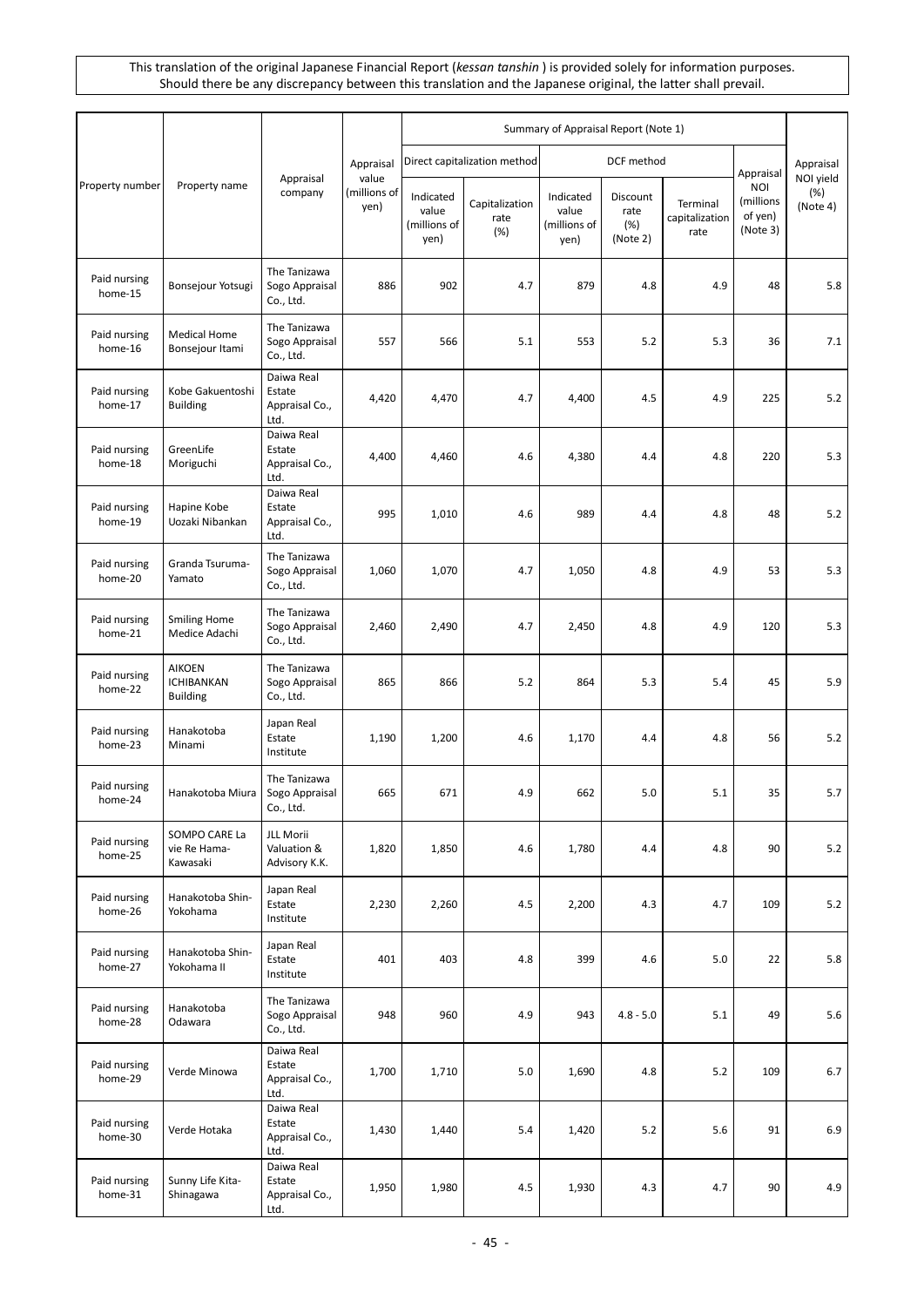|                                                                                       | Property name                             |                                             |                                            | Summary of Appraisal Report (Note 1)       |                                |                                            |                                     |                                    |                                         |                               |
|---------------------------------------------------------------------------------------|-------------------------------------------|---------------------------------------------|--------------------------------------------|--------------------------------------------|--------------------------------|--------------------------------------------|-------------------------------------|------------------------------------|-----------------------------------------|-------------------------------|
| Property number                                                                       |                                           | Appraisal<br>company                        | Appraisal<br>value<br>(millions of<br>yen) | Direct capitalization method               |                                | DCF method                                 |                                     |                                    | Appraisal                               | Appraisal                     |
|                                                                                       |                                           |                                             |                                            | Indicated<br>value<br>(millions of<br>yen) | Capitalization<br>rate<br>(% ) | Indicated<br>value<br>(millions of<br>yen) | Discount<br>rate<br>(%)<br>(Note 2) | Terminal<br>capitalization<br>rate | NOI<br>(millions<br>of yen)<br>(Note 3) | NOI yield<br>(% )<br>(Note 4) |
| Paid nursing<br>home-32                                                               | Sunny Life<br>Kamakura                    | The Tanizawa<br>Sogo Appraisal<br>Co., Ltd. | 1,550                                      | 1,560                                      | 4.6                            | 1,540                                      | 4.7                                 | 4.8                                | 76                                      | 5.3                           |
| Serviced housing<br>for the elderly -1                                                | SOMPO CARE<br>Sompo no ie<br>Awajiekimae  | Japan Real<br>Estate<br>Institute           | 2,170                                      | 2,190                                      | 5.2                            | 2,150                                      | 5.0                                 | 5.4                                | 116                                     | 6.0                           |
| Serviced housing<br>for the elderly -2                                                | SOMPO CARE<br>Sompo no ie<br>Kobekamisawa | Japan Real<br>Estate<br>Institute           | 1,340                                      | 1,350                                      | 5.2                            | 1,320                                      | 5.0                                 | 5.4                                | 72                                      | 6.0                           |
| Medical service-<br>related facilities-1                                              | Niigata<br>Rehabilitation<br>Hospital     | Japan Real<br>Estate<br>Institute           | 2,260                                      | 2,270                                      | 6.6                            | 2,250                                      | 6.4                                 | 6.8                                | 152                                     | 7.4                           |
| Complex of paid<br>nursing<br>homes, medical<br>service related<br>facilities, etc.-1 | SHIP Senri<br><b>Building</b>             | The Tanizawa<br>Sogo Appraisal<br>Co., Ltd. | 14,200                                     | 14,400                                     | 4.5                            | 14,100                                     | $4.5 - 4.6$                         | 4.7                                | 680                                     | 5.2                           |
|                                                                                       | Total                                     |                                             | 71,862                                     | 72,672                                     |                                | 71,266                                     |                                     |                                    | 3,736                                   | 5.6                           |

(Note 1) Figures are based on appraisal reports with appraisal date of July 31, 2020.

(Note 2) "Discount rate" represents a yield used to discount net cash flow during an analysis period and terminal value at the end of an analysis period back to present value, and figures used by respective appraisal organizations are shown. For Hanakotoba Odawara, the rate is 4.8% for fiscal 2019 to fiscal 2021 and 5.0% for fiscal 2022 onward; and for SHIP Senri Building, the rate is 4.5% for fiscal 2019 to fiscal 2021 and 4.6% for fiscal 2022 onward.

(Note 3) "Appraisal NOI" indicates net operating income obtained by direct capitalization method stated in real estate appraisal report with July 31, 2020, as the appraisal date and is rounded down to the nearest million yen. In addition, NOI is revenue before deducting depreciation and differs from NCF (net cash flow), which is the amount calculated by adding the gain on investment from security deposits, etc. to NOI and deducting capital expenditures. The same shall apply hereinafter in this document.

(Note 4) "Appraisal NOI yield" is calculated by the formula below and rounded down to one decimal place. In the column of total appraisal NOI yield, the average appraisal NOI yield, which is calculated by dividing the total appraisal NOI of the respective real estate in trust by the total acquisition price, is shown (rounded down to one decimal place). Appraisal NOI yield = Appraisal NOI of the respective real estate in trust / acquisition price of the respective real estate in trust.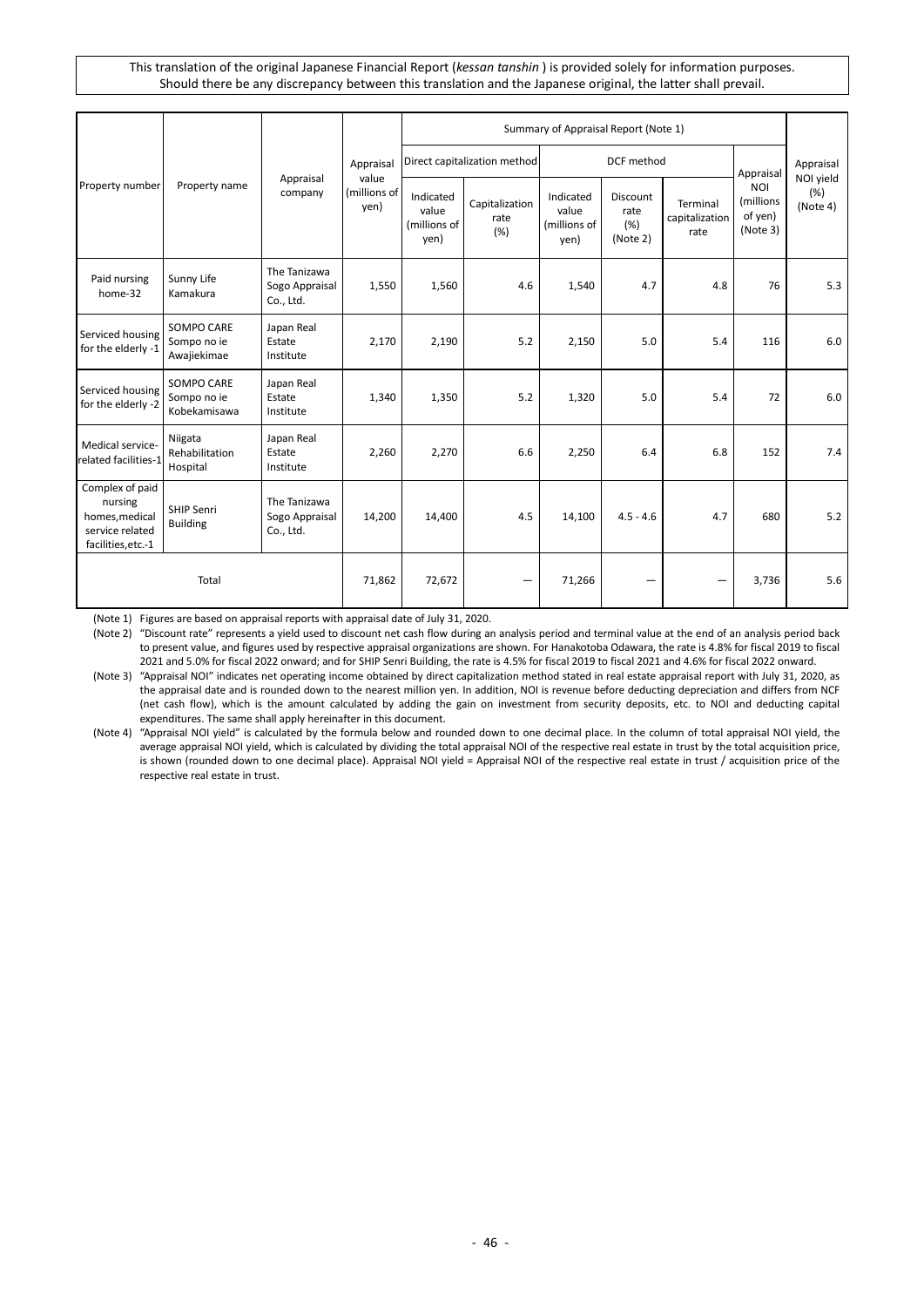## (vii) Information of Major Tenants

"Major tenants" refers to tenants whose leased areas occupy 10% or more of total leased area of the entire portfolio at the end of the current fiscal period (on July 31, 2020). The annual rent and tenant leasehold and security deposits of each property are not disclosed as consent from the tenants has not been obtained.

| Tenant name                            | Property name                                                   | Leased<br>area<br>(m <sup>2</sup> )<br>(Note 1) | Share<br>(%)<br>(Note 2) | Contract<br>expiration date<br>(Note 3) | Contract renewal method,<br>etc.<br>(Note 4)                                        |
|----------------------------------------|-----------------------------------------------------------------|-------------------------------------------------|--------------------------|-----------------------------------------|-------------------------------------------------------------------------------------|
|                                        | AQUAMARINE<br>Nishinomiyahama                                   | 5,189.42                                        | 2.8                      | May 31, 2037                            | Cancellation not allowed<br>through to the end of the<br>contract                   |
| GREEN LIFE Co.,<br>Ltd.                | Kobe Gakuentoshi Building<br>(Hapine Kobe Gakuentoshi)          | 12,636.48                                       | 6.8                      | March 28, 2041                          | Cancellation allowed if<br>requested 1 year prior or<br>earlier.                    |
|                                        | GreenLife Moriguchi                                             | 8,356.85                                        | 4.5                      | October 19,<br>2039                     | Cancellation allowed if<br>requested 6 months prior or<br>earlier.                  |
|                                        | Hapine Kobe Uozaki<br>Nibankan                                  | 1,772.89                                        | 1.0                      | March 28, 2041                          | Cancellation allowed if<br>requested 1 year prior or<br>earlier.                    |
|                                        | Total                                                           | 27,955.64                                       | 15.0                     |                                         |                                                                                     |
|                                        | SOMPO CARE La vie Re<br>Machidaonoji                            | 7,720.17                                        | 4.1                      | October 31,<br>2027                     | Midterm cancellation not<br>allowed for 15 years from<br>the start date of leasing. |
|                                        | SOMPO CARE La vie Re<br>Azamino                                 | 5,789.25                                        | 3.1                      | June 27, 2027                           | Midterm cancellation not<br>allowed for 15 years from<br>the start date of leasing. |
| Sompo Care Inc.                        | SOMPO CARE La vie Re<br>Hama-Kawasaki                           | 2,535.29                                        | 1.4                      | December 31,<br>2027                    | Midterm cancellation not<br>allowed for 15 years from<br>the start date of leasing. |
|                                        | SOMPO CARE Sompo no ie<br>Awajiekimae                           | 5,745.15                                        | 3.1                      | July 31, 2034                           | Cancellation allowed if<br>requested 1 year prior or<br>earlier.                    |
|                                        | SOMPO CARE Sompo no ie<br>Kobekamisawa                          | 4,058.35                                        | 2.2                      | July 31, 2034                           | Cancellation allowed if<br>requested 1 year prior or<br>earlier.                    |
|                                        | Total                                                           | 25,848.21                                       | 13.9                     |                                         |                                                                                     |
|                                        | Bonsejour Chitose-funabashi                                     | 2,342.17                                        | 1.3                      | May 24, 2026                            | Cancellation not allowed<br>through to the end of the<br>contract                   |
|                                        | Bonsejour Hino                                                  | 1,984.17                                        | 1.1                      | May 24, 2026                            | Cancellation not allowed<br>through to the end of the<br>contract                   |
|                                        | Bonsejour Musashi-shinjo                                        | 1,710.43                                        | 0.9                      | November 23,<br>2026                    | Cancellation not allowed<br>through to the end of the<br>contract                   |
|                                        | <b>Medical Rehabilitation Home</b><br>Bonsejour Hadanoshibusawa | 3,435.79                                        | 1.8                      | May 21, 2027                            | Cancellation not allowed<br>through to the end of the<br>contract                   |
| <b>Benesse Style</b><br>Care Co., Ltd. | <b>Medical Rehabilitation Home</b><br>Bonsejour Komaki          | 8,858.49                                        | 4.8                      | May 21, 2027                            | Cancellation not allowed<br>through to the end of the<br>contract                   |
|                                        | Bonsejour Yotsugi                                               | 1,962.89                                        | 1.1                      | January 5, 2026                         | Cancellation not allowed<br>through to the end of the<br>contract                   |
|                                        | Medical Home Bonsejour<br>Itami                                 | 2,129.87                                        | 1.1                      | May 21, 2027                            | Cancellation not allowed<br>through to the end of the<br>contract                   |
|                                        | Granda Tsuruma-Yamato                                           | 3,427.08                                        | 1.8                      | March 31, 2022                          | Cancellation allowed if<br>requested 6 months prior or<br>earlier.                  |
|                                        | Total                                                           | 25,850.89                                       | 13.9                     |                                         |                                                                                     |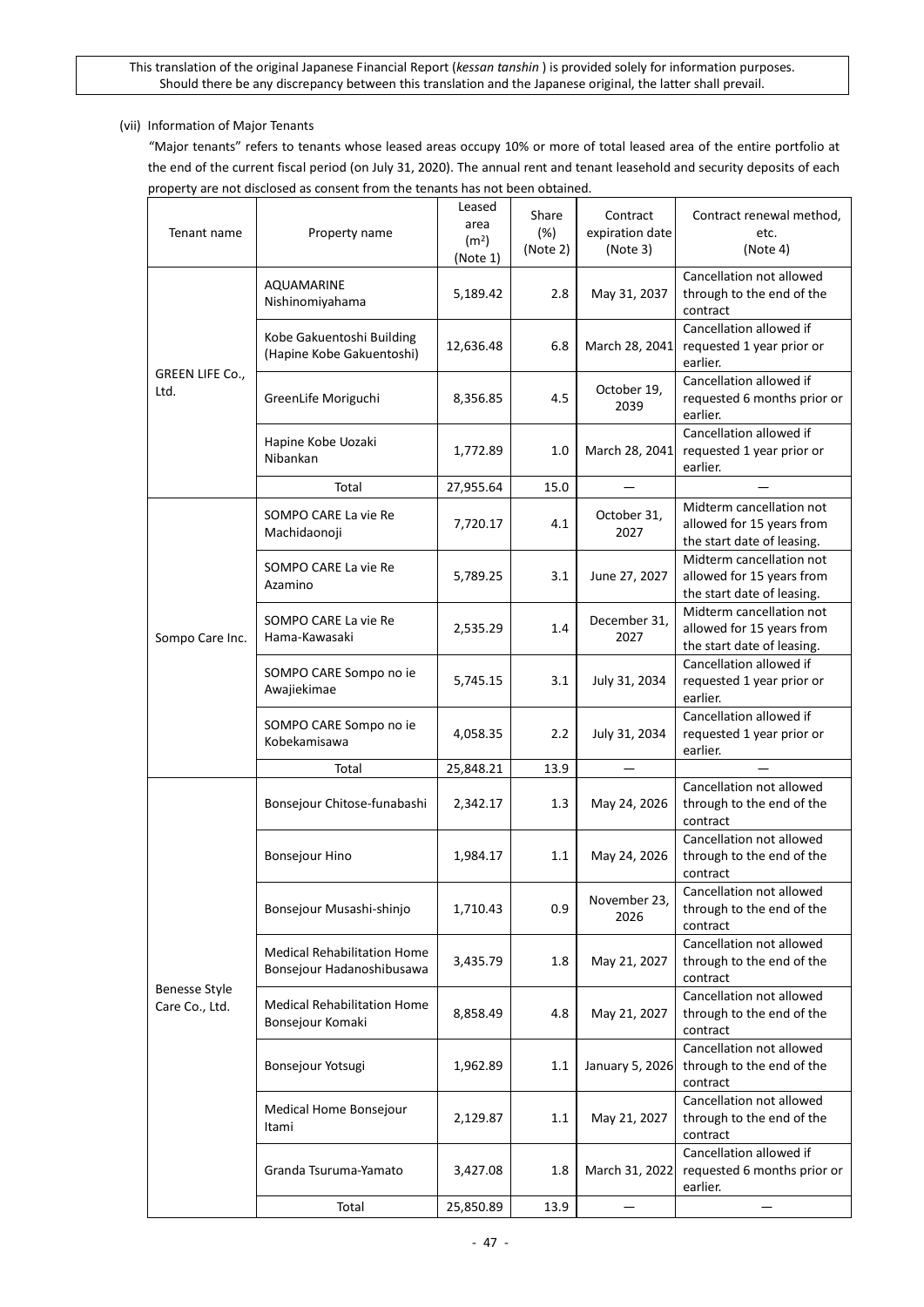| Tenant name                    | Property name              | Leased<br>area<br>(m <sup>2</sup> )<br>(Note 1) | Share<br>(%)<br>(Note 2) | Contract<br>expiration date<br>(Note 3) | Contract renewal method.<br>etc.<br>(Note 4)                                           |
|--------------------------------|----------------------------|-------------------------------------------------|--------------------------|-----------------------------------------|----------------------------------------------------------------------------------------|
| Ship Healthcare<br>Estate Inc. | <b>SHIP Senri Building</b> | 24,813.85                                       | 13.3                     | October 27,<br>2038                     | Midterm<br>cancellation not<br>allowed for 15 years from<br>the start date of leasing. |
|                                | Total                      | 24,813.85                                       | 13.3                     |                                         |                                                                                        |

(Note 1) "Leased area" indicates the area stated in lease agreements concluded with each tenant as of July 31, 2020. When a master lease agreement has been concluded, the area for which a lease agreement has been concluded with end tenants and actually leased is shown for properties for which a pass-through master lease agreement under which rent from end tenants is received as is, in principle, is concluded.

- (Note 2) "Share" indicates the area of each property leased to its major tenants as a percentage of the total leased area of the properties owned by HCM as of July 31, 2020, and is rounded to one decimal place.
- (Note 3) "Contract expiration date" indicates the contract expiration date stated in the lease agreement.

(Note 4) "Contract renewal method, etc." indicates the details of contract renewal method, etc. stated in the lease agreement.

#### (viii) Portfolio Overview (Portfolio Diversification)

#### (a) By Type

| . .<br>Classification                                                         | Number of<br>properties | Acquisition price<br>(millions of yen) | Period-end<br>appraisal value<br>(millions of yen)<br>(Note 1) | Share (%)<br>(Note 2) |
|-------------------------------------------------------------------------------|-------------------------|----------------------------------------|----------------------------------------------------------------|-----------------------|
| Paid nursing home                                                             | 32                      | 48,227                                 | 51,892                                                         | 72.7                  |
| Serviced housing for the<br>elderly                                           | $\overline{2}$          | 3,130                                  | 3,510                                                          | 4.7                   |
| Medical service-related<br>facilities, etc.                                   | 1                       | 2,060                                  | 2,260                                                          | 3.1                   |
| Complex of paid nursing<br>homes, medical service<br>related facilities, etc. | 1                       | 12,920                                 | 14,200                                                         | 19.5                  |
| Total                                                                         | 36                      | 66,337                                 | 71,862                                                         | 100.0                 |

(Note 1) "Period-end appraisal value" indicates amounts stated in the appraisal report with appraisal date of July 31, 2020, prepared by real estate appraisers of Japan Real Estate Institute, The Tanizawa Sogo Appraisal Co., Ltd., Rich Appraisal Institute Co., Ltd., Daiwa Real Estate Appraisal Co., Ltd. and JLL Morii Valuation & Advisory K.K., based on the Articles of Incorporation of HCM and the rules set by the Investment Trusts Association, Japan. The same shall apply hereinafter.

#### (b) By Area

| Classification/region             |                            | Number of<br>properties | Acquisition price<br>(millions of yen) | Period-end appraisal<br>value (millions of<br>yen) | Share (%) |
|-----------------------------------|----------------------------|-------------------------|----------------------------------------|----------------------------------------------------|-----------|
| Three Major Metropolitan<br>Areas |                            | 29                      | 57,269                                 | 62,297                                             | 86.3      |
|                                   | Tokyo Metropolitan<br>Area | 20                      | 28,085                                 | 30,625                                             | 42.3      |
|                                   | Kinki Area                 | 8                       | 27,914                                 | 30,222                                             | 42.1      |
|                                   | Chubu Area                 | $\mathbf{1}$            | 1,270                                  | 1,450                                              | 1.9       |
| <b>Core Cities</b>                |                            | 5                       | 7,350                                  | 7,755                                              | 11.1      |
| <b>Other Areas</b>                |                            | 2                       | 1,718                                  | 1,810                                              | 2.6       |
| Total                             |                            | 36                      | 66,337                                 | 71,862                                             | 100.0     |

<sup>(</sup>Note 2) "Share" refers to the percentage of the total acquisition price, and the figures are rounded to one decimal place. The same shall apply hereinafter.